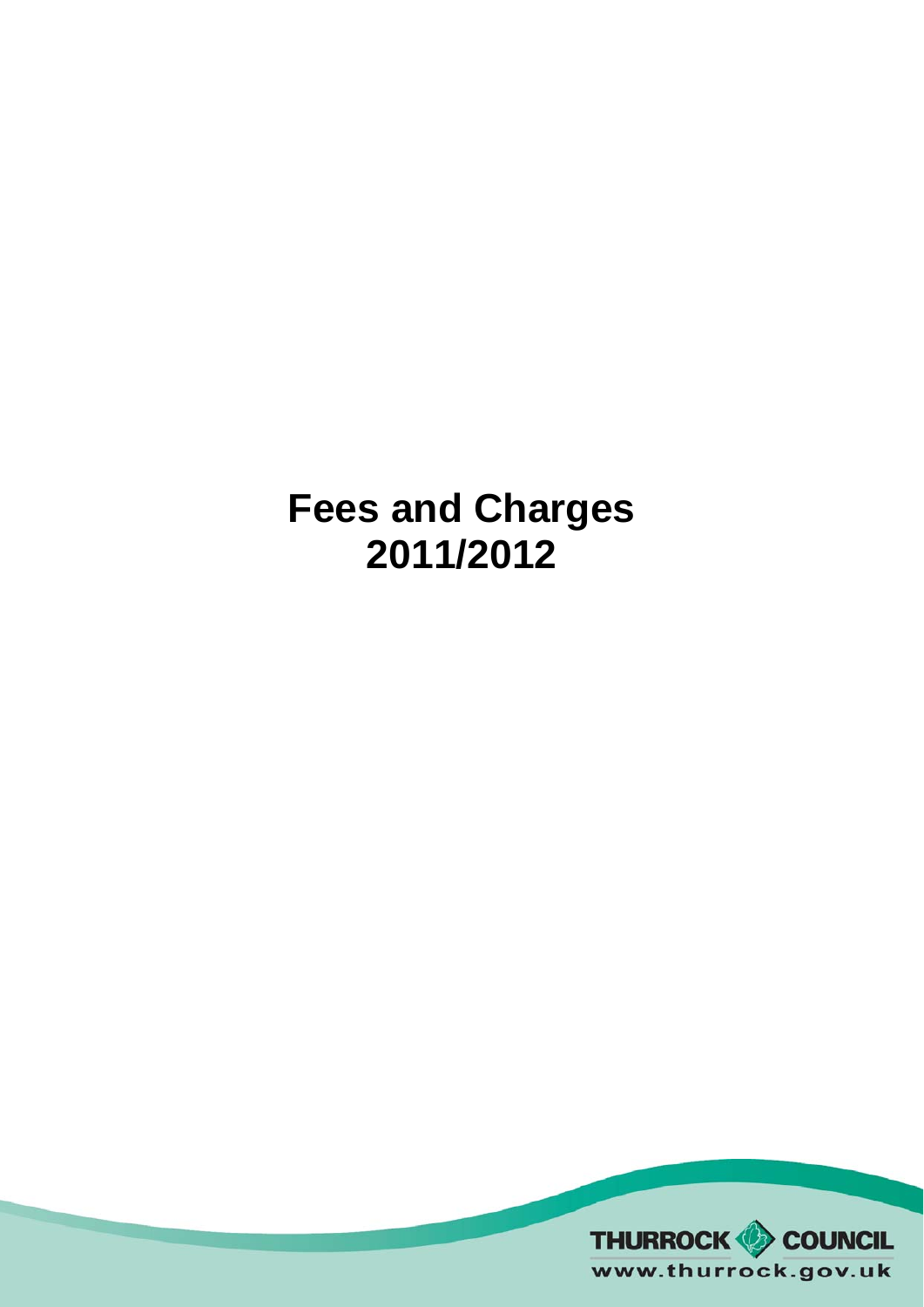## **Fees and Charges Booklet**

## **2011-2012**

### **CONTENTS**

| <b>Finance &amp; Corporate Governance</b> | Pages 1 - 4   |
|-------------------------------------------|---------------|
| <b>Change &amp; Improvement</b>           | Page 5        |
| <b>Children, Education &amp; Families</b> | Pages 6 - 7   |
| <b>Community Well Being</b>               | Pages 8 - 14  |
| <b>Sustainable Communities</b>            | Pages 15 - 39 |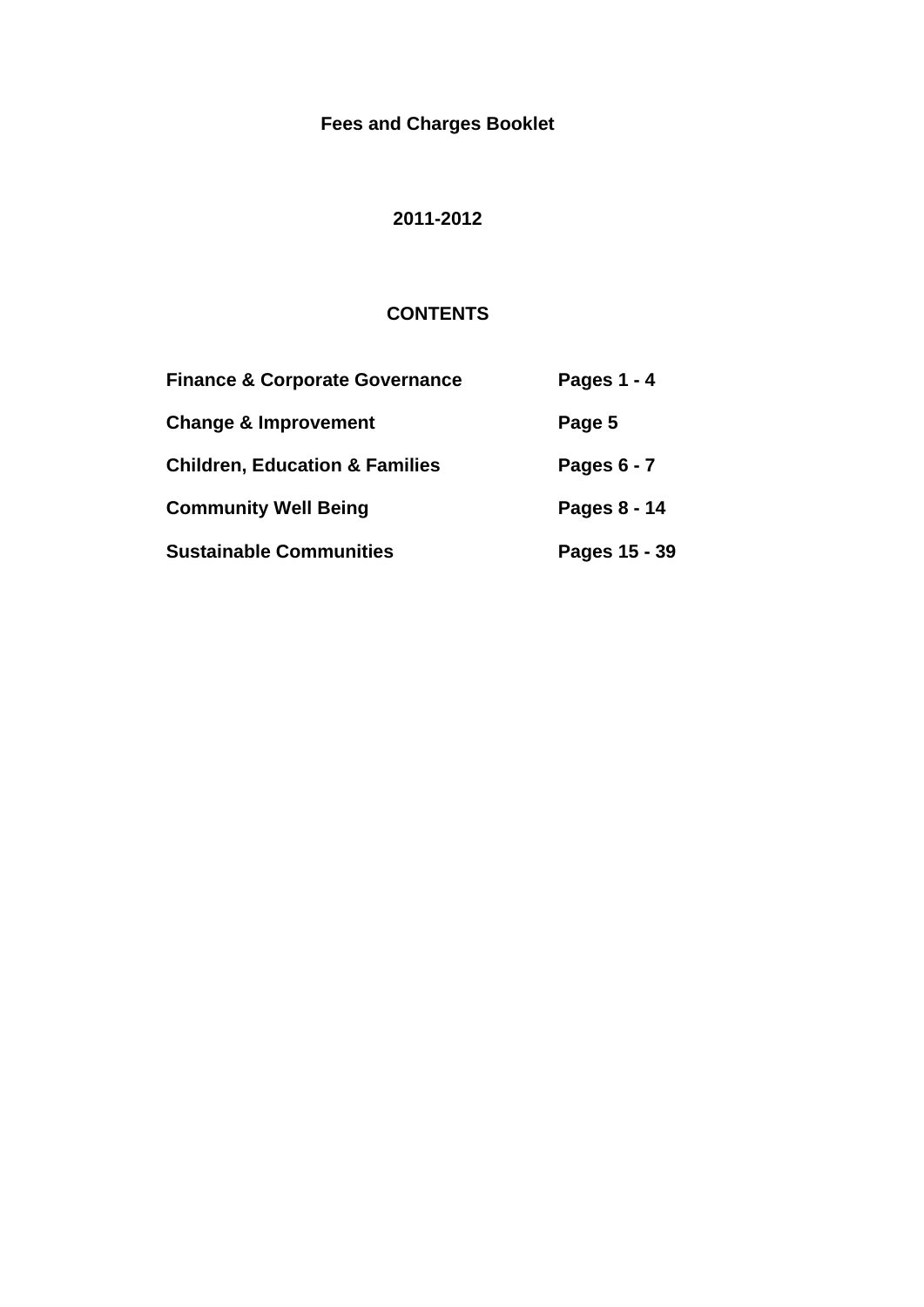#### **Fees and Charges Booklet**

**2011-2012**

#### **KEY**

#### **VAT indicator**

Throughout this booklet the following VAT indicators are used  $Z = zero$  $O =$  outside scope  $E =$  exempt

 $S =$  standard

#### **Statutory or Discretionary indicator**

Throughout this booklet the following statutory or discretionary indicators are used  $S =$  statutory  $D =$  discretionary

#### **Notes on presentation**

It is assumed that the date of increase in all cases will be 1st April.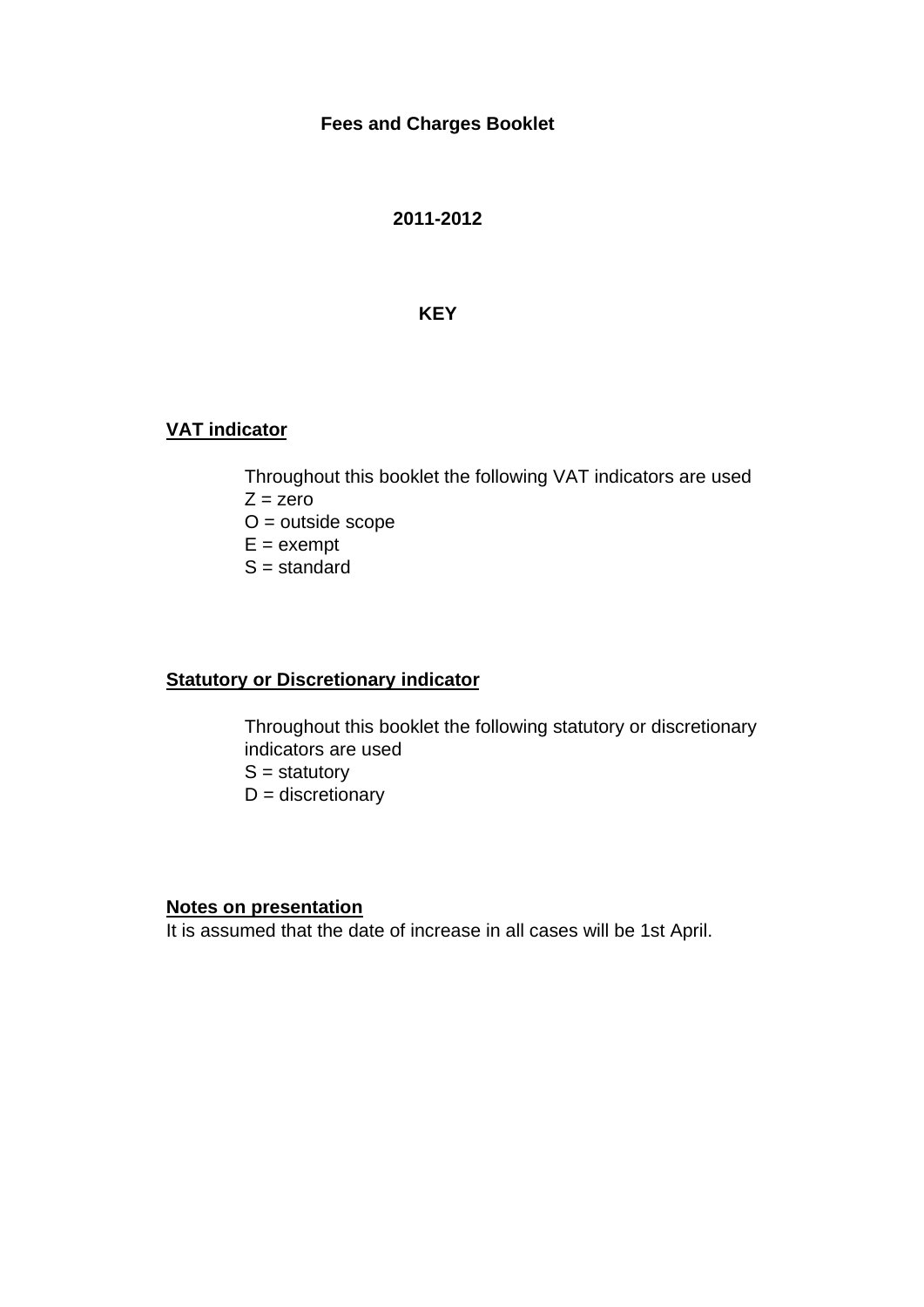| FINANCE & CORPORATE GOVERNANCE             | <b>STATUTORY OR</b><br>DISCRETIONARY | <b>BASIC</b><br>CHARGE<br>2010/11       |       | Increase £ Increase % | <b>Total proposed</b><br>basic charge<br>2011/12 | GROUP<br>ŽΣ | CHARGE<br><b>INCLUDING</b><br><b>VAT</b><br>(Where applicable) |
|--------------------------------------------|--------------------------------------|-----------------------------------------|-------|-----------------------|--------------------------------------------------|-------------|----------------------------------------------------------------|
|                                            |                                      | £                                       | £     |                       | £                                                |             | £                                                              |
| <b>MISCELLANEOUS</b>                       |                                      |                                         |       |                       |                                                  |             |                                                                |
| Licences to assign Leasehold Premises      | D                                    | 425.00                                  | 12.75 | 3.0%                  | 437.75                                           | $\circ$     | 437.75                                                         |
| Authorised Guarantee Agreement             | D                                    | 395.00                                  | 11.85 | 3.0%                  | 406.85                                           | O           | 406.85                                                         |
| Shop Leases                                | D                                    | 590.00                                  | 17.70 | 3.0%                  | 607.70                                           | O           | 607.70                                                         |
| Sale of Land                               | D                                    | 1% or less if under<br>1,000 (min £350) |       |                       |                                                  | E           | 1% or less if under<br>1,000 (min £350)                        |
| Sale of Garden Land/Additional Land        | D                                    | 577.00                                  | 17.30 | 3.0%                  | 594.30                                           | E           | 594.30                                                         |
| Copy of Lease                              | D                                    | 73.02                                   | 2.19  | 3.0%                  | 75.21                                            | $\mathsf s$ | 90.25                                                          |
| Commercial Lease Assignment                | D                                    | 532.00                                  | 15.95 | 3.0%                  | 547.95                                           | Ε           | 547.95                                                         |
| Commercial Lease Grant                     | D                                    | 577.00                                  | 17.30 | 3.0%                  | 594.30                                           | $\mathsf E$ | 594.30                                                         |
| <b>Commercial Licences</b>                 | D                                    | 425.5-603.75                            | 0.00  | 0.0%                  | 425.5-603.75                                     | Ε           | 425.5-603.75                                                   |
| Deed of Covenants                          | D                                    | 383.00                                  | 11.50 | 3.0%                  | 394.50                                           | E           | 394.50                                                         |
| Landlords Licence                          | D                                    | 450.00                                  | 13.50 | 3.0%                  | 463.50                                           | $\circ$     | 463.50                                                         |
| Licence of Alteration                      | D                                    | 577.00                                  | 17.30 | 3.0%                  | 594.30                                           | $\Omega$    | 594.30                                                         |
| Notice of Assignment                       | D                                    | 67.00                                   | 2.00  | 3.0%                  | 69.00                                            | $\circ$     | 69.00                                                          |
| Notice of Charge                           | D                                    | 67.00                                   | 2.00  | 3.0%                  | 69.00                                            | $\circ$     | 69.00                                                          |
| <b>Retrospective Consent</b>               | D                                    | 98.00                                   | 2.95  | 3.0%                  | 100.95                                           | $\circ$     | 100.95                                                         |
| Right to Buy Engrossment                   | D                                    | 60.00                                   | 1.80  | 3.0%                  | 61.80                                            | $\Omega$    | 61.80                                                          |
| Legal charge re drafting of document for:- |                                      |                                         |       |                       |                                                  |             |                                                                |
| Section 106                                | S                                    | 816.80                                  | 24.50 | 0.0%                  | 841.30                                           | $\circ$     | 841.30                                                         |
| Section 278                                | S                                    | 816.80                                  | 24.50 | 0.0%                  | 841.30                                           | $\circ$     | 841.30                                                         |
| Reg of Assign                              | S                                    | 26.45                                   | 0.80  | 3.0%                  | 27.25                                            | O           | 27.25                                                          |
| <b>Rent Reviews</b>                        | D                                    | 184-242.65                              | 0.00  | 0.0%                  | 184-242.65                                       | $\circ$     | 184-242.65                                                     |
|                                            |                                      |                                         |       |                       |                                                  |             |                                                                |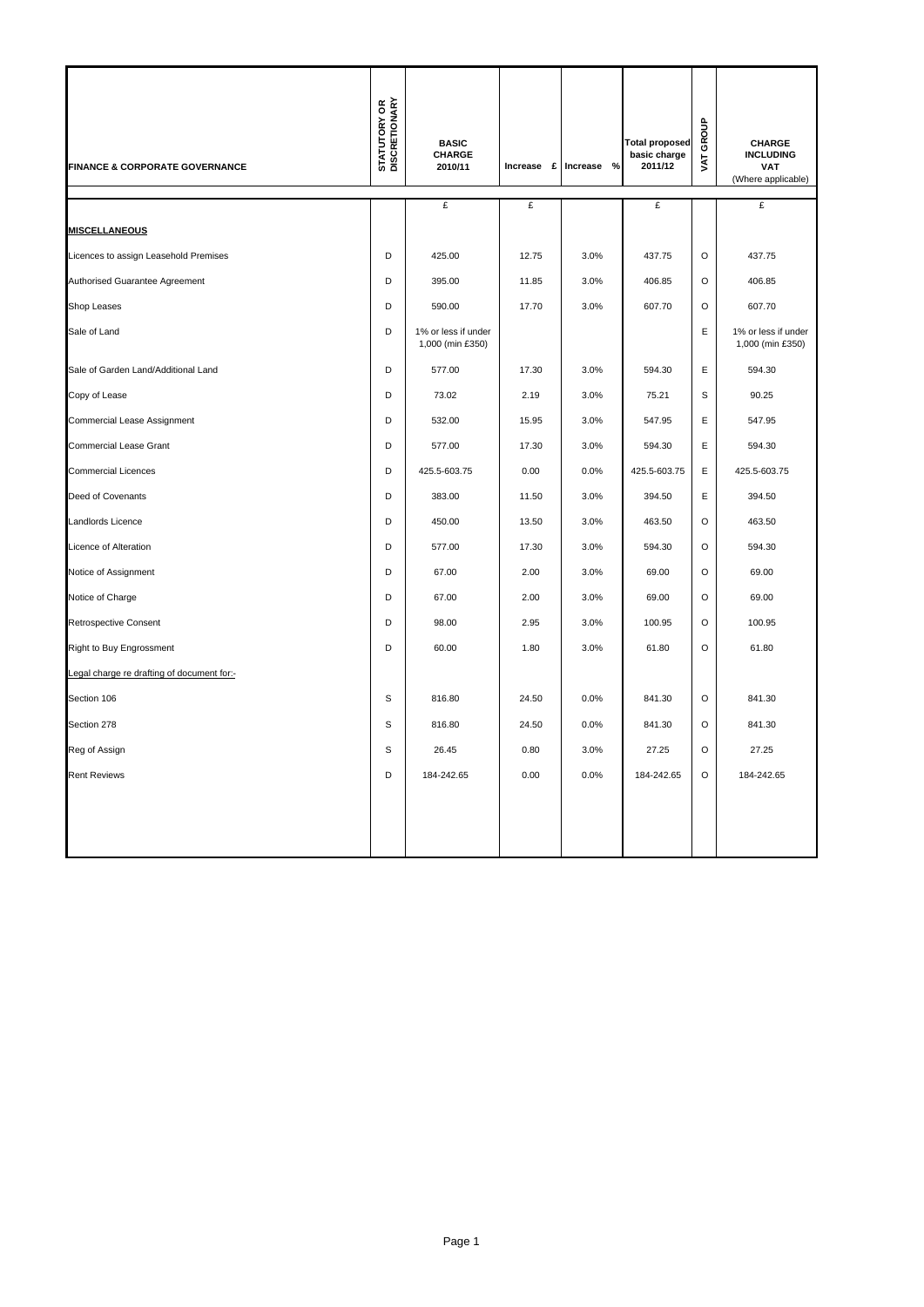| <b>FINANCE &amp; CORPORATE GOVERNANCE</b>                                                          |                  | <b>STATUTORY OR<br/>DISCRETIONARY</b> | <b>BASIC</b><br><b>CHARGE</b><br>2010/11 | Increase £   | Increase %   | Total<br>proposed<br>basic charge<br>2011/12 | GROUP<br><b>TAV</b> | <b>CHARGE</b><br><b>INCLUDING</b><br><b>VAT</b><br>(Where applicable) |
|----------------------------------------------------------------------------------------------------|------------------|---------------------------------------|------------------------------------------|--------------|--------------|----------------------------------------------|---------------------|-----------------------------------------------------------------------|
| Easements                                                                                          |                  | D                                     | £<br>699.00                              | £<br>21.00   | 3.0%         | £<br>720.00                                  | O                   | £<br>720.00                                                           |
| Surrenders                                                                                         |                  | D                                     | 456.00                                   | 13.70        | 3.0%         | 469.70                                       | O                   | 469.70                                                                |
| Deed of Variation                                                                                  |                  | D                                     | 456.00                                   | 13.70        | 3.0%         | 469.70                                       | O                   | 469.70                                                                |
| <b>Grazing Licence</b>                                                                             |                  | S                                     | 395.95                                   | 11.85        | 3.0%         | 407.80                                       | O                   | 407.80                                                                |
| <b>Street Licence</b>                                                                              |                  | S                                     | 275.65                                   | 8.25         | 3.0%         | 283.90                                       | O                   | 283.90                                                                |
| Transfer of Open Spaces                                                                            |                  | D                                     | 633.50                                   | 18.70        | 3.0%         | 652.20                                       | O                   | 652.20                                                                |
| Section 50 Agreement                                                                               |                  | S                                     | 422.30                                   | 12.70        | 3.0%         | 435.00                                       | O                   | 435.00                                                                |
| Wayleave Agreement                                                                                 |                  | D                                     | 261.05                                   | 7.95         | 3.0%         | 269.00                                       | O                   | 269.00                                                                |
| <b>COUNCIL HOUSE SALES</b>                                                                         |                  |                                       |                                          |              |              |                                              |                     |                                                                       |
| Transfer prints<br>Lease prints                                                                    |                  | D<br>D                                | 35.85<br>57.40                           | 1.10<br>1.70 | 3.1%<br>3.0% | 36.95<br>59.10                               | O<br>O              | 36.95<br>59.10                                                        |
| <b>Registration Fees</b><br>Ownership Changes Leaseholds Houses & Flats                            |                  | D                                     | 37.50                                    | 1.15         | 3.1%         | 38.65                                        | O                   | 38.65                                                                 |
| Transfer of Equity approval and seal                                                               |                  | D                                     | 59.95                                    | 1.80         | 3.0%         | 61.75                                        | O                   | 61.75                                                                 |
| Stat charge discharge - discount 3 year period                                                     |                  | D                                     | 58.20                                    | 1.75         | 3.0%         | 59.95                                        | O                   | 59.95                                                                 |
| Letter of Postponement concerning authorized works on<br>properties with statutory discount charge |                  | D                                     | 56.05                                    | 1.70         | 3.0%         | 57.75                                        | O                   | 57.75                                                                 |
| Leasehold Enquiries - Maintenance and rent details,<br>insurance etc.                              |                  | D                                     | 131.25                                   | 3.95         | 3.0%         | 135.20                                       | O                   | 135.20                                                                |
| Copy of Landlord's Offer Notice                                                                    | (full)<br>(part) | D<br>D                                | 29.40<br>12.05                           | 0.89<br>0.37 | 3.0%<br>3.1% | 30.29<br>12.42                               | S<br>S              | 36.35<br>14.90                                                        |
| Fee for Application to buy garage                                                                  |                  | D                                     | 63.83                                    | 1.92         | 3.0%         | 65.75                                        | S                   | 78.90                                                                 |
| Copy of Service Charge Certificate                                                                 |                  | D                                     | 25.53                                    | 0.76         | 3.0%         | 26.29                                        | S                   | 31.55                                                                 |
| Copy of Insurance Policy                                                                           |                  | D                                     | 38.30                                    | 1.16         | 3.0%         | 39.46                                        | S                   | 47.35                                                                 |
|                                                                                                    |                  |                                       |                                          |              |              |                                              |                     |                                                                       |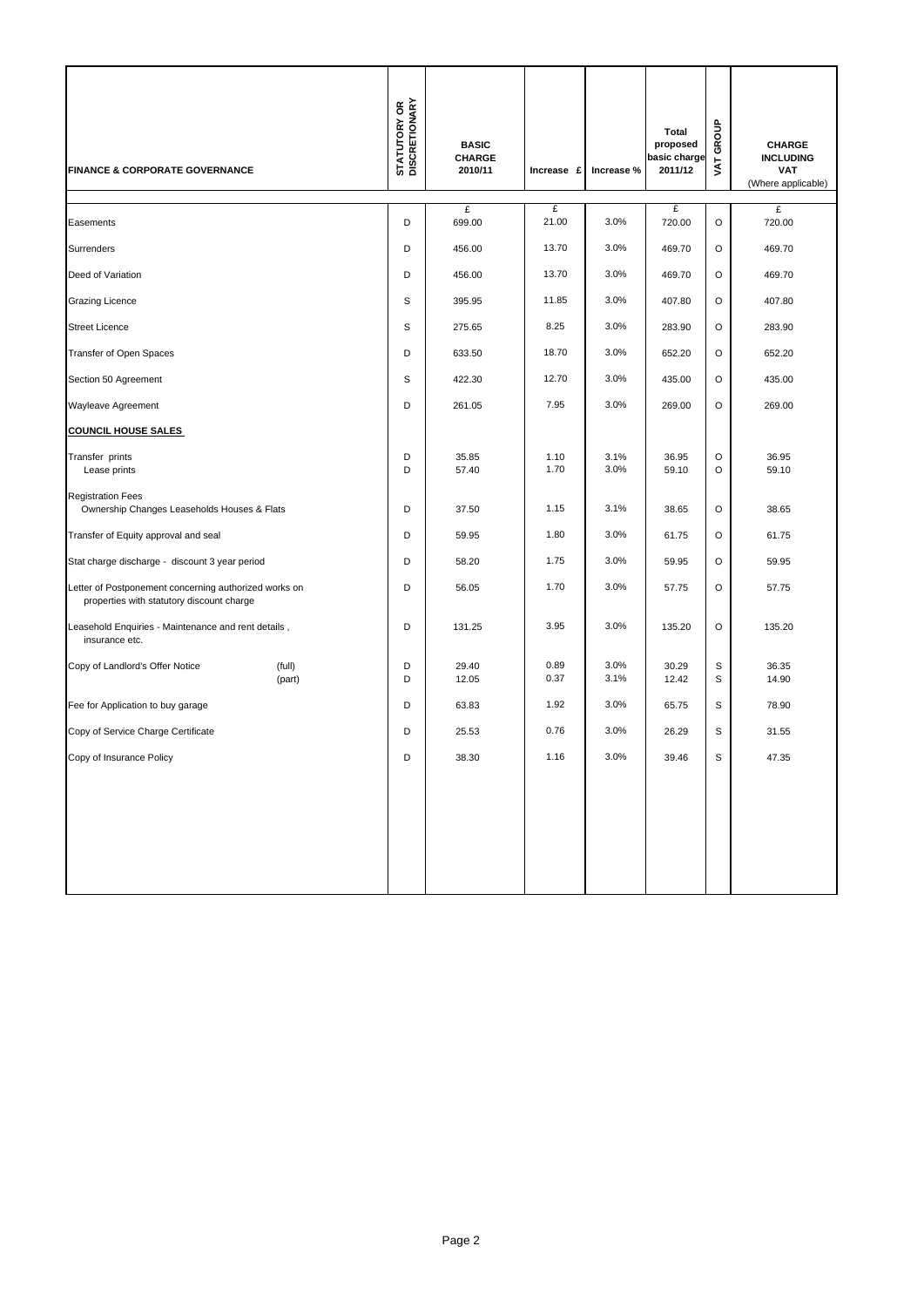| <b>FINANCE &amp; CORPORATE GOVERNANCE</b>                                                                                                                                                                                                                                           | <b>STATUTORY OR<br/>DISCRETIONARY</b> | <b>BASIC</b><br><b>CHARGE</b><br>2010/11 | Increase £                   | Increase %                   | Total<br>proposed<br>basic charge<br>2011/12 | GROUP<br>VAT.          | <b>CHARGE</b><br><b>INCLUDING</b><br>VAT<br>(Where applicable) |
|-------------------------------------------------------------------------------------------------------------------------------------------------------------------------------------------------------------------------------------------------------------------------------------|---------------------------------------|------------------------------------------|------------------------------|------------------------------|----------------------------------------------|------------------------|----------------------------------------------------------------|
| <b>REGISTRATION</b>                                                                                                                                                                                                                                                                 |                                       | £                                        | £                            |                              | £                                            |                        | £                                                              |
| <b>STATUTORY</b>                                                                                                                                                                                                                                                                    |                                       |                                          |                              |                              |                                              |                        |                                                                |
| Fees issued by Registrar of Births & Deaths<br>at time of registration<br>Standard Certificate of Birth                                                                                                                                                                             | S                                     | 3.50                                     | 0.00                         | 0.0%                         | 3.50                                         | O                      | 3.50                                                           |
| at time of registration<br><b>Standard Certificate of Death</b><br>at time of registration                                                                                                                                                                                          | S                                     | 3.50                                     | 0.00                         | 0.0%                         | 3.50                                         | O                      | 3.50                                                           |
| Standard Certificate of Marriage<br>at time of registration                                                                                                                                                                                                                         | S                                     | 3.50                                     | 0.00                         | 0.0%                         | 3.50                                         | O                      | 3.50                                                           |
| Short Certificate of Birth<br>at time of registration                                                                                                                                                                                                                               | S                                     | 3.50                                     | 0.00                         | 0.0%                         | 3.50                                         | O                      | 3.50                                                           |
| Fees issued by Registrar of Births & Deaths<br>after registration                                                                                                                                                                                                                   | S                                     | 7.00                                     | 0.00                         | 0.0%                         | 7.00                                         | $\circ$                | 7.00                                                           |
| Standard Certificate of Birth<br>after registration                                                                                                                                                                                                                                 | S                                     | 7.00                                     | 0.00                         | 0.0%                         | 7.00                                         | O                      | 7.00                                                           |
| Standard Certificate of Death<br>after registration<br>Standard Certificate of Marriage<br>after registration                                                                                                                                                                       | S<br>S                                | 7.00<br>7.00                             | 0.00<br>0.00                 | 0.0%<br>0.0%                 | 7.00<br>7.00                                 | O<br>O                 | 7.00<br>7.00                                                   |
| Short Certificate of Birth<br>after registration                                                                                                                                                                                                                                    | S                                     | 7.00                                     | 0.00                         | 0.0%                         | 7.00                                         | O                      | 7.00                                                           |
| Registration of marriage at Register Office                                                                                                                                                                                                                                         | S                                     | 40.00                                    | 0.00                         | 0.0%                         | 40.00                                        | O                      | 40.00                                                          |
|                                                                                                                                                                                                                                                                                     |                                       |                                          |                              |                              |                                              |                        |                                                                |
| Registration of marriage at registered building                                                                                                                                                                                                                                     | S                                     | 80.00                                    | 0.00                         | 0.0%                         | 80.00                                        | $\circ$                | 80.00                                                          |
| Certificates issued by Superintendent Registrar<br>Standard Certificate of Birth - 5 working day service                                                                                                                                                                            | S                                     | 9.00                                     | 0.00                         | 0.0%                         | 9.00                                         | O                      | 9.00                                                           |
| Standard Certificate of Death - 5 working day service                                                                                                                                                                                                                               | S                                     | 9.00                                     | 0.00                         | 0.0%                         | 9.00                                         | O                      | 9.00                                                           |
| Standard Certificate of Marriage - 5 working day service                                                                                                                                                                                                                            | S                                     | 9.00                                     | 0.00                         | 0.0%                         | 9.00                                         | O                      | 9.00                                                           |
| Short Certificate of Birth - 5 working day service                                                                                                                                                                                                                                  | S                                     | 9.00                                     | 0.00                         | 0.0%                         | 9.00                                         | O                      | 9.00                                                           |
| Notice of Marriage/Civil Partnership                                                                                                                                                                                                                                                | S                                     | 33.50<br>per person                      | 0.00                         | 0.0%                         | 33.50<br>per person                          | $\circ$                | 33.50<br>per person                                            |
| <b>DISCRETIONARY</b><br>Certificates issued by Superintendent Registrar<br>Standard Certificate of Birth - 24 hour service<br>Standard Certificate of Death - 24 hour service<br>Standard Certificate of Marriage - 24 hour service<br>Short Certificate of Birth - 24 hour service | D<br>D<br>D<br>D                      | 12.00<br>12.00<br>12.00<br>12.00         | 1.00<br>1.00<br>1.00<br>1.00 | 8.3%<br>8.3%<br>8.3%<br>8.3% | 13.00<br>13.00<br>13.00<br>13.00             | O<br>O<br>$\circ$<br>O | 13.00<br>13.00<br>13.00<br>13.00                               |
| Certificates issued by Superintendent Registrar                                                                                                                                                                                                                                     |                                       |                                          |                              |                              |                                              |                        |                                                                |
| Standard Certificate of Birth - 2 hour service                                                                                                                                                                                                                                      | D                                     | 25.00                                    | 0.00                         | 0.0%                         | 25.00                                        | O                      | 25.00                                                          |
| Standard Certificate of Death - 2 hour service                                                                                                                                                                                                                                      | D<br>D                                | 25.00<br>25.00                           | 0.00<br>0.00                 | 0.0%<br>0.0%                 | 25.00<br>25.00                               | O<br>O                 | 25.00<br>25.00                                                 |
| Standard Certificate of Marriage - 2 hour service<br>Short Certificate of Birth - 2 hour service                                                                                                                                                                                    | D                                     | 25.00                                    | 0.00                         | 0.0%                         | 25.00                                        | O                      | 25.00                                                          |
| Fees for S.R. attendance at approved premises for Marriage/Civil Partnership                                                                                                                                                                                                        |                                       |                                          |                              |                              |                                              |                        |                                                                |
| Monday - Friday                                                                                                                                                                                                                                                                     | D                                     | 300.00                                   | 10.00                        | 3.3%                         | 310.00                                       | O                      | 310.00                                                         |
| Saturday<br>Sunday, Bank or Public Holiday                                                                                                                                                                                                                                          | D<br>D                                | 340.00<br>380.00                         | 10.00<br>10.00               | 2.9%<br>2.6%                 | 350.00<br>390.00                             | O<br>O                 | 350.00<br>390.00                                               |
| Fees for SR/Registrar attendance at Register Office for                                                                                                                                                                                                                             |                                       |                                          |                              |                              |                                              |                        |                                                                |
| Naming Ceremonies/Renewal of Vows/Commitment Ceremony<br>(Civil Ceremonies Ltd Partnership)                                                                                                                                                                                         |                                       |                                          |                              |                              |                                              |                        |                                                                |
| Saturday                                                                                                                                                                                                                                                                            | D                                     | 160.00                                   | 10.00                        | 6.3%                         | 170.00                                       | O                      | 170.00                                                         |
| Fees for SR/Registrar attendance at Approved Premise for<br>Naming Ceremonies/Renewal of Vows/Commitment Ceremony<br>(Civil Ceremonies Ltd Partnership)                                                                                                                             |                                       |                                          |                              |                              |                                              |                        |                                                                |
| Monday - Friday                                                                                                                                                                                                                                                                     | D                                     | 190.00                                   | 10.00                        | 5.3%                         | 200.00                                       | O                      | 200.00                                                         |
| Saturday<br>Sunday                                                                                                                                                                                                                                                                  | D<br>D                                | 220.00<br>250.00                         | 10.00<br>10.00               | 4.5%<br>4.0%                 | 230.00<br>260.00                             | O<br>O                 | 230.00<br>260.00                                               |
| <b>Approved Premises Regulations</b>                                                                                                                                                                                                                                                |                                       |                                          |                              |                              |                                              |                        |                                                                |
| application for approval<br>request for review                                                                                                                                                                                                                                      | D<br>D                                | 1750.50<br>551.70                        | 52.50<br>16.55               | 3.0%<br>3.0%                 | 1803.00<br>568.25                            | O<br>O                 | 1803.00<br>568.25                                              |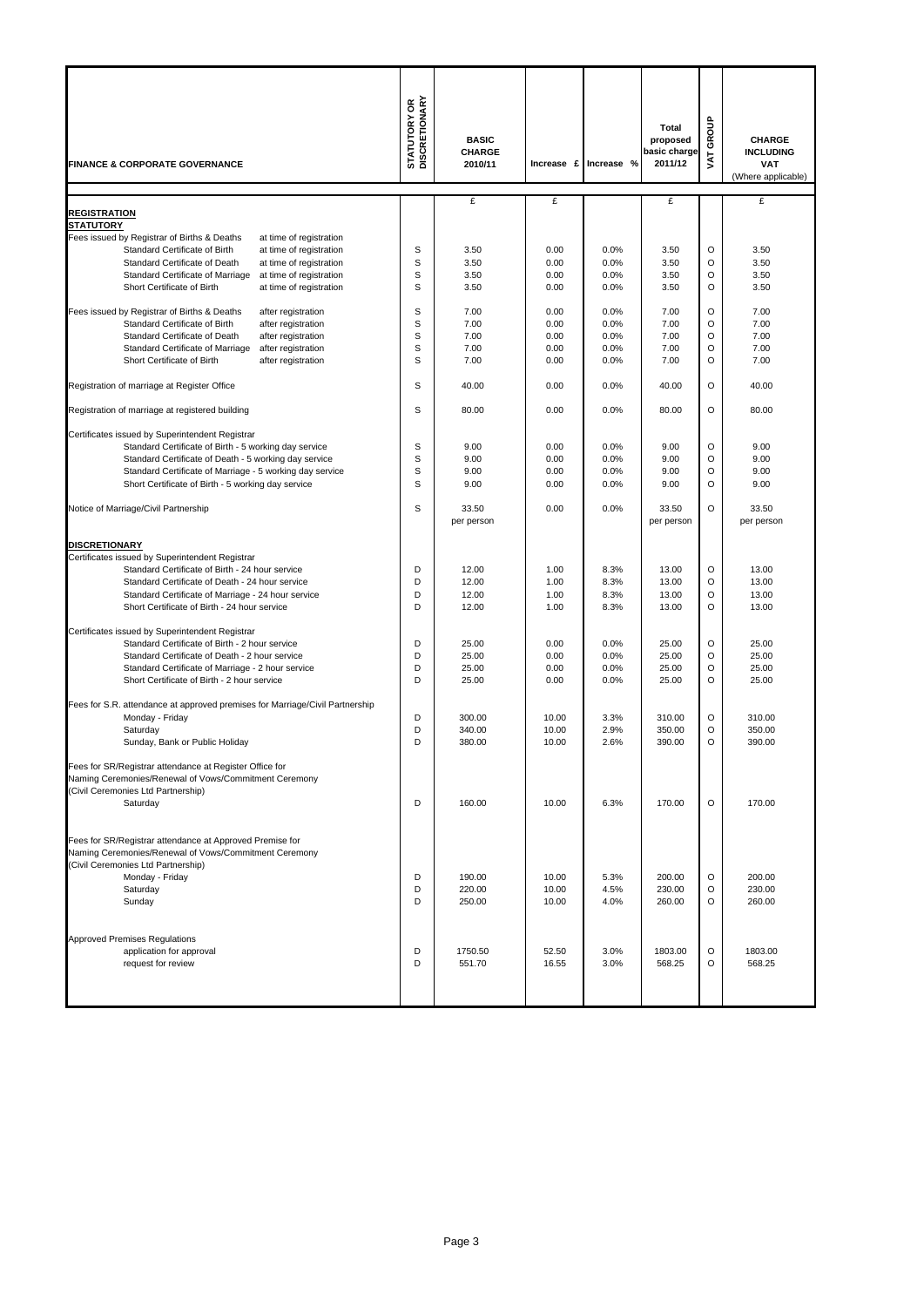|             | <b>FINANCE &amp; CORPORATE GOVERNANCE</b>                                                                                 | <b>STATUTORY OR<br/>DISCRETIONARY</b> | <b>BASIC</b><br><b>CHARGE</b><br>2010/11 | Increase £     | Increase %     | Total<br>proposed<br>basic<br>charge<br>2011/12 | GROUP<br><b>TAV</b> | <b>CHARGE</b><br><b>INCLUDING</b><br><b>VAT</b><br>(Where applicable) |
|-------------|---------------------------------------------------------------------------------------------------------------------------|---------------------------------------|------------------------------------------|----------------|----------------|-------------------------------------------------|---------------------|-----------------------------------------------------------------------|
|             |                                                                                                                           |                                       | £                                        | £              |                | £                                               |                     | £                                                                     |
|             | <b>REGISTRATION (Continued)</b>                                                                                           |                                       |                                          |                |                |                                                 |                     |                                                                       |
|             | Hawthorne Suite - Thameside<br>Monday - Friday<br>Saturday                                                                | D<br>D                                | 90.00<br>120.00                          | 10.00<br>30.00 | 11.1%<br>25.0% | 100.00<br>150.00                                | $\circ$<br>$\circ$  | 100.00<br>150.00                                                      |
|             | Private Citizenship Ceremony<br>Monday - Saturday                                                                         | D                                     | 120.00                                   | 0.00           | 0.0%           | 120.00                                          | $\circ$             | 120.00                                                                |
|             | <b>REGISTER OF ELECTIONS</b>                                                                                              |                                       |                                          |                |                |                                                 |                     |                                                                       |
|             | Register of Electors - per '000 or part thereof                                                                           |                                       |                                          |                |                |                                                 |                     |                                                                       |
| - Statutory | Full Register, Edited Register, list of Overseas Electors<br>Data Format<br><b>Printed Format</b>                         | S<br>S                                | £20+£1.50 per1000<br>£10+£5 per1000      |                |                |                                                 | Ε<br>E              | £20+£1.50 per1000<br>£10+£5 per1000                                   |
|             | Register of Electors - Sale of Marked Register, per '000 electors or part thereof<br>Data Format<br><b>Printed Format</b> | S<br>S                                | £10+£1 per 1000<br>£10 +£2 per 1000      |                |                |                                                 | E<br>E              | £10+£1 per 1000<br>£10 +£2 per 1000                                   |
|             | Register of Electors - copy of Election Expenses - Statutory<br>Photocopy fee, per side copied                            | S                                     | 0.20                                     | 0.00           | 0.0%           | 0.20                                            | E                   | 0.20                                                                  |
|             | Register of Electors - Certificate of Residency, per elector, per year                                                    | D                                     | 11.50                                    | 0.50           | 4.3%           | 12.00                                           | E                   | 12.00                                                                 |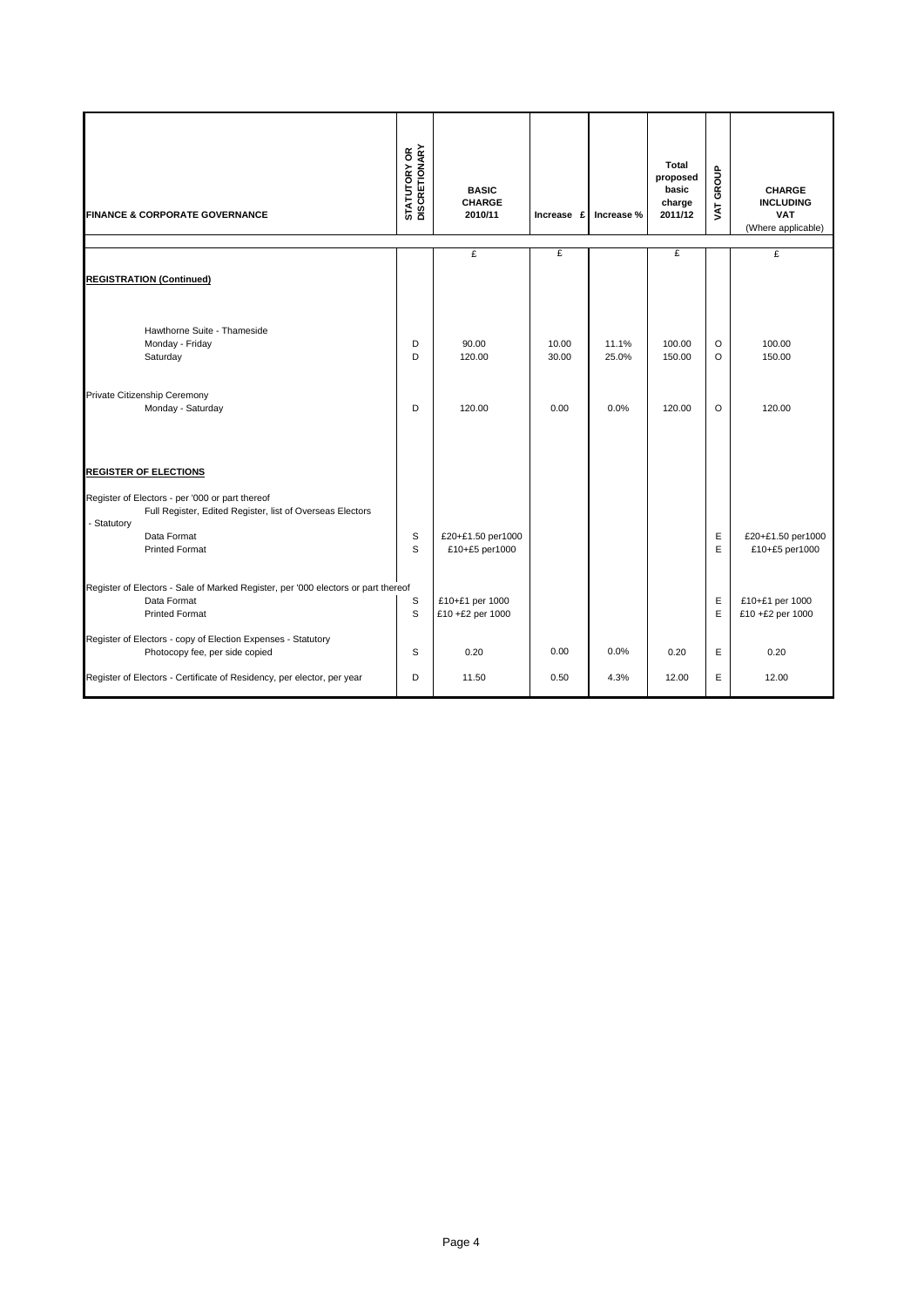| <b>CHANGE &amp; IMPROVEMENT</b>                                    |                                                        | <b>STATUTORY OR</b><br>DISCRETIONARY | <b>BASIC</b><br><b>CHARGE</b><br>2010/11 | £<br>Increase                   | %<br>Increase                    | <b>Total proposed</b><br>basic charge<br>2011/12 | GROUP<br>VAT     | <b>CHARGE</b><br><b>INCLUDING</b><br><b>VAT</b><br>(Where applicable) |
|--------------------------------------------------------------------|--------------------------------------------------------|--------------------------------------|------------------------------------------|---------------------------------|----------------------------------|--------------------------------------------------|------------------|-----------------------------------------------------------------------|
|                                                                    |                                                        |                                      | £                                        | £                               |                                  | £                                                |                  | £                                                                     |
| <b>MISCELLANEOUS</b>                                               |                                                        |                                      |                                          |                                 |                                  |                                                  |                  |                                                                       |
| Use of Council Chamber & Committee Rooms                           | Per Hour<br>Half Day<br>Full Day<br>Weekend - per hour | D<br>D<br>D<br>D                     | 24.15<br>0.00<br>0.00<br>45.00           | 0.85<br>80.00<br>150.00<br>1.00 | 3.5%<br>100.0%<br>100.0%<br>2.2% | 25.00<br>80.00<br>150.00<br>46.00                | Ε<br>E<br>E<br>E | 25.00<br>80.00<br>150.00<br>46.00                                     |
| Insurance Premium on Hire charge for non - commercial organisation |                                                        | D                                    | 9% of hire fee                           |                                 |                                  |                                                  | Ε                | 9% of hire fee                                                        |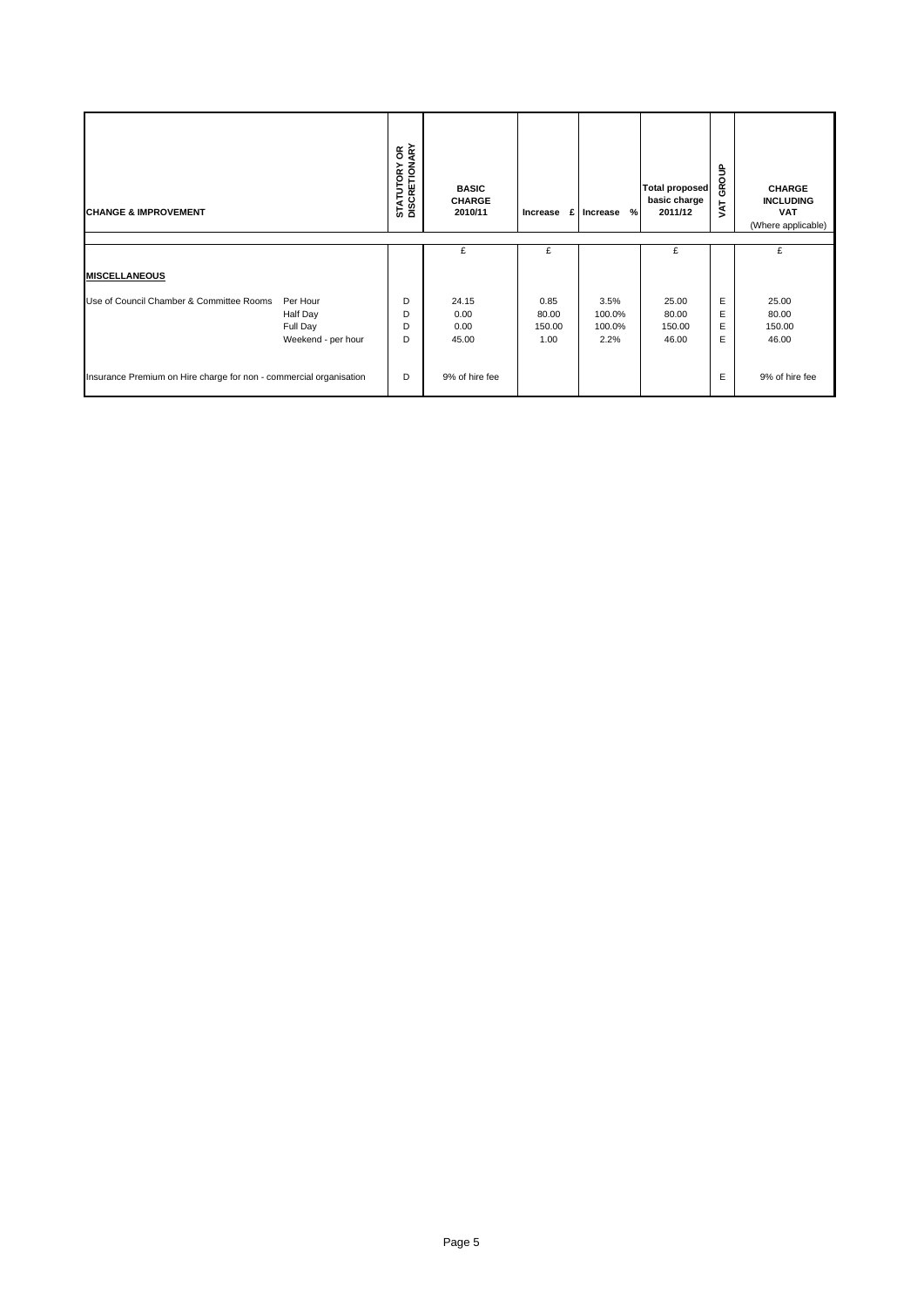| CHILDREN, EDUCATION AND FAMILIES                                                                                          | <b>STATUTORY OR</b><br>DISCRETIONARY | <b>BASIC</b><br><b>CHARGE</b><br>2010/11 | Increase £ | Increase % | <b>Total proposed</b><br>basic charge<br>2011/12 | GROUP<br>Š | <b>CHARGE INCLUDING</b><br><b>VAT</b> |
|---------------------------------------------------------------------------------------------------------------------------|--------------------------------------|------------------------------------------|------------|------------|--------------------------------------------------|------------|---------------------------------------|
|                                                                                                                           |                                      |                                          |            |            |                                                  |            | (Where applicable)                    |
|                                                                                                                           |                                      | £                                        | £          |            | £                                                |            | £                                     |
|                                                                                                                           |                                      |                                          |            |            |                                                  |            |                                       |
| SCHOOLS - for other charges, please contact direct<br>School meal charges - Pupils                                        | D                                    | 1.70                                     | 0.00       | 0.0%       | 1.70                                             | O          | 1.70                                  |
| School meal charges - Teachers & Visitors                                                                                 | D                                    | 1.96                                     | 0.00       | 0.0%       | 1.96                                             | S          | 2.35                                  |
|                                                                                                                           |                                      |                                          |            |            |                                                  |            |                                       |
| Report on the future of the Catering Service and charges to be presented to Cabinet in early 2011.                        |                                      |                                          |            |            |                                                  |            |                                       |
|                                                                                                                           |                                      |                                          |            |            |                                                  |            |                                       |
| <b>ADULT EDUCATION:</b>                                                                                                   |                                      |                                          |            |            |                                                  |            |                                       |
| Charges for the service are set out in the Adult Education Prospectus<br>published at the beginning of the academic year. |                                      |                                          |            |            |                                                  |            |                                       |
| For more information on courses and charges please contact:                                                               |                                      |                                          |            |            |                                                  |            |                                       |
| 01375-372476<br>Grays                                                                                                     |                                      |                                          |            |            |                                                  |            |                                       |
| Stanford<br>01375-673616                                                                                                  |                                      |                                          |            |            |                                                  |            |                                       |
| <b>GRANGEWATERS OUTDOOR EDUCATION CENTRE</b>                                                                              |                                      |                                          |            |            |                                                  |            |                                       |
| <b>Individual Tuition</b>                                                                                                 |                                      |                                          |            |            |                                                  |            |                                       |
| Kayaking, archery, climbing, canoeing and dinghy sailing                                                                  |                                      |                                          |            |            |                                                  |            |                                       |
| - 1 hour                                                                                                                  | D                                    | 35.00                                    | 3.00       | 8.6%       | 38.00                                            | Ε          | 38.00                                 |
| - 2 hours                                                                                                                 | D                                    | 60.00                                    | 3.00       | 5.0%       | 63.00                                            | Ε          | 63.00                                 |
| <b>Equipment Included</b>                                                                                                 |                                      |                                          |            |            |                                                  |            |                                       |
| <b>Dinghy Sailing Club</b>                                                                                                |                                      |                                          |            |            |                                                  |            |                                       |
| May to September - Wednesdays                                                                                             |                                      |                                          |            |            |                                                  |            |                                       |
| 2 hour session - under 16                                                                                                 | D                                    | 10.00                                    | 1.00       | 10.0%      | 11.00                                            | E          | 11.00                                 |
| <b>Equipment Included</b>                                                                                                 |                                      |                                          |            |            |                                                  |            |                                       |
|                                                                                                                           |                                      |                                          |            |            |                                                  |            |                                       |
| <b>Celebration Groups</b><br>Up to 10                                                                                     |                                      |                                          |            |            |                                                  |            |                                       |
| 2 hour session - under 18                                                                                                 | D                                    | 110.00                                   | 5.00       | 4.5%       | 115.00                                           | E          | 115.00                                |
| 3 hour session - under 18                                                                                                 | D                                    | 150.00                                   | 5.00       | 3.3%       | 155.00                                           | E          | 155.00                                |
| 4 hour session - under 18                                                                                                 | D                                    | 190.00                                   | 5.00       | 2.6%       | 195.00                                           | E          | 195.00                                |
|                                                                                                                           |                                      |                                          |            |            |                                                  |            |                                       |
| <b>School holiday Programme</b><br>Cost per person                                                                        |                                      |                                          |            |            |                                                  |            |                                       |
| 1 day - Thurrock Resident                                                                                                 | D                                    | 20.00                                    | 1.00       | 5.0%       | 21.00                                            | Ε          | 21.00                                 |
| 1 day - non Thurrock Resident                                                                                             | D                                    | 22.00                                    | 2.00       | 9.1%       | 24.00                                            | E          | 24.00                                 |
|                                                                                                                           |                                      |                                          |            |            |                                                  |            |                                       |
| <b>Corporate Sessions</b><br>Per person without catering - Thurrock                                                       |                                      |                                          |            |            |                                                  |            |                                       |
| Half day                                                                                                                  | D                                    | 26.00                                    | 4.00       | 15.4%      | 30.00                                            | Ε          | 30.00                                 |
| Full day                                                                                                                  | D                                    | 50.00                                    | 6.00       | 12.0%      | 56.00                                            | Ε          | 56.00                                 |
| Per person without catering - non Thurrock                                                                                |                                      |                                          |            |            |                                                  |            |                                       |
| Half day                                                                                                                  | D                                    | 30.00                                    | 10.00      | 33.3%      | 40.00                                            | E          | 40.00                                 |
| Full day                                                                                                                  | D                                    | 60.00                                    | 10.00      | 16.7%      | 70.00                                            | Е          | 70.00                                 |
| <b>Mobile Climbing wall</b>                                                                                               |                                      |                                          |            |            |                                                  |            |                                       |
| Up to 3 hours                                                                                                             | D                                    | 250.00                                   | 10.00      | 4.0%       | 260.00                                           | Ε          | 260.00                                |
| Full day                                                                                                                  | D                                    | 450.00                                   | 15.00      | 3.3%       | 465.00                                           | Ε          | 465.00                                |
| Residential cost including 6 hours activities, full catering                                                              |                                      |                                          |            |            |                                                  |            |                                       |
| and residential accommodation = minimum number 10                                                                         |                                      |                                          |            |            |                                                  |            |                                       |
| Per person for 1 night to be multiplied for further nights                                                                | D                                    | 52.00                                    | 2.00       | 3.8%       | 54.00                                            | Ε          | 54.00                                 |
|                                                                                                                           |                                      |                                          |            |            |                                                  |            |                                       |
| As above but without catering                                                                                             | D                                    | 39.50                                    | 2.00       | 5.1%       | 41.50                                            | Ε          | 41.50                                 |
| As above but without catering and activities                                                                              | D                                    | 14.50                                    | 0.70       | 4.8%       | 15.20                                            | Е          | 15.20                                 |
|                                                                                                                           |                                      |                                          |            |            |                                                  |            |                                       |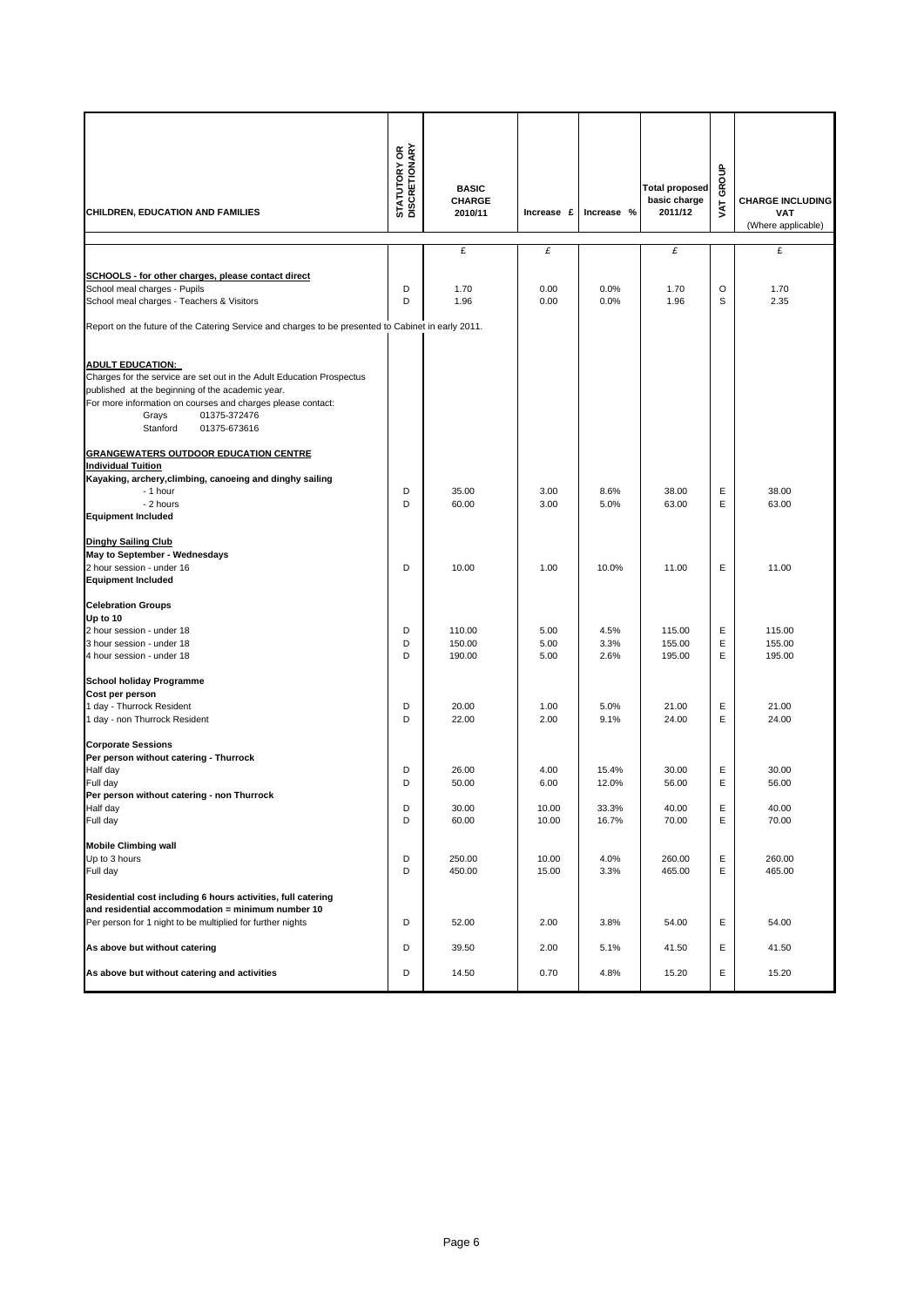| CHILDREN, EDUCATION AND FAMILIES                                                                                                                                                                                                               | <b>STATUTORY OR</b><br>DISCRETIONARY | <b>BASIC</b><br><b>CHARGE</b><br>2010/11 | Increase £ | Increase % | <b>Total proposed</b><br>basic charge<br>2011/12 | GROUP<br>VAT. | <b>CHARGE INCLUDING</b><br><b>VAT</b><br>(Where applicable) |
|------------------------------------------------------------------------------------------------------------------------------------------------------------------------------------------------------------------------------------------------|--------------------------------------|------------------------------------------|------------|------------|--------------------------------------------------|---------------|-------------------------------------------------------------|
|                                                                                                                                                                                                                                                |                                      | £                                        | £          |            | £                                                |               | £                                                           |
| <b>Meeting Room Hire Fees Without Catering</b>                                                                                                                                                                                                 |                                      |                                          |            |            |                                                  |               |                                                             |
| Classroom Half Day                                                                                                                                                                                                                             | D                                    | 30.00                                    | 2.00       | 6.7%       | 32.00                                            | E             | 32.00                                                       |
| Classroom Full Day                                                                                                                                                                                                                             | D                                    | 50.00                                    | 3.00       | 6.0%       | 53.00                                            | E             | 53.00                                                       |
| Large meeting room Half Day                                                                                                                                                                                                                    | D                                    | 60.00                                    | 3.00       | 5.0%       | 63.00                                            | E             | 63.00                                                       |
| Large meeting room Full Day                                                                                                                                                                                                                    | D                                    | 100.00                                   | 5.00       | 5.0%       | 105.00                                           | E             | 105.00                                                      |
| <b>Courses - Per Session Cost</b>                                                                                                                                                                                                              |                                      |                                          |            |            |                                                  |               |                                                             |
| RYA National Sailing Scheme Start Sailing Level 1                                                                                                                                                                                              | D                                    | 130.00                                   | 10.00      | 7.7%       | 140.00                                           | E             | 140.00                                                      |
| RYA National Sailing Scheme Start Sailing Level 2                                                                                                                                                                                              | D                                    | 130.00                                   | 10.00      | 7.7%       | 140.00                                           | E             | 140.00                                                      |
| RYA National Powerboat Cert Level 2                                                                                                                                                                                                            | D                                    | 130.00                                   | 10.00      | 7.7%       | 140.00                                           | E             | 140.00                                                      |
| RYA National Sailing Scheme Advanced Module Seamanship Skills                                                                                                                                                                                  | D                                    | 130.00                                   | 10.00      | 7.7%       | 140.00                                           | E             | 140.00                                                      |
| RYA Powerboat Safety Boat                                                                                                                                                                                                                      | D                                    | 140.00                                   | 5.00       | 3.6%       | 145.00                                           | E             | 145.00                                                      |
| <b>Equipment Included</b>                                                                                                                                                                                                                      |                                      |                                          |            |            |                                                  |               |                                                             |
|                                                                                                                                                                                                                                                |                                      |                                          |            |            |                                                  |               |                                                             |
| RYA Youth Sailing Scheme Stage 1                                                                                                                                                                                                               | D                                    | 45.00                                    | 3.00       | 6.7%       | 48.00                                            | E             | 48.00                                                       |
| RYA Youth Sailing Scheme Stage 2                                                                                                                                                                                                               | D                                    | 65.00                                    | 3.00       | 4.6%       | 68.00                                            | E             | 68.00                                                       |
| RYA Youth Sailing Scheme Stage 3                                                                                                                                                                                                               | D                                    | 70.00                                    | 3.00       | 4.3%       | 73.00                                            | E             | 73.00                                                       |
| RYA Youth Sailing Scheme Stage 4                                                                                                                                                                                                               | D                                    | 75.00                                    | 3.00       | 4.0%       | 78.00                                            | E             | 78.00                                                       |
| <b>Equipment Included</b>                                                                                                                                                                                                                      |                                      |                                          |            |            |                                                  |               |                                                             |
| B.C.U.Canoeing Beginners 1&2 Star<br><b>Equipment Included</b>                                                                                                                                                                                 | D                                    | 95.00                                    | 5.00       | 5.3%       | 100.00                                           | E             | 100.00                                                      |
| Introduction to Climbing<br><b>Equipment Included</b>                                                                                                                                                                                          | D                                    | 95.00                                    | 5.00       | 5.3%       | 100.00                                           | E             | 100.00                                                      |
| <b>Family Sessions</b><br>2 hours for up to 9 people<br><b>Equipment Included</b>                                                                                                                                                              | D                                    | 70.00                                    | 5.00       | 7.1%       | 75.00                                            | E             | 75.00                                                       |
| <b>Charges for Schools and Groups</b><br>Centre charges per group 10 including<br>Leaders per 1.5 hour session for schools and voluntary groups (under 18)<br>Youth Groups from 1.4.2011 to 31.03.2012 - Thurrock<br><b>Equipment included</b> | D                                    | 65.00                                    | 3.00       | 4.6%       | 68.00                                            | E             | 68.00                                                       |
| Centre charges per group 10 including<br>Leaders per 1.5 hour session for schools and voluntary groups (under 18)<br>Youth Groups from 1.4.2011 to 31.03.2012 - Non Thurrock                                                                   | D                                    | 67.00                                    | 3.00       | 4.5%       | 70.00                                            | E             | 70.00                                                       |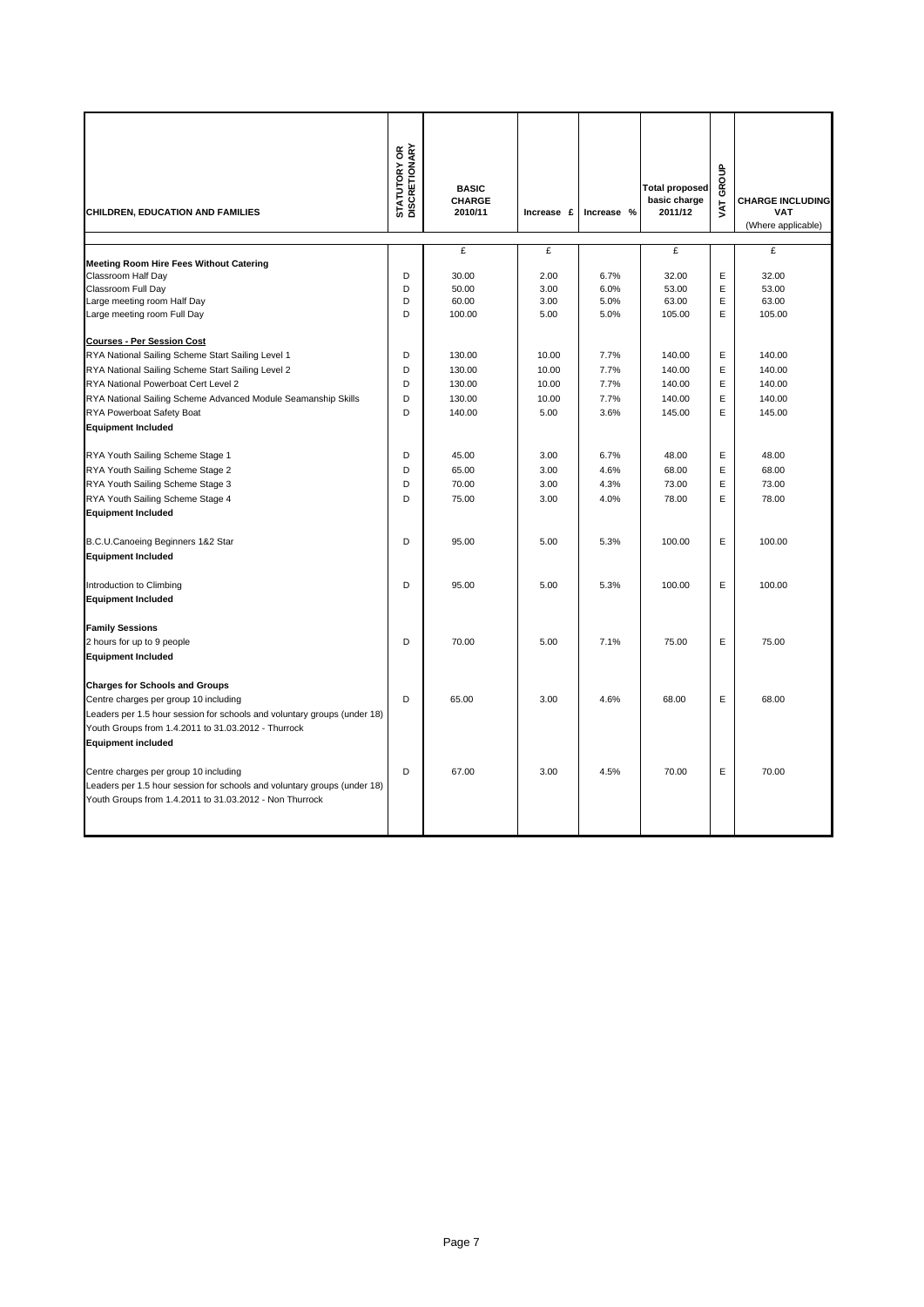| <b>COMMUNITY WELL- BEING</b>                                                                                                                                                                                                                                                                                                                                                                                                                                                                                                                                                                                                                | <b>STATUTORY OR<br/>DISCRETIONARY</b> | <b>BASIC</b><br><b>CHARGE</b><br>2010/11 |                                      | Increase £ Increase %                     | Total<br>proposed<br>basic charge<br>2011/12 | GROUP<br><b>AT</b>                      | <b>CHARGE</b><br><b>INCLUDING</b><br>VAT<br>(Where applicable) |
|---------------------------------------------------------------------------------------------------------------------------------------------------------------------------------------------------------------------------------------------------------------------------------------------------------------------------------------------------------------------------------------------------------------------------------------------------------------------------------------------------------------------------------------------------------------------------------------------------------------------------------------------|---------------------------------------|------------------------------------------|--------------------------------------|-------------------------------------------|----------------------------------------------|-----------------------------------------|----------------------------------------------------------------|
|                                                                                                                                                                                                                                                                                                                                                                                                                                                                                                                                                                                                                                             |                                       | £                                        | £                                    |                                           | £                                            |                                         | £                                                              |
| <b>MEALS ON WHEELS</b><br>Per meal served at home<br>Per meal served at Luncheon Club<br>Per meal for services at day centres<br>- mid day meal<br>- breakfast only<br>- tea only                                                                                                                                                                                                                                                                                                                                                                                                                                                           | D<br>D<br>D<br>D<br>D                 | 3.00<br>3.00<br>3.00<br>0.90<br>0.90     | 1.00<br>1.00<br>1.00<br>0.10<br>0.10 | 33.3%<br>33.3%<br>33.3%<br>11.1%<br>11.1% | 4.00<br>4.00<br>4.00<br>1.00<br>1.00         | $\circ$<br>O<br>$\circ$<br>$\circ$<br>O | 4.00<br>4.00<br>4.00<br>1.00<br>1.00                           |
| <b>DOMICILIARY CARE</b>                                                                                                                                                                                                                                                                                                                                                                                                                                                                                                                                                                                                                     |                                       |                                          |                                      |                                           |                                              |                                         |                                                                |
| The charge for home care is<br>- Per Hour<br>Charge made in line with "Fairer Charging" guidance with protection<br>for people on Income Support plus 25% buffer.<br>Up to a maximum per week (this upper threshold limit will be removed                                                                                                                                                                                                                                                                                                                                                                                                   | D<br>D                                | 11.10<br>236.10                          | 1.90<br>0.00                         | 17.1%<br>0.0%                             | 13.00<br>236.10                              | $\circ$<br>$\circ$                      | 13.00<br>236.10                                                |
| for charges in 2011/12)                                                                                                                                                                                                                                                                                                                                                                                                                                                                                                                                                                                                                     |                                       |                                          |                                      |                                           |                                              |                                         |                                                                |
| <b>RESIDENTIAL ACCOMMODATION CHARGES</b><br>Maximum weekly charge for residents to other local authorities<br>Residential Accommodation is outside the scope of VAT<br>when supplied to/for people who were Thurrock residents but<br>exempt when supplied to/for non Thurrock residents<br>or other local authorities<br>Homes for Older people (per week)<br>Charges to Other Local Authorities/Organisations are at<br>rates shown above.<br><b>Community Day Care Service</b><br>The scale of charges outlined below relate to the charges per day<br>made to other Local Authorities where Non-Thurrock<br>residents attend the Centre |                                       | 594.00                                   | 6.00                                 | 1.0%                                      | 600.00                                       | O                                       | 600.00                                                         |
| circumstances.                                                                                                                                                                                                                                                                                                                                                                                                                                                                                                                                                                                                                              |                                       |                                          |                                      |                                           |                                              |                                         |                                                                |
| <b>CHARGE FOR ATTENDANCE AT DAY CENTRES</b><br>Per attendance                                                                                                                                                                                                                                                                                                                                                                                                                                                                                                                                                                               | D                                     | 7.70                                     | 2.00                                 | 26.0%                                     | 9.70                                         | O                                       | 9.70                                                           |
| <b>TRANSPORT</b><br>Per Journey<br>these charges are for Thurrock Residents                                                                                                                                                                                                                                                                                                                                                                                                                                                                                                                                                                 | D                                     | 0.88                                     | 0.62                                 | 70.5%                                     | 1.50                                         | O                                       | 1.50                                                           |
| <b>RESPITE CARE FOR ADULTS WITH DISABILITIES</b><br>The charge outlined below relates to the use of Thurrock<br>Council's own Short Break Service<br>Charge per night per service user                                                                                                                                                                                                                                                                                                                                                                                                                                                      | D                                     | 10.60                                    | 9.40                                 | 88.7%                                     | 20.00                                        | O                                       | 20.00                                                          |
| <b>SHELTERED HOUSING VISITOR'S ROOM</b><br>Per night per person                                                                                                                                                                                                                                                                                                                                                                                                                                                                                                                                                                             | D                                     | 8.05                                     | 0.00                                 | 0.0%                                      | 8.05                                         | O                                       | 8.05                                                           |
| STANLEY LAZELL MEMORIAL HALL<br><b>DELL ROAD</b>                                                                                                                                                                                                                                                                                                                                                                                                                                                                                                                                                                                            |                                       |                                          |                                      |                                           |                                              |                                         |                                                                |
| 1. Committee room - per hour (subject to a minimum<br>hire of one hour and a maximum of five hours)                                                                                                                                                                                                                                                                                                                                                                                                                                                                                                                                         | D                                     | 6.40                                     | 0.00                                 | 0.0%                                      | 6.40                                         | Ε                                       | 6.40                                                           |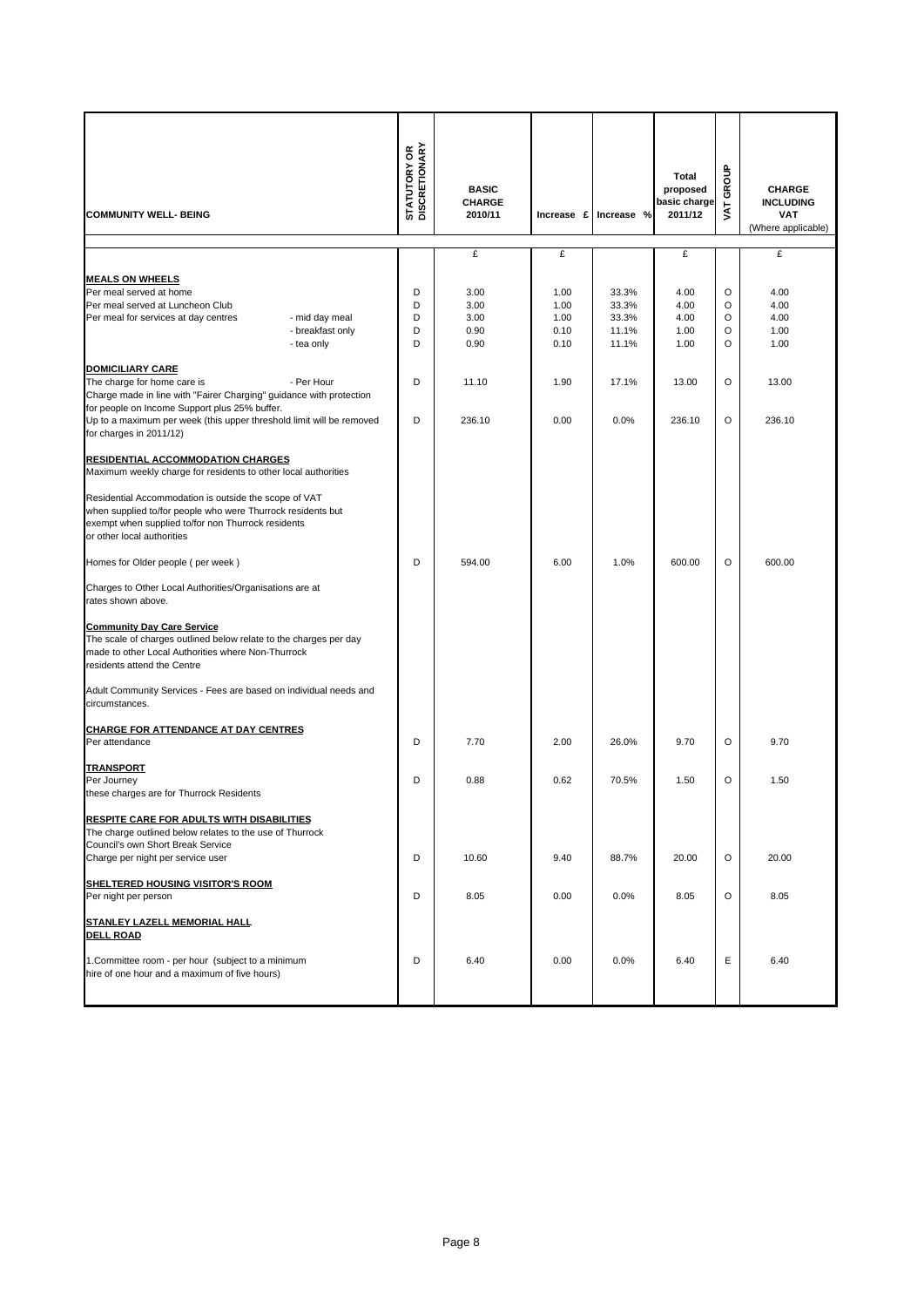|                       | <b>COMMUNITY WELL- BEING</b><br>2.Hall - Per hour (subject to a minimum of one<br>hour and a maximum of five hours) - Weekday<br>Weekend under 5 hours - per hour<br>Weekend over 5 hours - per hour<br>3. Saturday & Sunday all day hire<br>+ Insurance premiums on hire charges for                                                                                                                                                                                                                                                                                                                      |                                                                                                                                                                                                                                                                                                                                                                                                                                                                                                                                                                          | <b>STATUTORY OR<br/>DISCRETIONARY</b><br>D<br>D | <b>BASIC</b><br><b>CHARGE</b><br>2010/11<br>£<br>8.80<br>13.70<br>19.20<br>185.65<br>9% of hire fee | £<br>0.00<br>0.00<br>0.00<br>0.00                                            | Increase £ Increase %<br>0.0%<br>0.0%<br>0.0%<br>0.0%                        | <b>Total</b><br>proposed<br>basic charge<br>2011/12<br>£<br>8.80<br>13.70<br>19.20<br>185.65 | GROUP<br>VAT.<br>E<br>Ε<br>Ε<br>Ε<br>E         | <b>CHARGE</b><br><b>INCLUDING</b><br><b>VAT</b><br>(Where applicable)<br>£<br>8.80<br>13.70<br>19.20<br>185.65<br>9% of hire fee |
|-----------------------|------------------------------------------------------------------------------------------------------------------------------------------------------------------------------------------------------------------------------------------------------------------------------------------------------------------------------------------------------------------------------------------------------------------------------------------------------------------------------------------------------------------------------------------------------------------------------------------------------------|--------------------------------------------------------------------------------------------------------------------------------------------------------------------------------------------------------------------------------------------------------------------------------------------------------------------------------------------------------------------------------------------------------------------------------------------------------------------------------------------------------------------------------------------------------------------------|-------------------------------------------------|-----------------------------------------------------------------------------------------------------|------------------------------------------------------------------------------|------------------------------------------------------------------------------|----------------------------------------------------------------------------------------------|------------------------------------------------|----------------------------------------------------------------------------------------------------------------------------------|
| <b>WORKS</b>          | non commercial organizations.<br>The cost of works are charged in accordance with the<br>Council's Schedule of Rates.<br>An increase of 20% is levied in respect of out of hours call out.                                                                                                                                                                                                                                                                                                                                                                                                                 |                                                                                                                                                                                                                                                                                                                                                                                                                                                                                                                                                                          |                                                 |                                                                                                     |                                                                              |                                                                              |                                                                                              |                                                |                                                                                                                                  |
| <b>PARKS</b>          | Block booking Sat - Changing Facilities per match Scouts<br>Block booking Sat - Changing Facilities per match Cubs                                                                                                                                                                                                                                                                                                                                                                                                                                                                                         | FOOTBALL Block booking Sat or Sun + Changing Facilities per match mens<br>Block booking Sat or Sun - Changing Facilities per match mens<br>Block booking Sat or Sun + Changing Facilities per match U21's<br>Block booking Sat or Sun - Changing Facilities per match U21's<br>Block booking Sat or Sun - Changing Facilities per match U11 to U18's<br>Block booking Sat or Sun - Changing Facilities per match U7's to U10's<br>Sat & Sun + Changing Facilities per match single use charge + vat<br>Sat & Sun - Changing Facilities per match single use charge + vat |                                                 | 52.55<br>47.10<br>41.80<br>40.15<br>31.55<br>23.55<br>5.35<br>5.35<br>88.20<br>85.60                | 0.00<br>0.00<br>0.00<br>0.00<br>0.00<br>0.00<br>0.00<br>0.00<br>0.00<br>0.00 | 0.0%<br>0.0%<br>0.0%<br>0.0%<br>0.0%<br>0.0%<br>0.0%<br>0.0%<br>0.0%<br>0.0% | 52.55<br>47.10<br>41.80<br>40.15<br>31.55<br>23.55<br>5.35<br>5.35<br>88.20<br>85.60         | Ε<br>E<br>Ε<br>Ε<br>Ε<br>Ε<br>Ε<br>Ε<br>Ε<br>E | 52.55<br>47.10<br>41.80<br>40.15<br>31.55<br>23.55<br>5.35<br>5.35<br>88.20<br>85.60                                             |
| <b>RUGBY</b>          |                                                                                                                                                                                                                                                                                                                                                                                                                                                                                                                                                                                                            | Block booking Sat or Sun - Changing Facilities per match mens<br>Block booking Sat or Sun + Changing Facilities per match mens<br>Block booking Sat or Sun - Changing Facilities per match U13 to U18's<br>Block booking Sat or Sun - Changing Facilities per match U7's to U12's<br>Sat or Sun - Changing Facilities per match single use charge + vat                                                                                                                                                                                                                  |                                                 | 47.10<br>52.55<br>31.55<br>5.35<br>85.60                                                            | 0.00<br>0.00<br>0.00<br>0.00<br>0.00                                         | 0.0%<br>0.0%<br>0.0%<br>0.0%<br>0.0%                                         | 47.10<br>52.55<br>31.55<br>5.35<br>85.60                                                     | E<br>Ε<br>Ε<br>Е<br>Ε                          | 47.10<br>52.55<br>31.55<br>5.35<br>85.60                                                                                         |
| <b>CRICKET</b>        | Block booking Sat + Changing Facilities per match Youth                                                                                                                                                                                                                                                                                                                                                                                                                                                                                                                                                    | Block booking Sat or Sun + Changing Facilities per match mens<br>Block booking Sat or Sun - Changing Facilities per match mens                                                                                                                                                                                                                                                                                                                                                                                                                                           |                                                 | 62.05<br>56.70<br>34.50                                                                             | 0.00<br>0.00<br>0.00                                                         | 0.0%<br>0.0%<br>0.0%                                                         | 62.05<br>56.70<br>34.50                                                                      | Ε<br>Ε<br>E                                    | 62.05<br>56.70<br>34.50                                                                                                          |
| <b>BOWLS</b>          | Thurrock Bowls Assoc -<br>exclusive use of 8 greens                                                                                                                                                                                                                                                                                                                                                                                                                                                                                                                                                        | Under 60<br>Over <sub>60</sub><br>Under 18                                                                                                                                                                                                                                                                                                                                                                                                                                                                                                                               |                                                 | 128.40<br>103.80<br>64.20                                                                           | 0.00<br>0.00<br>0.00                                                         | 0.0%<br>0.0%<br>0.0%                                                         | 128.40<br>103.80<br>64.20                                                                    | Ε<br>Ε<br>Ε                                    | 128.40<br>103.80<br>64.20                                                                                                        |
| <b>TENNIS</b>         | All other Courts                                                                                                                                                                                                                                                                                                                                                                                                                                                                                                                                                                                           | Orsett Court Per hour<br>Corringham courts Per hour                                                                                                                                                                                                                                                                                                                                                                                                                                                                                                                      |                                                 | 2.00<br>TBE<br><b>TBE</b>                                                                           | 0.00                                                                         | 0.0%                                                                         | 2.00<br>TBE<br><b>TBE</b>                                                                    | Ε<br>Ε<br>Ε                                    | 2.00<br>TBE<br><b>TBE</b>                                                                                                        |
| VAT<br>are met.       | Short term lets of sports facilities are normally standard<br>rated but are exempt from Value Added Tax if the facility is let for<br>a series of short periods provided all the following conditions<br>(a) The series must be of 10 or more periods. Usually 16.<br>(b) Each period must be for playing the same sport or activity and                                                                                                                                                                                                                                                                   |                                                                                                                                                                                                                                                                                                                                                                                                                                                                                                                                                                          |                                                 |                                                                                                     |                                                                              |                                                                              |                                                                                              |                                                |                                                                                                                                  |
| or more than 14 days. | must be in the same place.<br>© The interval between each period must not be less than 1 day                                                                                                                                                                                                                                                                                                                                                                                                                                                                                                               |                                                                                                                                                                                                                                                                                                                                                                                                                                                                                                                                                                          |                                                 |                                                                                                     |                                                                              |                                                                              |                                                                                              |                                                |                                                                                                                                  |
| e.g. pitch flooded.   | (d) There must be clear evidence of the existence of a written<br>agreement for the series of lets, including evidence of payment in<br>full for the series, whether or not the right to use the facility is<br>actually exercised on a particular occasion.<br>NOTE: This condition would not be breached if a refund is given<br>because a facility is not available for use on a booked date<br>(e) The let must be made to a school, a club or an association.<br>(f) The hirer must in all cases have exclusive use of the facility.<br>NOTE * Denotes surcharge for every participating non - member |                                                                                                                                                                                                                                                                                                                                                                                                                                                                                                                                                                          |                                                 |                                                                                                     |                                                                              |                                                                              |                                                                                              |                                                |                                                                                                                                  |
|                       |                                                                                                                                                                                                                                                                                                                                                                                                                                                                                                                                                                                                            |                                                                                                                                                                                                                                                                                                                                                                                                                                                                                                                                                                          |                                                 |                                                                                                     |                                                                              |                                                                              |                                                                                              |                                                |                                                                                                                                  |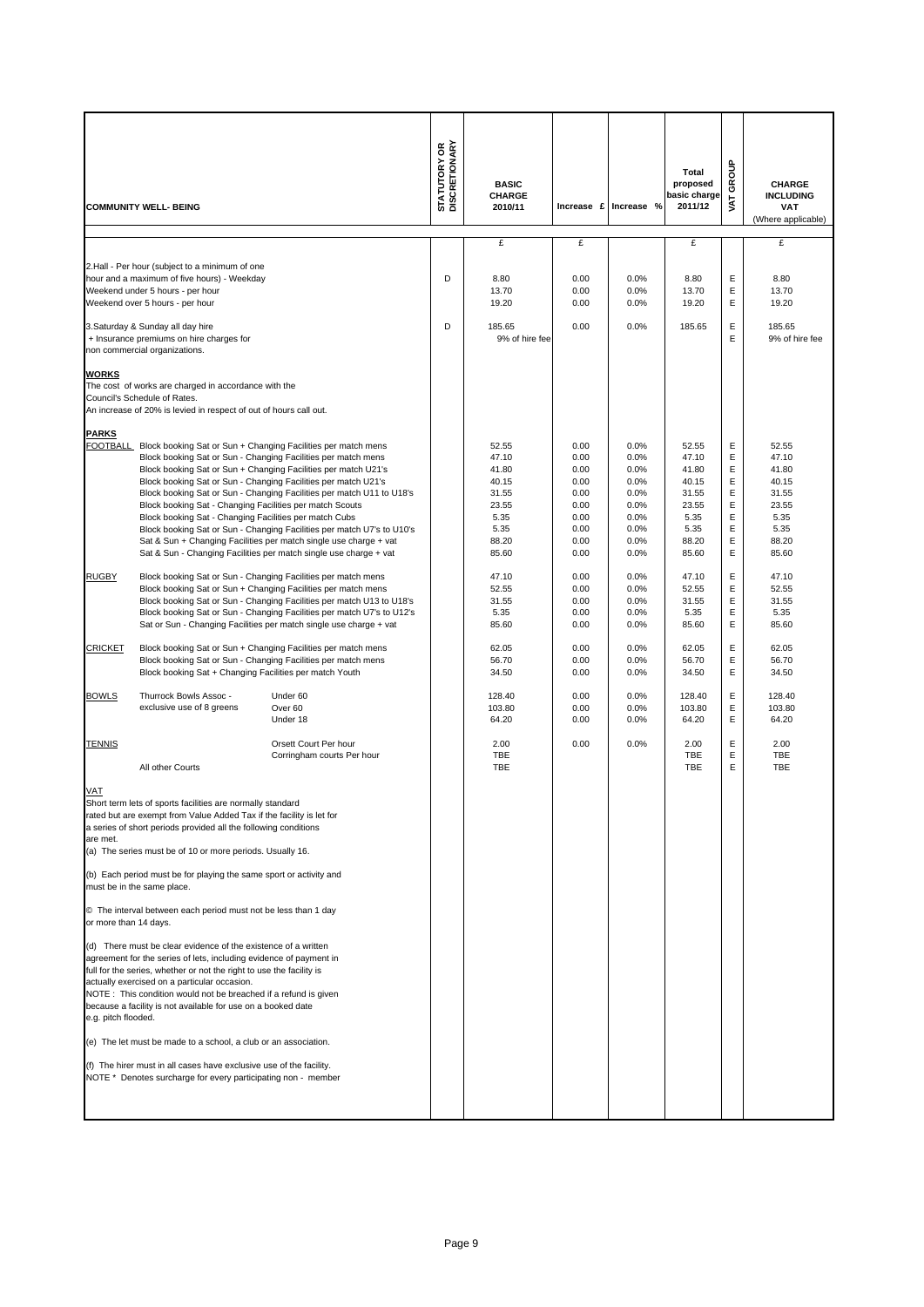| <b>COMMUNITY WELL- BEING</b>                                                                                                                                                                                                                                                                                                                                                                                                                                                                                                                                          | <b>STATUTORY OR<br/>DISCRETIONARY</b>               | <b>BASIC</b><br><b>CHARGE</b><br>2010/11                                             | Increase £                                                                   | Increase %                                                                    | Total<br>proposed<br>basic charge<br>2011/12                                         | GROUP<br><b>TAV</b>                                             | <b>CHARGE</b><br><b>INCLUDING</b><br>VAT<br>(Where applicable)                       |
|-----------------------------------------------------------------------------------------------------------------------------------------------------------------------------------------------------------------------------------------------------------------------------------------------------------------------------------------------------------------------------------------------------------------------------------------------------------------------------------------------------------------------------------------------------------------------|-----------------------------------------------------|--------------------------------------------------------------------------------------|------------------------------------------------------------------------------|-------------------------------------------------------------------------------|--------------------------------------------------------------------------------------|-----------------------------------------------------------------|--------------------------------------------------------------------------------------|
|                                                                                                                                                                                                                                                                                                                                                                                                                                                                                                                                                                       |                                                     | £                                                                                    | £                                                                            |                                                                               | £                                                                                    |                                                                 | £                                                                                    |
| <u>LIBRARIES</u>                                                                                                                                                                                                                                                                                                                                                                                                                                                                                                                                                      |                                                     |                                                                                      |                                                                              |                                                                               |                                                                                      |                                                                 |                                                                                      |
| <b>FINES</b>                                                                                                                                                                                                                                                                                                                                                                                                                                                                                                                                                          |                                                     |                                                                                      |                                                                              |                                                                               |                                                                                      |                                                                 |                                                                                      |
| Books:<br>Day1<br>Day 2<br>Day 3<br>Day 4<br>Day 5<br>Day 6<br>Day 7<br>(The fines will be charged on the days which the library is open)<br>Maximum charge (8 weeks) *<br>This maximum charge limits the extent of a fine payable for late<br>return of a single item. A renewal constitutes a new loan.<br>NOTE:<br>Books borrowed on children's and young adult tickets - exempt<br><b>RECORDED SOUND</b><br>Compact Disc Hire - 1 week loan<br>Cassette Hire - 3 Week loan<br>Spoken word for adults:<br>3 week loan<br>All spoken word for children (tape or CD) | D<br>D<br>D<br>D<br>D<br>D<br>D<br>D<br>D<br>D<br>D | 0.10<br>0.20<br>0.30<br>0.40<br>0.50<br>0.60<br>0.70<br>6.05<br>0.65<br>0.50<br>free | 0.00<br>0.00<br>0.00<br>0.00<br>0.00<br>0.00<br>0.00<br>1.15<br>0.00<br>0.00 | 0.0%<br>0.0%<br>0.0%<br>0.0%<br>0.0%<br>0.0%<br>0.0%<br>19.0%<br>0.0%<br>0.0% | 0.10<br>0.20<br>0.30<br>0.40<br>0.50<br>0.60<br>0.70<br>7.20<br>0.65<br>0.50<br>free | O<br>O<br>O<br>O<br>O<br>O<br>O<br>$\circ$<br>O<br>$\circ$<br>O | 0.10<br>0.20<br>0.30<br>0.40<br>0.50<br>0.60<br>0.70<br>7.20<br>0.65<br>0.50<br>free |
| Spoken Word on CD<br><b>LANGUAGE COURSES</b><br>Single item for 3 weeks<br>Multiple sets for 12 weeks<br><b>NOTE</b><br>People who are blind, partially sighted or who have<br>difficulty in reading print due to physical learning disabilities<br>do not pay fines or hire or request charges for recorded sound                                                                                                                                                                                                                                                    | D<br>D<br>D                                         | 0.55<br>0.55<br>2.90                                                                 | 0.00<br>0.00<br>0.00                                                         | 0.0%<br>0.0%<br>0.0%                                                          | 0.55<br>0.55<br>2.90                                                                 | O<br>O<br>O                                                     | 0.55<br>0.55<br>2.90                                                                 |
| <b>VIDEO</b><br>TV & Feature Films Hire (VID1)<br>Each item / week<br>Overdue: item / week<br>Maximum charge - 8 weeks<br>Children's Video Hire (VIDCH)<br>Each item / week<br>Overdue: item / week<br>Maximum charge - 8 weeks<br>Non Fiction Video Hire (VID2)<br>Each item / week<br>Overdue: item / week<br>Maximum charge - 8 weeks<br>NOTE: Deaf and hard of hearing people do not pay fines or hire or<br>request charges for sub-titled videos.                                                                                                               | D<br>D<br>D<br>D<br>D<br>D<br>D<br>D<br>D           | 1.75<br>1.75<br>14.20<br>1.40<br>1.40<br>11.25<br>1.05<br>1.05<br>8.20               | 0.00<br>0.00<br>0.00<br>0.00<br>0.00<br>0.00<br>0.00<br>0.00<br>0.20         | 0.0%<br>0.0%<br>0.0%<br>0.0%<br>0.0%<br>0.0%<br>0.0%<br>0.0%<br>2.4%          | 1.75<br>1.75<br>14.20<br>1.40<br>1.40<br>11.25<br>1.05<br>1.05<br>8.40               | O<br>O<br>o<br>$\circ$<br>O<br>O<br>$\circ$<br>O<br>O           | 1.75<br>1.75<br>14.20<br>1.40<br>1.40<br>11.25<br>1.05<br>1.05<br>8.40               |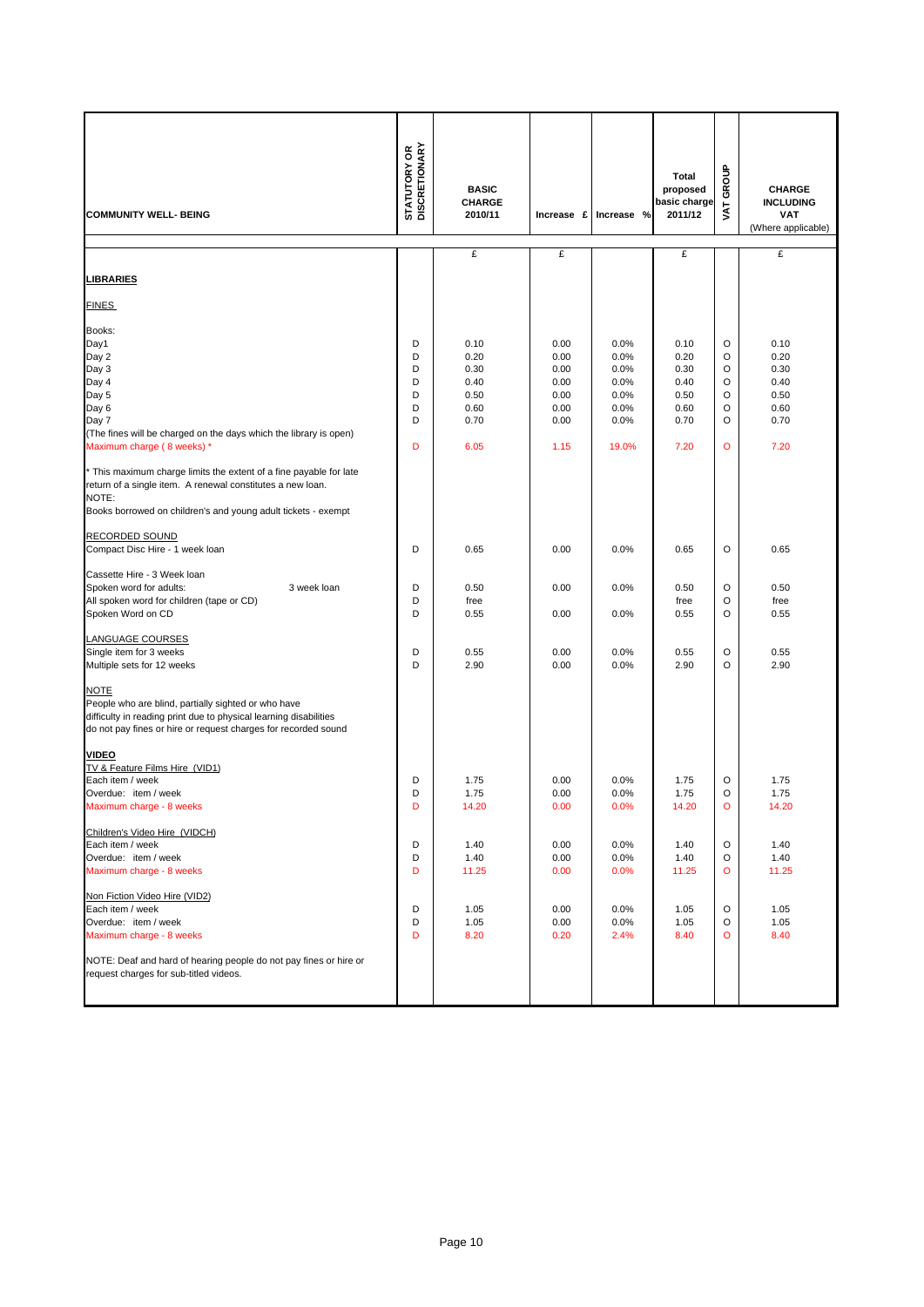| <b>COMMUNITY WELL- BEING</b>                                                                                                                                                                                                                                                                                                                                   | <b>STATUTORY OR<br/>DISCRETIONARY</b>               | <b>BASIC</b><br><b>CHARGE</b><br>2010/11                                             | Increase £                                                                           | Increase %                                                                           | Total<br>proposed<br>basic charge<br>2011/12                                         | GROUP<br>VAT                                          | <b>CHARGE</b><br><b>INCLUDING</b><br>VAT<br>(Where applicable)                       |
|----------------------------------------------------------------------------------------------------------------------------------------------------------------------------------------------------------------------------------------------------------------------------------------------------------------------------------------------------------------|-----------------------------------------------------|--------------------------------------------------------------------------------------|--------------------------------------------------------------------------------------|--------------------------------------------------------------------------------------|--------------------------------------------------------------------------------------|-------------------------------------------------------|--------------------------------------------------------------------------------------|
|                                                                                                                                                                                                                                                                                                                                                                |                                                     | £                                                                                    | £                                                                                    |                                                                                      | £                                                                                    |                                                       | £                                                                                    |
| <b>CD-ROM</b>                                                                                                                                                                                                                                                                                                                                                  |                                                     |                                                                                      |                                                                                      |                                                                                      |                                                                                      |                                                       |                                                                                      |
| CD Rom Hire<br>Each item / 3 weeks                                                                                                                                                                                                                                                                                                                             | D                                                   | 2.45                                                                                 | 0.00                                                                                 | 0.0%                                                                                 | 2.45                                                                                 | O                                                     | 2.45                                                                                 |
| <b>DVD'S Hire</b>                                                                                                                                                                                                                                                                                                                                              | D                                                   | 2.10                                                                                 | 0.00                                                                                 | 0.0%                                                                                 | 2.10                                                                                 | O                                                     | 2.10                                                                                 |
| <b>Playstation Hire</b>                                                                                                                                                                                                                                                                                                                                        | D                                                   | 2.10                                                                                 | 0.00                                                                                 | 0.0%                                                                                 | 2.10                                                                                 | O                                                     | 2.10                                                                                 |
| <b>MUSIC SETS AND PLAY SETS</b>                                                                                                                                                                                                                                                                                                                                |                                                     |                                                                                      |                                                                                      |                                                                                      |                                                                                      |                                                       |                                                                                      |
| <b>Music Set Hire</b><br>Vocal scores (per item)<br>Sheets - per set<br>Chamber music (3 or more parts)<br>Orchestral set<br>Play Sets Hire (3-15 copies)                                                                                                                                                                                                      | D<br>D<br>D<br>D<br>D                               | 0.40<br>3.35<br>3.35<br>6.50<br>2.60                                                 | 0.00<br>0.00<br>0.00<br>0.00<br>0.00                                                 | 0.0%<br>0.0%<br>0.0%<br>0.0%<br>0.0%                                                 | 0.40<br>3.35<br>3.35<br>6.50<br>2.60                                                 | $\circ$<br>O<br>O<br>O<br>O                           | 0.40<br>3.35<br>3.35<br>6.50<br>2.60                                                 |
| <b>BORROWERS' LOST TICKETS</b><br>Adult - First Loss<br>- Second and subsequent loss                                                                                                                                                                                                                                                                           | D<br>D                                              | 1.70<br>1.70                                                                         | 0.00<br>0.00                                                                         | 0.0%<br>0.0%                                                                         | 1.70<br>1.70                                                                         | O<br>O                                                | 1.70<br>1.70                                                                         |
| <b>SALES</b><br>Adult fiction - hardback<br>Adult fiction - paperback<br>Adult non fiction - hardback<br>Adult non fiction - paperback<br>Children's - hardback<br>Children's - paperback<br>CD's<br>Cassettes - per cassette<br>Videos<br>DVD's<br>Playstation                                                                                                | D<br>D<br>D<br>D<br>D<br>D<br>D<br>D<br>D<br>D<br>D | 0.65<br>0.20<br>1.00<br>0.50<br>0.60<br>0.20<br>2.60<br>0.30<br>2.38<br>2.38<br>3.02 | 0.00<br>0.00<br>0.00<br>0.00<br>0.00<br>0.00<br>0.00<br>0.00<br>0.00<br>0.00<br>0.00 | 0.0%<br>0.0%<br>0.0%<br>0.0%<br>0.0%<br>0.0%<br>0.0%<br>0.0%<br>0.0%<br>0.0%<br>0.0% | 0.65<br>0.20<br>1.00<br>0.50<br>0.60<br>0.20<br>2.60<br>0.30<br>2.38<br>2.38<br>3.02 | Z<br>Z<br>Z<br>Z<br>Z<br>Ζ<br>S<br>S<br>S<br>S<br>S   | 0.65<br>0.20<br>1.00<br>0.50<br>0.60<br>0.20<br>3.12<br>0.36<br>2.86<br>2.86<br>3.62 |
| <b>DAMAGED AND LOST ITEMS</b><br>Replacement cost or publication price for books and other<br>materials during the first year. Thereafter, 10% reduction<br>for each year to a minimum of 50% or the following<br>whichever is the greater.<br><b>Adults</b>                                                                                                   | D                                                   | 1.60                                                                                 | 0.00                                                                                 | 0.0%                                                                                 | 1.60                                                                                 | O                                                     | 1.60                                                                                 |
| Children                                                                                                                                                                                                                                                                                                                                                       | D                                                   | 1.10                                                                                 | 0.00                                                                                 | 0.0%                                                                                 | 1.10                                                                                 | O                                                     | 1.10                                                                                 |
| Books for which no current value can be traced :<br>Adult fiction - hardback<br>Adult fiction - paperback<br>Adult non - fiction - hardback<br>Adult non - fiction - paperback<br>Children's' fiction - hardback<br>Children's' fiction - paperback<br>Children's' non - fiction - hardback<br>Children's' non - fiction - paperback<br>Children's' boardbacks | D<br>D<br>D<br>D<br>D<br>D<br>D<br>D<br>D           | 19.45<br>7.55<br>23.70<br>8.60<br>13.00<br>5.45<br>13.00<br>7.55<br>0.00             | 0.00<br>0.00<br>0.00<br>0.00<br>0.00<br>0.00<br>0.00<br>0.00<br>0.00                 | 0.0%<br>0.0%<br>0.0%<br>0.0%<br>0.0%<br>0.0%<br>0.0%<br>0.0%                         | 19.45<br>7.55<br>23.70<br>8.60<br>13.00<br>5.45<br>13.00<br>7.55<br>0.00             | O<br>O<br>O<br>$\circ$<br>O<br>O<br>O<br>O<br>$\circ$ | 19.45<br>7.55<br>23.70<br>8.60<br>13.00<br>5.45<br>13.00<br>7.55<br>0.00             |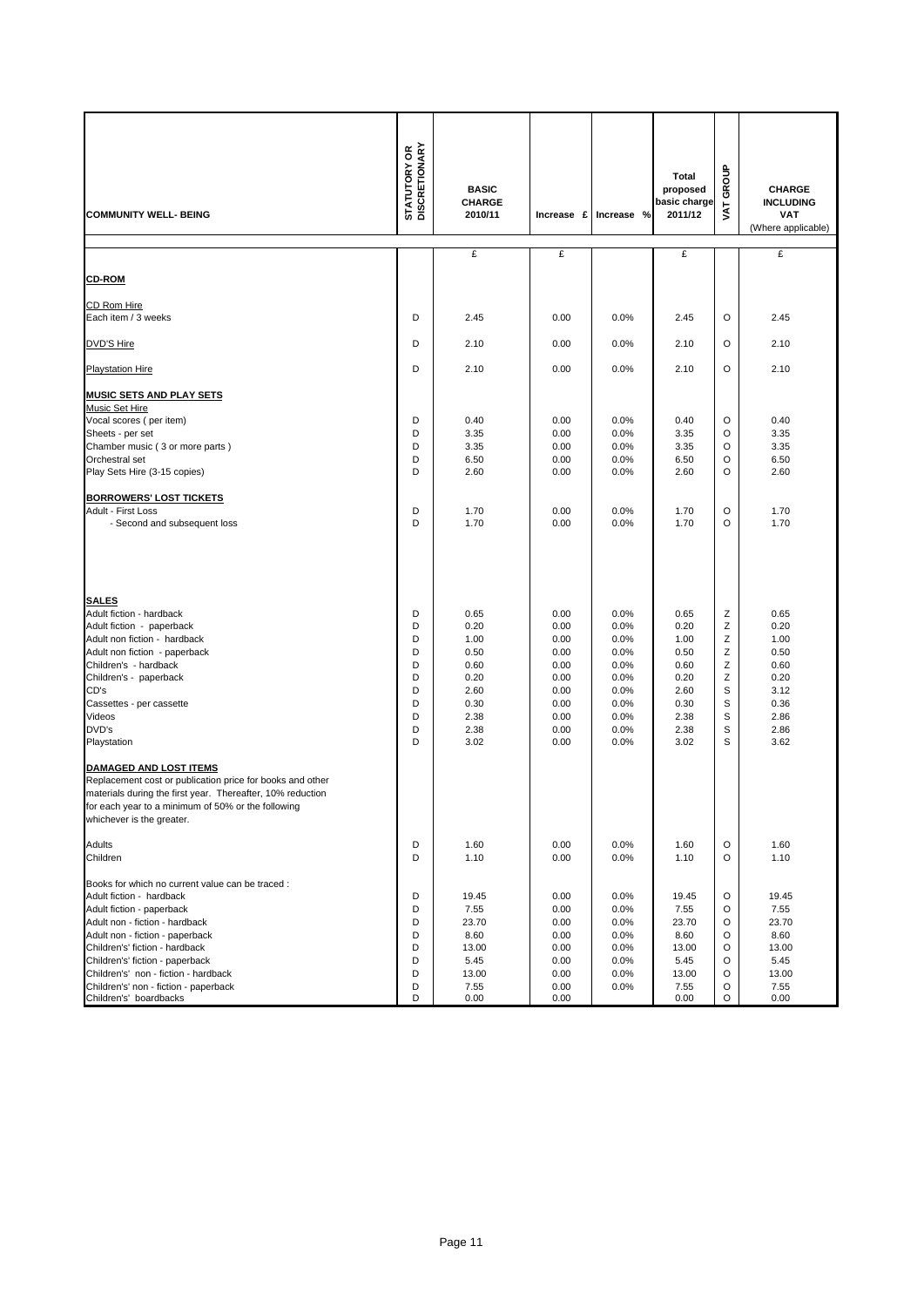|                                                                         | <b>STATUTORY OR<br/>DISCRETIONARY</b> | <b>BASIC</b><br><b>CHARGE</b> |              |              | Total<br>proposed<br>basic charge | GROUP<br><b>TAV</b> | <b>CHARGE</b><br><b>INCLUDING</b> |
|-------------------------------------------------------------------------|---------------------------------------|-------------------------------|--------------|--------------|-----------------------------------|---------------------|-----------------------------------|
| <b>COMMUNITY WELL- BEING</b>                                            |                                       | 2010/11                       | Increase £   | Increase %   | 2011/12                           |                     | VAT<br>(Where applicable)         |
|                                                                         |                                       | £                             | £            |              | £                                 |                     | £                                 |
| Other items for which no price can be traced:<br>Video Fiction          | D                                     | 13.50                         | 0.00         | 0.0%         | 13.50                             | O                   | 13.50                             |
| Video Non-Fiction                                                       | D                                     | 13.50                         | 0.00         | 0.0%         | 13.50                             | O                   | 13.50                             |
| <b>Compact Disks</b>                                                    | D                                     | 11.15                         | 0.00         | 0.0%         | 11.15                             | O                   | 11.15                             |
| Cassette<br>DVD'S                                                       | D<br>D                                | 6.70<br>22.15                 | 0.00<br>0.00 | 0.0%<br>0.0% | 6.70<br>22.15                     | O<br>O              | 6.70<br>22.15                     |
| Video children's Fiction                                                | D                                     | 13.50                         | 0.00         | 0.0%         | 13.50                             | O                   | 13.50                             |
| <b>Playstation Games</b>                                                | D                                     | 21.60                         | 0.00         | 0.0%         | 21.60                             | O                   | 21.60                             |
| <b>Playstation 2 Games</b>                                              | D                                     | 21.60                         | 0.00         | 0.0%         | 21.60                             | O                   | 21.60                             |
| <b>LOST COMPACT DISC CASSETTE INSERTS/</b>                              |                                       |                               |              |              |                                   |                     |                                   |
| <b>CASES AND BOOK WALLETS</b><br>Compact Disc/CD ROM or Cassette Insert | D                                     | Full Cost                     |              |              | <b>Full Cost</b>                  | O                   | <b>Full Cost</b>                  |
| Compact Disc/CD Rom Case                                                | D                                     | 1.20                          | 0.00         | 0.0%         | 1.20                              | O                   | 1.20                              |
| <b>Cassette Case</b>                                                    | D                                     | 0.65                          | 0.00         | 0.0%         | 0.65                              | O                   | 0.65                              |
| Video - case                                                            | D                                     | 1.20                          | 0.00         | 0.0%         | 1.20                              | O                   | 1.20                              |
| Video - insert                                                          | D                                     | <b>Full Cost</b>              |              |              | <b>Full Cost</b>                  | O                   | <b>Full Cost</b>                  |
| <b>Book wallets</b>                                                     | D                                     | 0.65                          | 0.00         | 0.0%         | 0.65                              | O                   | 0.65                              |
| <b>DVD</b> insert                                                       | D                                     | Full Cost                     |              |              | <b>Full Cost</b>                  | O                   | <b>Full Cost</b>                  |
| <b>DVD Case</b><br>Playstation - insert                                 | D<br>D                                | 1.20<br><b>Full Cost</b>      | 0.00         | 0.0%         | 1.20<br><b>Full Cost</b>          | O<br>O              | 1.20<br><b>Full Cost</b>          |
| Playstation case                                                        | D                                     | 1.20                          | 0.00         | 0.0%         | 1.20                              | O                   | 1.20                              |
|                                                                         |                                       |                               |              |              |                                   |                     |                                   |
| <b>PHOTOCOPIERS</b>                                                     |                                       |                               |              |              |                                   |                     |                                   |
| Single copy A4 size - Monochrome                                        | D                                     | 0.04                          | 0.00         | 0.0%         | 0.04                              | S                   | 0.05                              |
| Single copy A3 size - Monochrome                                        | D                                     | 0.13                          | 0.00         | 0.0%         | 0.13                              | S                   | 0.16                              |
| Single copy A4 size - Colour                                            | D                                     | 0.94                          | 0.00         | 0.0%         | 0.94                              | S                   | 1.13                              |
| Single copy A3 size - Colour                                            | D                                     | 1.36                          | 0.00         | 0.0%         | 1.36                              | S                   | 1.63                              |
| <b>MICROFILM PRINTS</b>                                                 |                                       |                               |              |              |                                   |                     |                                   |
| per page                                                                | D                                     | 0.34                          | 0.00         | 0.0%         | 0.34                              | S                   | 0.41                              |
| <b>FAX</b>                                                              |                                       |                               |              |              |                                   |                     |                                   |
| Outgoing                                                                |                                       |                               |              |              |                                   |                     |                                   |
| First page: UK                                                          | D                                     | 1.11                          | 0.00         | 0.0%         | 1.11                              | S                   | 1.33                              |
| Additional page                                                         | D<br>D                                | 0.64<br>2.17                  | 0.00         | 0.0%         | 0.64<br>2.17                      | S<br>S              | 0.77<br>2.60                      |
| First page: Europe<br>Additional page                                   | D                                     | 1.11                          | 0.00<br>0.00 | 0.0%<br>0.0% | 1.11                              | S                   | 1.33                              |
| First page : Elsewhere                                                  | D                                     | 2.17                          | 0.00         | 0.0%         | 2.17                              | S                   | 2.60                              |
| Additional page:                                                        | D                                     | 1.15                          | 0.00         | 0.0%         | 1.15                              | S                   | 1.38                              |
| Libraries located within shopping centres where fax                     |                                       |                               |              |              |                                   |                     |                                   |
| charges are cheaper may match the charge of the lowest                  |                                       |                               |              |              |                                   |                     |                                   |
| competitor (in agreement with the group manager)                        |                                       |                               |              |              |                                   |                     |                                   |
| Incoming                                                                |                                       |                               |              |              |                                   |                     |                                   |
| Each                                                                    | D                                     | 1.15                          | 0.00         | 0.0%         | 1.15                              | S                   | 1.38                              |
| <b>INTERNET AND WORD PROCESSING</b>                                     |                                       |                               |              |              |                                   |                     |                                   |
| Use of the Internet                                                     |                                       |                               |              |              |                                   |                     |                                   |
| Word Processing:<br>Black and white<br>Colour                           | D<br>D                                | 0.21<br>0.21                  | 0.00<br>0.00 | 0.0%<br>0.0% | 0.21<br>0.21                      | S<br>S              | 0.25<br>0.25                      |
| <b>CD-ROM PRINT-OUTS:</b>                                               |                                       |                               |              |              |                                   |                     |                                   |
| <b>Black and white</b>                                                  | D                                     | 0.21                          | 0.00         | 0.0%         | 0.21                              | S                   | 0.25                              |
| Colour                                                                  | D                                     | 0.21                          | 0.00         | 0.0%         | 0.21                              | S                   | 0.25                              |
|                                                                         |                                       |                               |              |              |                                   |                     |                                   |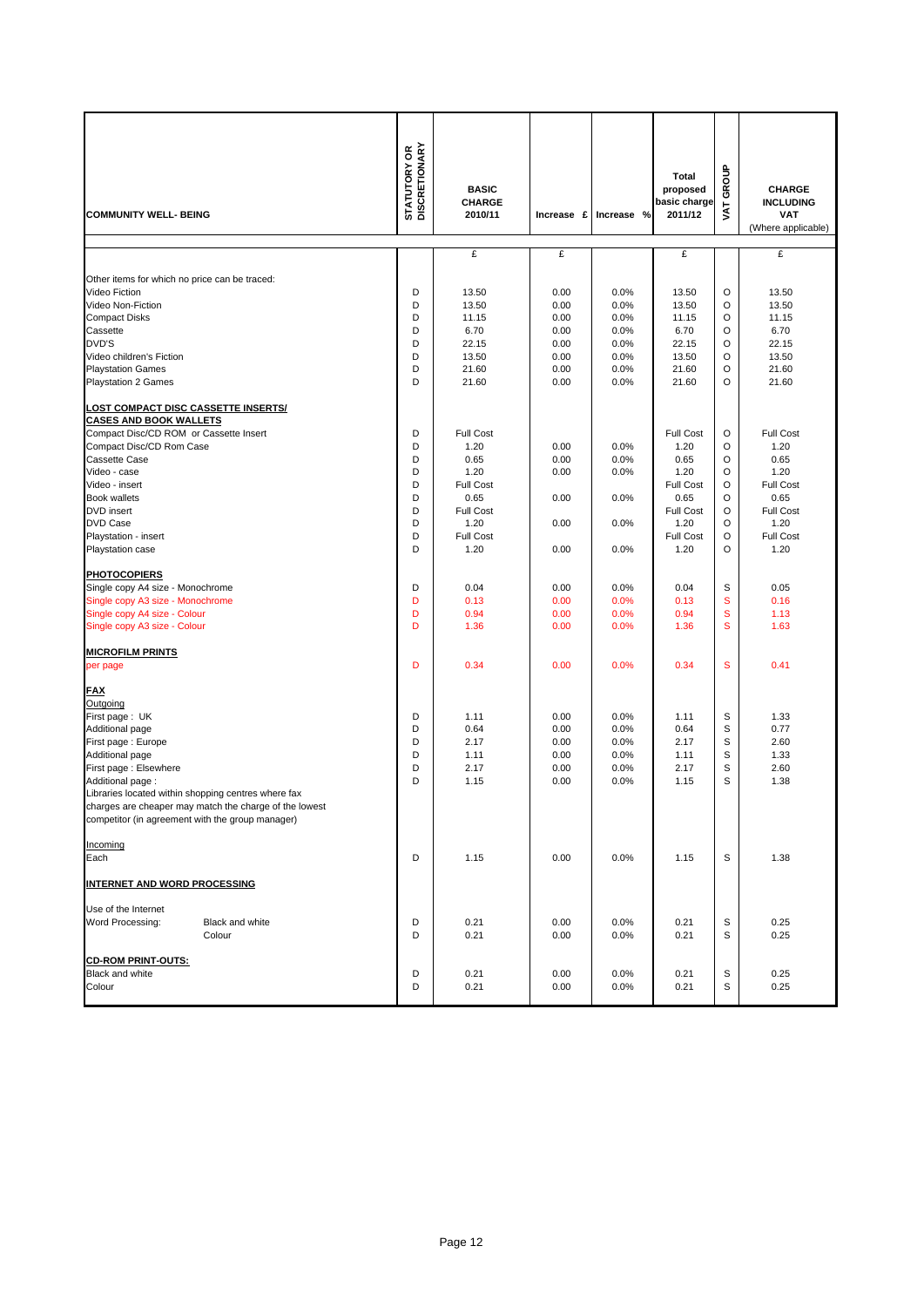| <b>COMMUNITY WELL- BEING</b>                                                                                                   | <b>STATUTORY OR<br/>DISCRETIONARY</b> | <b>BASIC</b><br><b>CHARGE</b><br>2010/11 | Increase £   | Increase %   | Total<br>proposed<br>basic charge<br>2011/12 | GROUP<br>Š | <b>CHARGE</b><br><b>INCLUDING</b><br><b>VAT</b> |
|--------------------------------------------------------------------------------------------------------------------------------|---------------------------------------|------------------------------------------|--------------|--------------|----------------------------------------------|------------|-------------------------------------------------|
|                                                                                                                                |                                       |                                          |              |              |                                              |            | (Where applicable)                              |
|                                                                                                                                |                                       | £                                        | £            |              | £                                            |            | £                                               |
| PRINT-OUTS/DISC COPIES FROM LIBRARY<br>DATABASES (e.g. Clubs and Societies)<br>First Page Free                                 | D                                     | 0.21                                     | 0.00         | 0.0%         | 0.21                                         | S          | 0.25                                            |
| <b>EXHIBITIONS</b>                                                                                                             |                                       |                                          |              |              |                                              |            |                                                 |
| <b>Display Screens</b><br>Deposit (non refundable)                                                                             | D                                     | 111.49                                   | 0.00         | 0.0%         | 111.49                                       | S          | 133.79                                          |
| Weekly hire per set                                                                                                            | D                                     | 65.15                                    | 0.00         | 0.0%         | 65.15                                        | S          | 78.18                                           |
| Display cases or shop window displays                                                                                          |                                       | Determined<br>separately                 |              |              |                                              | S          |                                                 |
| <b>Exhibition Space</b>                                                                                                        |                                       |                                          |              |              |                                              |            |                                                 |
| Exhibition of works or crafts by individual artists and craftsmen                                                              | D                                     | 25% commission<br>or minimum hire        |              |              |                                              | Ε          | 25% commission<br>or minimum hire               |
| <b>PREMISES HIRE</b>                                                                                                           |                                       |                                          |              |              |                                              |            |                                                 |
| Commercial organisations and public meetings held<br>by political parties                                                      |                                       |                                          |              |              |                                              |            |                                                 |
| Per hour                                                                                                                       |                                       |                                          |              |              |                                              |            |                                                 |
| Under 24 sq.m.                                                                                                                 | D                                     | 31.45                                    | 0.00         | 0.0%         | 31.45                                        | Е          | 31.45                                           |
| 24 - 70 sq.m.                                                                                                                  |                                       | Negotiable                               |              |              |                                              |            | Negotiable                                      |
| Over 70 sq.m.                                                                                                                  |                                       | Negotiable                               |              |              |                                              |            | Negotiable                                      |
| Other organisations and non-public meetings of                                                                                 |                                       |                                          |              |              |                                              |            |                                                 |
| political parties                                                                                                              |                                       |                                          |              |              |                                              |            |                                                 |
| Under 24 sq.m.<br>24 - 70 sq.m.                                                                                                | D<br>D                                | 6.70<br>9.55                             | 0.00<br>0.00 | 0.0%<br>0.0% | 6.70<br>9.55                                 | Ε<br>Ε     | 6.70<br>9.55                                    |
| Over 70 sq.m.                                                                                                                  | D                                     | 13.50                                    | 0.00         | 0.0%         | 13.50                                        | E          | 13.50                                           |
| Ancillary Equipment (where available)<br>Per hour                                                                              |                                       |                                          |              |              |                                              |            |                                                 |
| Bar                                                                                                                            | D                                     | 7.45                                     | 0.00         | 0.0%         | 7.45                                         | S          | 8.94                                            |
| Kitchen                                                                                                                        | D                                     | 3.23                                     | 0.00         | 0.0%         | 3.23                                         | S          | 3.88                                            |
| Piano                                                                                                                          | D                                     | 3.23                                     | 0.00         | 0.0%         | 3.23                                         | S          | 3.88                                            |
| Cine Slide/OHP Projector                                                                                                       | D                                     | 3.23                                     | 0.00         | 0.0%         | 3.23                                         | S          | 3.88                                            |
| Stage Lighting                                                                                                                 | D                                     | 3.23                                     | 0.00         | 0.0%         | 3.23                                         | S          | 3.88                                            |
| Carousel Projector/Black Projector<br><b>Compact Disc/Cassette Machines</b>                                                    | D<br>D                                | 3.23<br>3.23                             | 0.00<br>0.00 | 0.0%<br>0.0% | 3.23<br>3.23                                 | S<br>S     | 3.88<br>3.88                                    |
| <b>TV/Video</b>                                                                                                                | D                                     | 3.23                                     | 0.00         | 0.0%         | 3.23                                         | S          | 3.88                                            |
| DISPLAYS BY NON-COMMERCIAL ORGANISATIONS<br>OF AN EDUCATIONAL/CULTURAL NATURE<br>No income benefit to Organisation<br>Per week |                                       |                                          |              |              |                                              |            |                                                 |
| Under 15 sq.m. (board space)                                                                                                   | D                                     | 13.40                                    | 0.00         | 0.0%         | 13.40                                        | Е          | 13.40                                           |
| 15 - 25 sq.m.                                                                                                                  | D                                     | 24.85                                    | 0.00         | 0.0%         | 24.85                                        | Е          | 24.85                                           |
| 26 - 50 sq.m.                                                                                                                  | D                                     | 34.60                                    | 0.00         | 0.0%         | 34.60                                        | Ε          | 34.60                                           |
| 51 - 75 sq.m.                                                                                                                  | D                                     | 46.15                                    | 0.00         | 0.0%         | 46.15                                        | Ε          | 46.15                                           |
| 76 - 100 sq.m.<br>over 100 sq.m.                                                                                               | D<br>D                                | 57.60<br>70.25                           | 0.00<br>0.00 | 0.0%<br>0.0% | 57.60<br>70.25                               | Ε<br>Ε     | 57.60<br>70.25                                  |
| DISPLAY BY COMMERCIAL ORGANISATIONS<br>(PER DAY OPEN)                                                                          |                                       |                                          |              |              |                                              |            |                                                 |
| Under 15 sq.m. (board space)                                                                                                   | D                                     | 6.05                                     | 0.00         | 0.0%         | 6.05                                         | Ε          | 6.05                                            |
| 15 - 25 sq.m.                                                                                                                  | D                                     | 12.10                                    | 0.00         | 0.0%         | 12.10                                        | Ε          | 12.10                                           |
| 26 - 50 sq.m.                                                                                                                  | D                                     | 18.45                                    | 0.00         | 0.0%         | 18.45                                        | Ε          | 18.45                                           |
| 51 - 75 sq.m.                                                                                                                  | D                                     | 23.15                                    | 0.00         | 0.0%         | 23.15                                        | Ε          | 23.15                                           |
| 76 - 100 sq.m.<br>over 100 sq.m.                                                                                               | D<br>D                                | 23.95<br>35.75                           | 0.00<br>0.00 | 0.0%<br>0.0% | 23.95<br>35.75                               | Ε<br>Ε     | 23.95<br>35.75                                  |
| (30% discount for hiring in excess of one week)                                                                                |                                       |                                          |              |              |                                              |            |                                                 |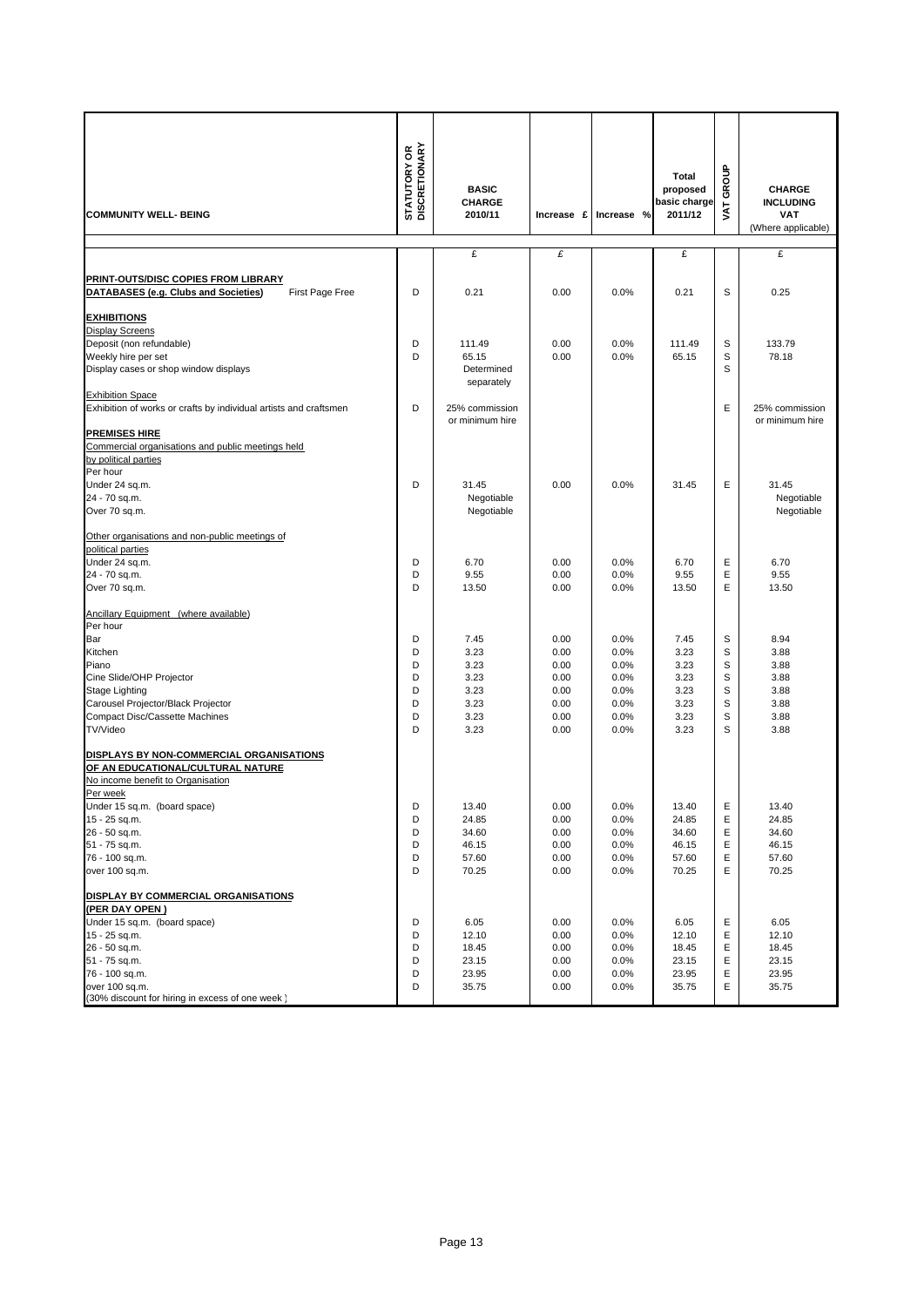| <b>COMMUNITY WELL- BEING</b>                                                                                                                            | <b>STATUTORY OR<br/>DISCRETIONARY</b> | <b>BASIC</b><br><b>CHARGE</b><br>2010/11  | Increase £                   | Increase %                   | Total<br>proposed<br>basic charge<br>2011/12 | GROUP<br><b>TAV</b> | <b>CHARGE</b><br><b>INCLUDING</b><br><b>VAT</b><br>(Where applicable) |
|---------------------------------------------------------------------------------------------------------------------------------------------------------|---------------------------------------|-------------------------------------------|------------------------------|------------------------------|----------------------------------------------|---------------------|-----------------------------------------------------------------------|
|                                                                                                                                                         |                                       | £                                         | £                            |                              | £                                            |                     | £                                                                     |
| THAMESIDE THEATRE AND CENTRAL COMPLEX                                                                                                                   |                                       | For details of                            |                              |                              |                                              |                     |                                                                       |
| The Thameside Theatre operates 3 tariffs dependant on the status<br>of the hirer.                                                                       |                                       | availability<br>and prices,               |                              |                              |                                              |                     |                                                                       |
| Thurrock based non profit organisations, members of Thurrock<br>Arts Council and Thurrock Schools and Colleges pay the base<br>tariff.                  |                                       | please contact<br>the Thameside           |                              |                              |                                              |                     |                                                                       |
| Thurrock based commercial organisations pay base plus<br>approximately 50%                                                                              |                                       | Theatre team<br>on                        |                              |                              |                                              |                     |                                                                       |
| Commercial organisations from outside Thurrock pay base rate<br>plus 100%.                                                                              |                                       | 0845-300-5264                             |                              |                              |                                              |                     |                                                                       |
| Bank Holidays are charged at 200% of whichever tariff applies.                                                                                          |                                       | <b>OR</b>                                 |                              |                              |                                              |                     |                                                                       |
| Venue details on www.thurrock.gov.uk/theatre.                                                                                                           |                                       | <b>Thurrock Council</b><br>Extension 4981 |                              |                              |                                              |                     |                                                                       |
| <b>MUSEUM</b>                                                                                                                                           |                                       |                                           |                              |                              |                                              |                     |                                                                       |
| Sale of museum merchandise, cost as determined by<br>Heritage Officer in consultation<br>with the Chief Finance Officer                                 |                                       |                                           |                              |                              |                                              |                     |                                                                       |
| <b>PENDANT ALARMS</b><br>Council Tenants - nil charge<br>Private Housing Tenants - assessed as having critical or substantial                           | O                                     | 0.00                                      | 1.00                         | 0.0%                         | 1.00                                         | E                   | 1.00                                                                  |
| needs (per week)<br>Private Housing Tenants - assessed as not having critical or substantial                                                            | O                                     | 0.93                                      | 0.07                         | 7.5%                         | 1.00                                         | E                   | 1.00                                                                  |
| needs (per week)<br>Assitive Technology                                                                                                                 | O<br>$\circ$                          | 3.6<br>0                                  | 0.00<br>1.00                 | 0.0%                         | 3.60<br>1.00                                 | Ε<br>E              | 3.60<br>1.00                                                          |
| <b>DISPERSED ALARMS</b><br>Private Sector Monitoring - per month<br><b>Lifeline Private</b><br>Domestic Violence Lifelines<br>EDT (Emergency Duty Team) | D<br>D<br>D<br>D                      | 6.60<br>15.62<br>16.62<br>965.45          | 0.00<br>0.00<br>0.00<br>0.00 | 0.0%<br>0.0%<br>0.0%<br>0.0% | 6.60<br>15.62<br>16.62<br>965.45             | S<br>S<br>S<br>S    | 7.92<br>18.74<br>19.94<br>1158.54                                     |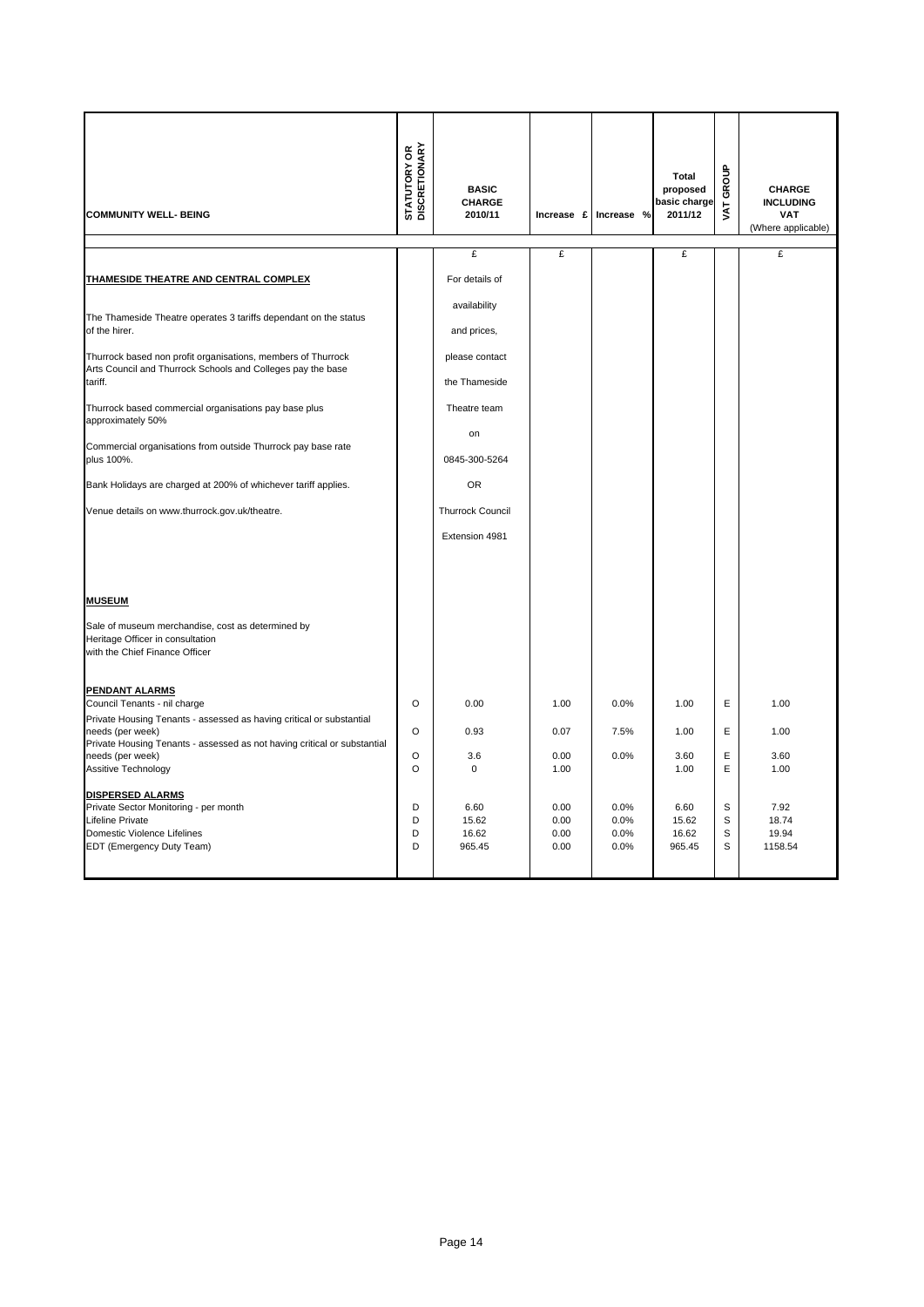| <b>SUSTAINABLE COMMUNITIES</b>                | <b>STATUTORY OR<br/>DISCRETIONARY</b> | <b>BASIC</b><br><b>CHARGE</b><br>2010/11 |      | Increase £ Increase % | <b>Total</b><br>proposed<br>basic charge<br>2011/12 | GROUP<br><b>LYAT</b> | <b>CHARGE</b><br><b>INCLUDING</b><br><b>VAT</b><br>(Where applicable) |
|-----------------------------------------------|---------------------------------------|------------------------------------------|------|-----------------------|-----------------------------------------------------|----------------------|-----------------------------------------------------------------------|
|                                               |                                       | £                                        | £    |                       | £                                                   |                      | £                                                                     |
| <b>CAR PARKING</b>                            |                                       |                                          |      |                       |                                                     |                      |                                                                       |
| <b>OFF STREET - CAR PARKING</b>               |                                       |                                          |      |                       |                                                     |                      |                                                                       |
| <b>Grays Car Park</b><br>Over 6 hours         | D                                     | 3.06                                     | 0.69 | 22.5%                 | 3.75                                                | S                    | 4.50                                                                  |
| Over 4 hours under 6 hours                    | D                                     | 2.04                                     | 0.46 | 22.5%                 | 2.50                                                | S                    | 3.00                                                                  |
| Over 2 hours under 4 hours                    | D                                     | 1.02                                     | 0.23 | 22.5%                 | 1.25                                                | S                    | 1.50                                                                  |
| Over 1 hour under 2 hours                     | D                                     | 0.60                                     | 0.23 | 38.3%                 | 0.83                                                | S                    | 1.00                                                                  |
| Under 1 hour                                  | D                                     | 0.34                                     | 0.08 | 23.5%                 | 0.42                                                | S                    | 0.50                                                                  |
| ON STREET - PAY & DISPLAY - QUICK STOP        |                                       |                                          |      |                       |                                                     |                      |                                                                       |
| $0-15$ mins                                   | D                                     | 0.20                                     | 0.10 | 50.0%                 | 0.30                                                | O                    | 0.30                                                                  |
| 15-30 mins                                    | D                                     | 0.40                                     | 0.10 | 25.0%                 | 0.50                                                | $\circ$              | 0.50                                                                  |
| 30-45 mins                                    | D                                     | 0.60                                     | 0.10 | 16.7%                 | 0.70                                                | $\circ$              | 0.70                                                                  |
| 45 mins - 1 hour                              | D                                     | 0.80                                     | 0.20 | 25.0%                 | 1.00                                                | $\circ$              | 1.00                                                                  |
| ON STREET - PAY & DISPLAY - LONG STAY         |                                       |                                          |      |                       |                                                     |                      |                                                                       |
| less than 1 hour                              | D                                     | 0.40                                     | 0.10 | 25.0%                 | 0.50                                                | O                    | 0.50                                                                  |
| 1-2 hours                                     | D                                     | 0.70                                     | 0.30 | 42.9%                 | 1.00                                                | O                    | 1.00                                                                  |
| 2-4 hours                                     | D                                     | 1.20                                     | 0.30 | 25.0%                 | 1.50                                                | $\circ$              | 1.50                                                                  |
| <b>Penalty Charge Notices</b>                 |                                       |                                          |      |                       |                                                     |                      |                                                                       |
| Penalty Charge                                | D                                     | 70.00                                    | 0.00 | 0.0%                  | 70.00                                               | $\circ$              | 70.00                                                                 |
| Penalty Charge paid within 14 days            | D                                     | 35.00                                    | 0.00 | 0.0%                  | 35.00                                               | $\circ$              | 35.00                                                                 |
| <b>Reduced Rates - penalty Charge Notices</b> |                                       |                                          |      |                       |                                                     |                      |                                                                       |
| Penalty Charge                                | D                                     | 50.00                                    | 0.00 | 0.0%                  | 50.00                                               | $\circ$              | 50.00                                                                 |
| Penalty Charge paid within 14 days            | D                                     | 25.00                                    | 0.00 | 0.0%                  | 25.00                                               | $\Omega$             | 25.00                                                                 |
| <b>Permits</b>                                |                                       |                                          |      |                       |                                                     |                      |                                                                       |
| <b>Business Permits</b>                       | D                                     | 360.00                                   | 0.00 | 0.0%                  | 360.00                                              | O                    | 360.00                                                                |
| <b>Residents Permits</b>                      | D                                     | 18.00                                    | 4.00 | 22.2%                 | 22.00                                               | O                    | 22.00                                                                 |
| Residents Permits Stanford-le-Hope Car Park   | D                                     | 18.00                                    | 4.00 | 22.2%                 | 22.00                                               | O                    | 22.00                                                                 |
| Thames Road and Access Road to Yacht Club:    |                                       |                                          |      |                       |                                                     |                      |                                                                       |
| Over 8 hours                                  | D                                     | 1.20                                     | 0.80 | 66.7%                 | 2.00                                                | $\circ$              | 2.00                                                                  |
|                                               |                                       |                                          |      |                       |                                                     |                      |                                                                       |
|                                               |                                       |                                          |      |                       |                                                     |                      |                                                                       |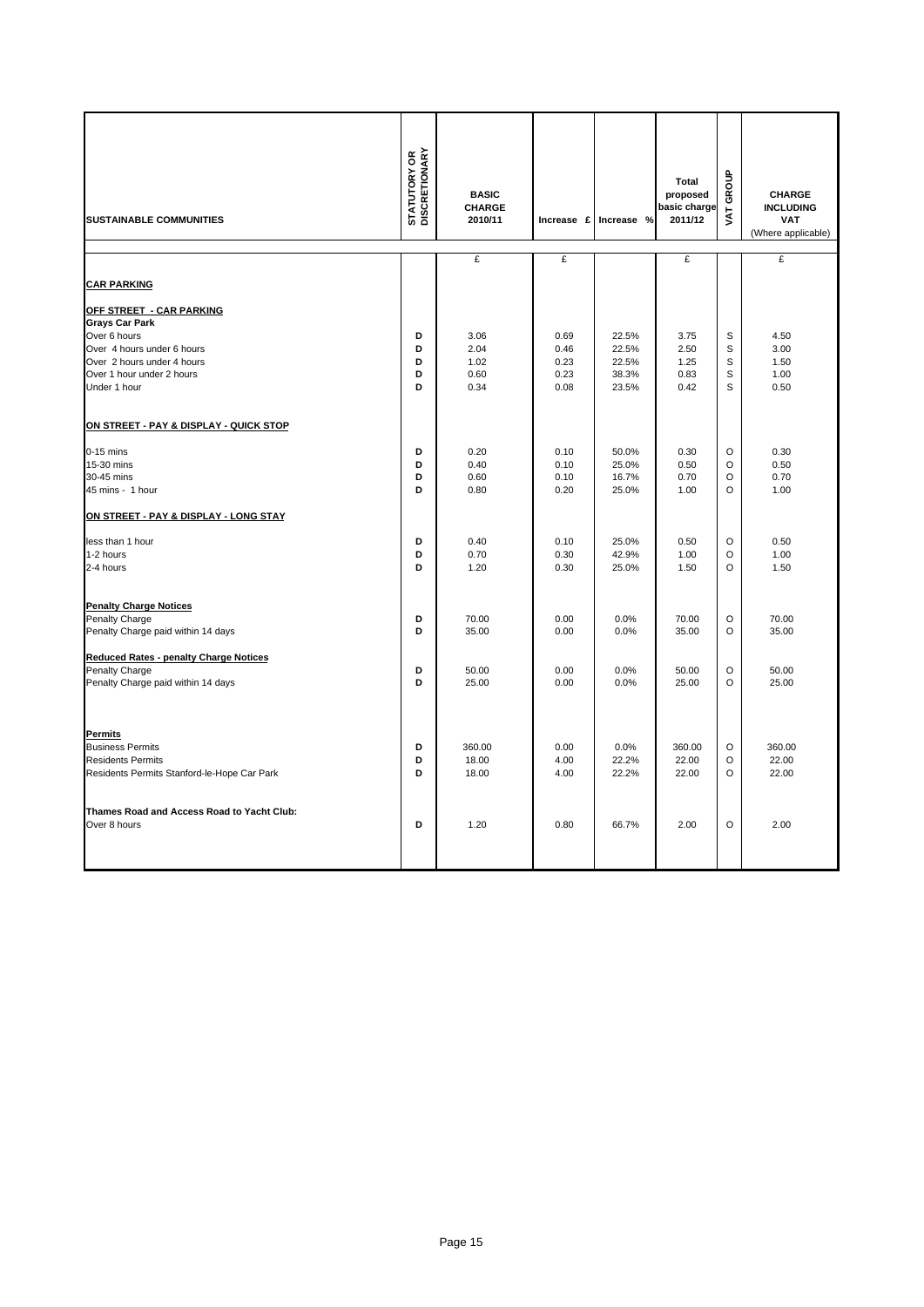| <b>SUSTAINABLE COMMUNITIES</b>                                                      | <b>STATUTORY OR<br/>DISCRETIONARY</b> | <b>BASIC</b><br><b>CHARGE</b><br>2010/11 |                                      | Increase £ Increase %                | Total<br>proposed<br>basic charge<br>2011/12 | GROUP<br>VAT.                      | <b>CHARGE</b><br><b>INCLUDING</b><br><b>VAT</b><br>(Where applicable) |
|-------------------------------------------------------------------------------------|---------------------------------------|------------------------------------------|--------------------------------------|--------------------------------------|----------------------------------------------|------------------------------------|-----------------------------------------------------------------------|
|                                                                                     |                                       | £                                        | £                                    |                                      | £                                            |                                    | £                                                                     |
| <b>COLOUR PRINTING</b><br>(BAR EXTERNAL COMMERCIAL FIRMS)                           |                                       |                                          |                                      |                                      |                                              |                                    |                                                                       |
| 1.PAPER<br>A4<br>A3                                                                 | D<br>D                                | 1.45<br>1.66                             | 0.00<br>0.00                         | 0.0%<br>0.0%                         | 1.45<br>1.66                                 | S<br>S                             | 1.74<br>1.99                                                          |
| 2.TRANSPARENCY<br>A4<br><b>DYELINE PRINTS</b>                                       | D                                     | 2.30                                     | 0.00                                 | 0.0%                                 | 2.30                                         | S                                  | 2.76                                                                  |
| 1.PAPER<br>A4<br>A <sub>3</sub><br>A2<br>A <sub>1</sub><br>AO                       | D<br>D<br>D<br>D<br>D                 | 0.65<br>0.81<br>1.02<br>1.19<br>1.32     | 0.00<br>0.00<br>0.00<br>0.00<br>0.00 | 0.0%<br>0.0%<br>0.0%<br>0.0%<br>0.0% | 0.65<br>0.81<br>1.02<br>1.19<br>1.32         | S<br>S<br>S<br>S<br>S              | 0.78<br>0.97<br>1.22<br>1.43<br>1.58                                  |
| 2.FILM<br>A4<br>A <sub>3</sub><br>A2<br>A <sub>1</sub><br>AO                        | D<br>D<br>D<br>D<br>D                 | 1.32<br>1.66<br>2.00<br>2.60<br>3.62     | 0.00<br>0.00<br>0.00<br>0.00<br>0.00 | 0.0%<br>0.0%<br>0.0%<br>0.0%<br>0.0% | 1.32<br>1.66<br>2.00<br>2.60<br>3.62         | S<br>S<br>S<br>S<br>S              | 1.58<br>1.99<br>2.40<br>3.12<br>4.34                                  |
| ORDNANCE SURVEY PRINTING (INTERNAL)<br>A <sub>3</sub><br>A2<br>A <sub>1</sub><br>AO | D<br>D<br>D<br>D                      | 4.55<br>6.20<br>9.05<br>12.45            | 0.00<br>0.00<br>0.00<br>0.00         | 0.0%<br>0.0%<br>0.0%<br>0.0%         | 4.55<br>6.20<br>9.05<br>12.45                | $\circ$<br>$\circ$<br>$\circ$<br>O | 4.55<br>6.20<br>9.05<br>12.45                                         |
| <b>LAMINATING (INTERNAL)</b><br>A4<br>A <sub>3</sub>                                | D<br>D                                | 0.85<br>1.35                             | 0.00<br>0.00                         | 0.0%<br>0.0%                         | 0.85<br>1.35                                 | $\circ$<br>$\circ$                 | 0.85<br>1.35                                                          |
| ORDNANCE SURVEY PRINT (EXTERNAL)<br>PER 4 COPIES                                    | D                                     | 23.87                                    | 0.00                                 | 0.0%                                 | 23.87                                        | S                                  | 28.64                                                                 |
| <b>LAMINATING (EXTERNAL)</b><br>A4<br>A <sub>3</sub>                                | D<br>D                                | 1.02<br>1.87                             | 0.00<br>0.00                         | 0.0%<br>0.0%                         | 1.02<br>1.87                                 | S<br>S                             | 1.22<br>2.24                                                          |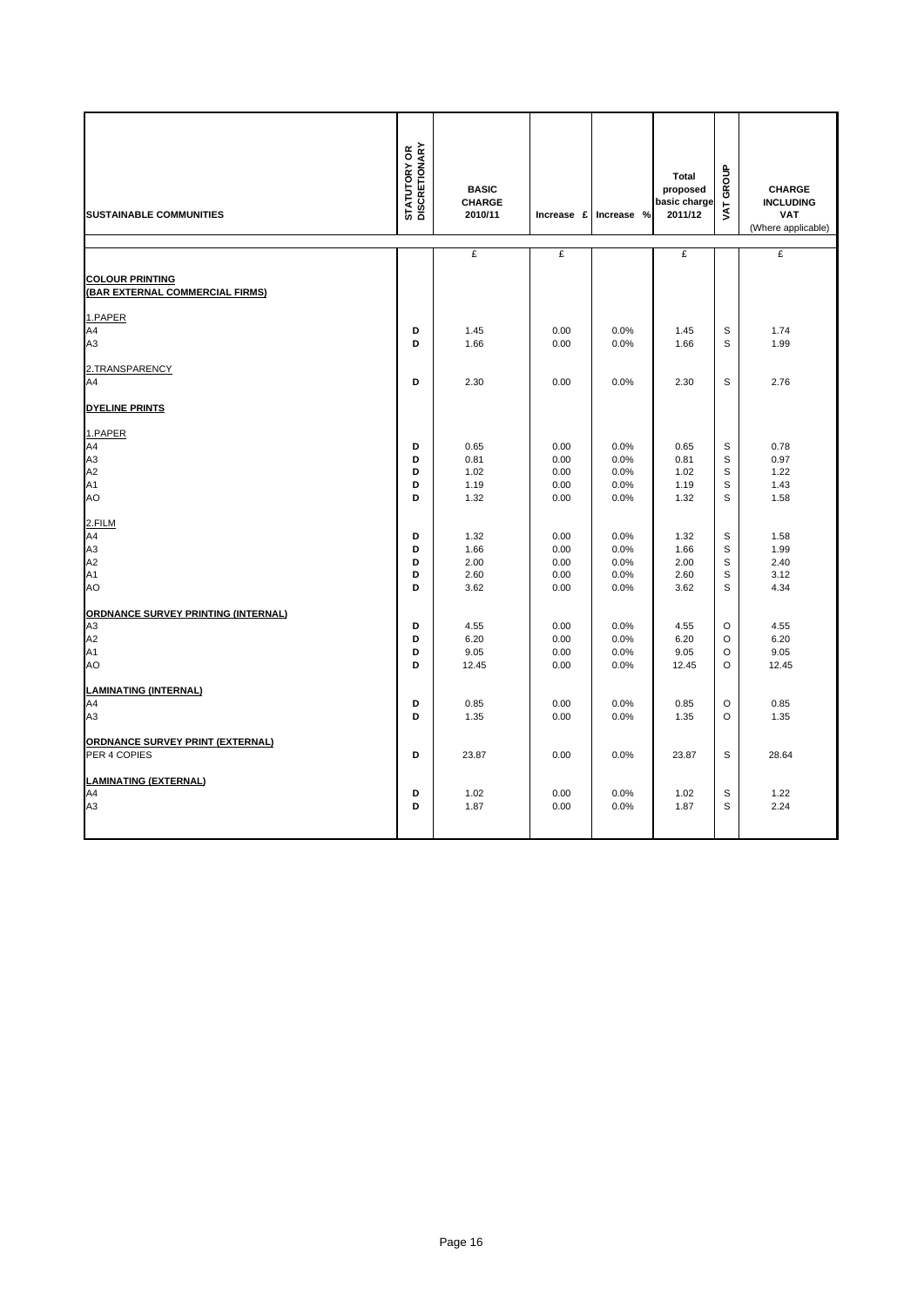| <b>SUSTAINABLE COMMUNITIES</b>                                                                                                                                                                                                                                                                                                                        | <b>STATUTORY OR<br/>DISCRETIONARY</b> | <b>BASIC</b><br><b>CHARGE</b><br>2010/11         | Increase £ | Increase % | <b>Total</b><br>proposed<br>basic charge<br>2011/12 | GROUP<br>VAT. | <b>CHARGE</b><br><b>INCLUDING</b><br>VAT<br>(Where applicable) |
|-------------------------------------------------------------------------------------------------------------------------------------------------------------------------------------------------------------------------------------------------------------------------------------------------------------------------------------------------------|---------------------------------------|--------------------------------------------------|------------|------------|-----------------------------------------------------|---------------|----------------------------------------------------------------|
|                                                                                                                                                                                                                                                                                                                                                       |                                       | £                                                | £          |            | £                                                   |               | £                                                              |
| <u>RIGHTS OF WAY</u>                                                                                                                                                                                                                                                                                                                                  |                                       |                                                  |            |            |                                                     |               |                                                                |
| FOOTPATHS:<br>Cost of advertising etc. per order                                                                                                                                                                                                                                                                                                      | S                                     | 643.70                                           | 0.00       | 0.0%       | 643.70                                              | S             | 772.45                                                         |
| (a) The charge relates to advertising and administrative costs,<br>payable in advance.                                                                                                                                                                                                                                                                |                                       |                                                  |            |            |                                                     |               |                                                                |
| (b) If the order is withdrawn, following objections, 50% of the<br>charge will be refunded.                                                                                                                                                                                                                                                           |                                       |                                                  |            |            |                                                     |               |                                                                |
| (c) A separate agreement for Public Diversion Orders under the<br>Highways Act 1980 Section 119 (5) may be made which may<br>incur additional costs as necessary.                                                                                                                                                                                     |                                       |                                                  |            |            |                                                     |               |                                                                |
| (d) Additional costs may be payable in the event of a public enquiry<br>under the Highways Act 1980 Section 302 and / or Local<br>Government Act 1972 Section 250                                                                                                                                                                                     |                                       |                                                  |            |            |                                                     |               |                                                                |
| <u>HIGHWAYS</u>                                                                                                                                                                                                                                                                                                                                       |                                       |                                                  |            |            |                                                     |               |                                                                |
| Consideration of a request in<br>respect of a highway maintainable at the public expense<br>to execute such works as are specified in the request for<br>constructing a vehicle crossing over a footway or verge in that<br>highway pursuant to Section 184 of the 1980 Act.                                                                          |                                       | Based on cost<br>plus 25% admin<br>& supervision |            |            |                                                     | O             | Based on cost<br>plus 25% admin<br>& supervision               |
| Anything done in connection with<br>the clearance of accident debris pursuant to Section 41 and<br>130 of the 1980 Act in respect of accidents occurring on or<br>after 1st April 1999                                                                                                                                                                |                                       | Actual costs<br>plus<br>administration           |            |            |                                                     | O             | Actual costs<br>plus<br>administration                         |
| Consideration by a local authority of an application pursuant<br>to any provision contained in an order under Section 1,6 9 or 14<br>of the 1984 Act for an exemption from any prohibition or<br>restriction imposed by the order on the stopping, parking,<br>waiting, loading or unloading of vehicles on a road.                                   |                                       | Actual costs<br>plus<br>administration           |            |            |                                                     | O             | Actual costs<br>plus<br>administration                         |
| Anything done by a local traffic authority in consequence<br>of a request to revoke or amend an order under Section 6,32(1)<br>(b) or 45 of the 1984 Act so that a particular length of road<br>may cease to be a place where vehicles may be parked<br>in accordance with the order.                                                                 |                                       | Actual costs<br>plus<br>administration           |            |            |                                                     | O             | Actual costs<br>plus<br>administration                         |
| Anything done by a local traffic authority in connection with<br>or in consequence of a request to vary an order under<br>Section 1,6,9 or 14 of the 1984 Act so as to create an<br>exemption or exclusion from a prohibition or restriction imposed<br>by the Order on the stopping, parking waiting, loading or<br>unloading of vehicles on a road. |                                       | Actual costs<br>plus<br>administration           |            |            | 935.00                                              | O             |                                                                |
| Anything done by a local traffic authority in connection with<br>or in consequence of the making of an order under Section<br>14(1) or the giving of a notice under Section 14(2) of the<br>1984 Act for the reason mentioned in Section 14(1)(a)                                                                                                     |                                       | Actual costs<br>plus<br>administration           |            |            | 495.00                                              | O             |                                                                |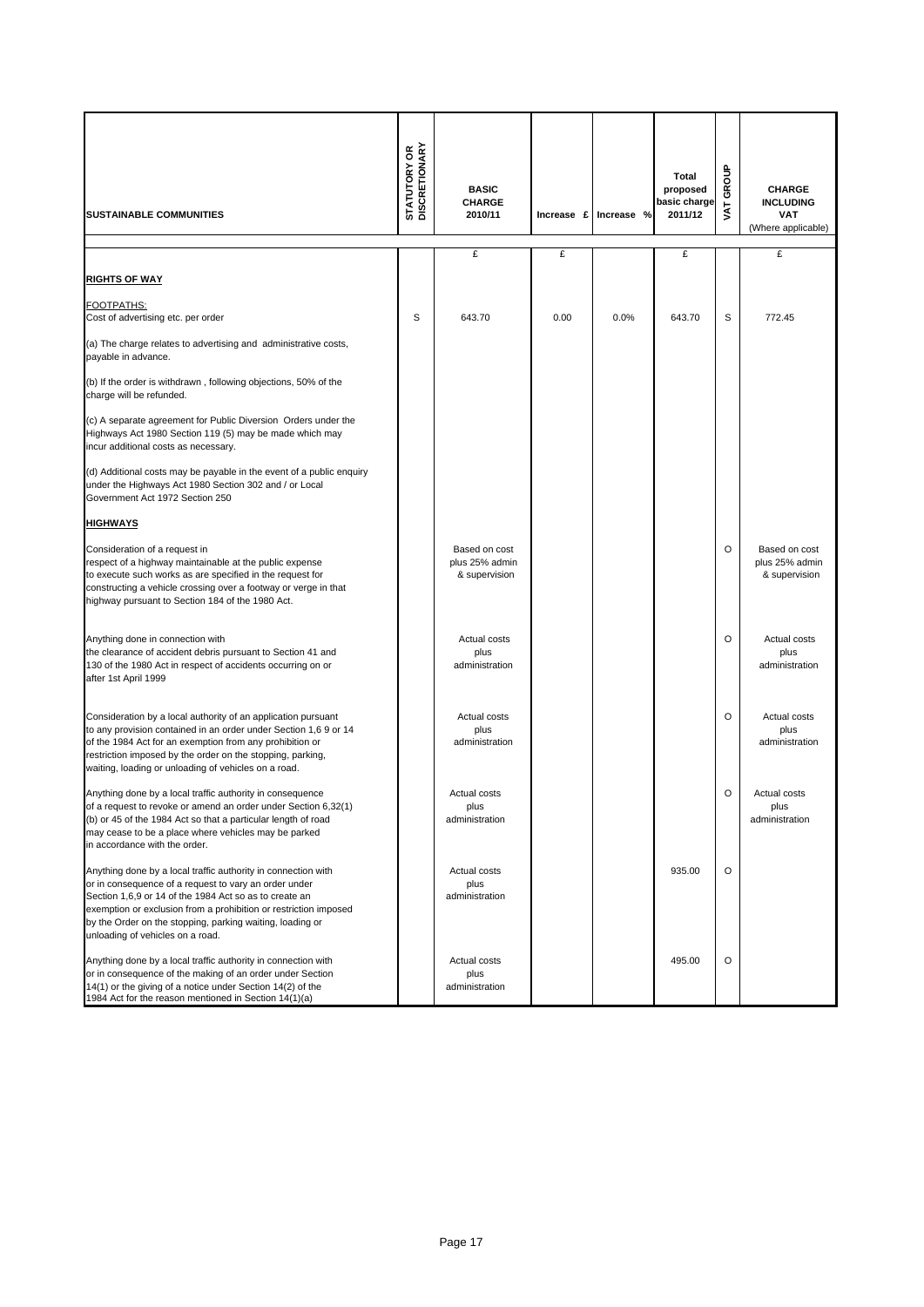| <b>SUSTAINABLE COMMUNITIES</b>                                                                                                                                                                                                                                                                                               | <b>STATUTORY OR<br/>DISCRETIONARY</b> | <b>BASIC</b><br><b>CHARGE</b><br>2010/11                                              | Increase £ | Increase % | Total<br>proposed<br>basic charge<br>2011/12 | GROUP<br>ΣÁ | <b>CHARGE</b><br><b>INCLUDING</b><br><b>VAT</b><br>(Where applicable)                 |
|------------------------------------------------------------------------------------------------------------------------------------------------------------------------------------------------------------------------------------------------------------------------------------------------------------------------------|---------------------------------------|---------------------------------------------------------------------------------------|------------|------------|----------------------------------------------|-------------|---------------------------------------------------------------------------------------|
|                                                                                                                                                                                                                                                                                                                              |                                       | £                                                                                     | £          |            | £                                            |             | £                                                                                     |
| Anything done by a local traffic authority in connection with<br>or in consequence of an order made or to be made by them<br>under Section 16A of the 1984 Act.                                                                                                                                                              |                                       | Actual costs<br>plus<br>administration                                                |            |            | 495.00                                       | $\circ$     | Actual costs<br>plus<br>administration                                                |
| Anything done by a local authority in connection with or<br>in consequence of a request to the Authority, the Chief Officer<br>of Police or any other person specified by or under an order<br>made under Section 49(4) of the 1984 Act to suspend the<br>use of a parking place or any part of it.                          |                                       | Actual costs<br>plus<br>administration                                                |            |            | 495.00                                       | $\circ$     | Actual costs<br>plus<br>administration                                                |
| Consideration by a local authority of a request that, under<br>Section 65(1) of the 1984 Act, it cause or permit a traffic<br>sign (not being a sign which fulfils the conditions<br>specified in Section 65(3A)(i) and (ii) to be placed on or<br>near a road to indicate the route to specified land or premises.          |                                       | Actual cost plus<br>Administration<br>subject to a<br>minimum charge<br>charge of £34 |            |            |                                              | $\circ$     | Actual cost plus<br>Administration<br>subject to a<br>minimum charge<br>charge of £34 |
| The placing by a local traffic authority of a traffic sign pursuant<br>to Section 65(1) of the 1984 Act in accordance with a request<br>of the kind referred to in the preceding paragraph.                                                                                                                                  |                                       | Actual costs<br>plus<br>administration                                                |            |            |                                              | O           | Actual costs<br>plus<br>administration                                                |
| The issue by a County Council, district Council, passenger<br>transport authority or passenger transport executive in<br>England, a County Council or County Borough Council in Wales,<br>to a person eligible to receive travel concessions under a<br>scheme established under Section 93 of the<br>Transport Act 1985, of |                                       |                                                                                       |            |            |                                              |             |                                                                                       |
| (a) any permit or other document as evidence of entitlement<br>to receive travel concessions; or                                                                                                                                                                                                                             |                                       |                                                                                       |            |            |                                              |             |                                                                                       |
| (b) a duplicate by a London Borough Council or the<br>Common Council of the City of London of a travel<br>concession permit pursuant to section 52(4) of the London<br>Regional Transport Act 1984 or pursuant to section 53(2)(b)<br>of that Act in accordance with arrangements under<br>section 50(1).                    |                                       |                                                                                       |            |            |                                              |             |                                                                                       |
| Naming of roads and numbering of properties on<br>new developments.                                                                                                                                                                                                                                                          |                                       | Actual costs plus<br>administration<br>subject to a minimum<br>charge of £34          |            |            | 38.00                                        | O           |                                                                                       |
| Re-naming or re-numbering of individual properties.                                                                                                                                                                                                                                                                          |                                       | Actual costs plus<br>administration<br>subject to a minimum<br>charge of £34          |            |            | 38.00                                        | O           |                                                                                       |
| Wide load arrangements.                                                                                                                                                                                                                                                                                                      |                                       | Actual costs plus<br>administration                                                   |            |            |                                              | O           | Actual costs plus<br>administration                                                   |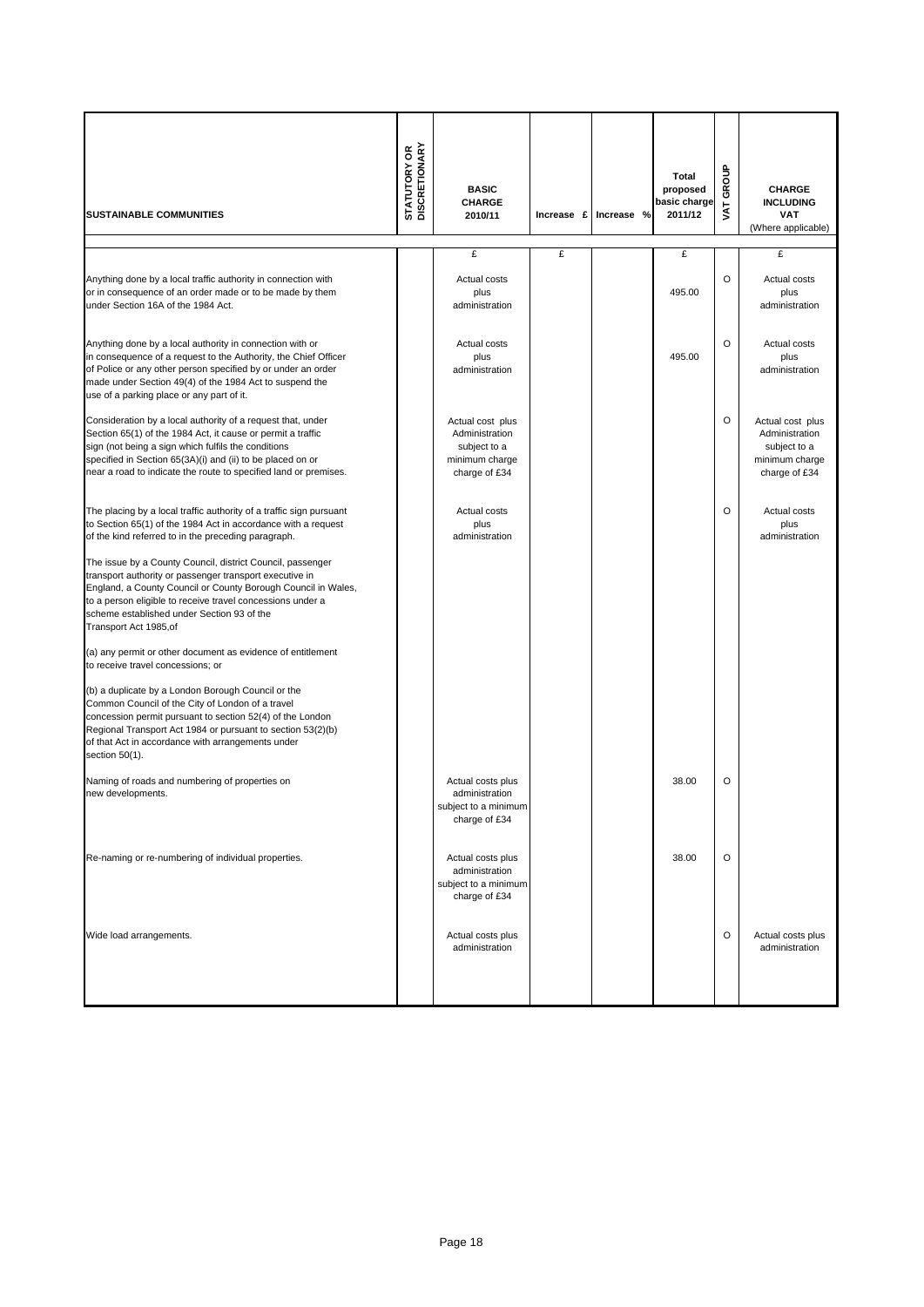| <b>SUSTAINABLE COMMUNITIES</b>                                                                                                                                                                                                                                                  | <b>STATUTORY OR<br/>DISCRETIONARY</b> | <b>BASIC</b><br><b>CHARGE</b><br>2010/11<br>£                                                                                                           | Increase £<br>£ | Increase % | <b>Total</b><br>proposed<br>basic charge<br>2011/12<br>£ | VAT GROUP | <b>CHARGE</b><br><b>INCLUDING</b><br><b>VAT</b><br>(Where applicable)<br>£                |
|---------------------------------------------------------------------------------------------------------------------------------------------------------------------------------------------------------------------------------------------------------------------------------|---------------------------------------|---------------------------------------------------------------------------------------------------------------------------------------------------------|-----------------|------------|----------------------------------------------------------|-----------|-------------------------------------------------------------------------------------------|
| Anything done by a local traffic authority in connection<br>with or in consequence of an event requiring<br>traffic management measures.                                                                                                                                        |                                       | Actual costs<br>plus<br>administration                                                                                                                  |                 |            |                                                          | O         | Actual costs<br>plus<br>administration                                                    |
| Road adoption agreements                                                                                                                                                                                                                                                        |                                       | 5% of the value<br>of the adoptable<br>works, subject to a<br>minimum charge of<br>£1,500 and subject<br>to additional<br>charges for design<br>changes |                 |            |                                                          |           |                                                                                           |
| Requests for adoption of roads not under agreement.                                                                                                                                                                                                                             |                                       | As road adoption<br>agreements                                                                                                                          |                 |            |                                                          |           |                                                                                           |
| Highway searches.                                                                                                                                                                                                                                                               |                                       | £34 per hour<br>or part of an hour                                                                                                                      |                 |            |                                                          | $\circ$   | £34 per hour<br>or part of an hour                                                        |
| Anything done by a Local Authority in connection with the<br>design, supervision, meeting of any necessary TMO's and<br>execution of works or measures to control traffic or adapt<br>the highway for the benefit of a person or organisation.                                  |                                       | Actual costs plus<br>administration                                                                                                                     |                 |            |                                                          | O         | Actual costs plus<br>administration                                                       |
| Anything done by a Local Authority in connection with the<br>creation, diversion or extinguishment of a public right of way<br>at the behest of external person (s)) or an organisation.                                                                                        |                                       | Actual costs plus<br>administration                                                                                                                     |                 |            |                                                          | O         | Actual costs plus<br>administration                                                       |
| Departmental Publications.                                                                                                                                                                                                                                                      |                                       | Purchase price<br>set by Delegated<br>Officer                                                                                                           |                 |            |                                                          | Z         | Purchase price<br>set by Delegated<br>Officer                                             |
| Incidental Technical Information.                                                                                                                                                                                                                                               |                                       | Case by case<br>basis                                                                                                                                   |                 |            |                                                          |           | Case by case<br>basis                                                                     |
| Assistance to individuals undertaking recognised<br>qualifications or research.                                                                                                                                                                                                 |                                       | Free in normal<br>circumstances,<br>otherwise at<br>discretion of the<br>Head of Service.                                                               |                 |            |                                                          |           | Free in normal<br>circumstances,<br>otherwise at<br>discretion of the<br>Head of Service. |
| Commuted sums for highway & ancillary works arising<br>from development.                                                                                                                                                                                                        |                                       | Calculated on a case<br>by case basis by<br>Head of Engineering<br>& Transportation                                                                     |                 |            |                                                          |           | Calculated on a case<br>by case basis by<br>Head of Engineering<br>& Transportation       |
| Development Control design guide for the construction<br>of adoptable works.                                                                                                                                                                                                    |                                       | 27.40                                                                                                                                                   | 0.00            | 0.0%       | 27.40                                                    | Ζ         | 27.40                                                                                     |
| Local Transport Plan                                                                                                                                                                                                                                                            |                                       | 32.75                                                                                                                                                   | 3.25            | 9.9%       | 36.00                                                    | Ζ         | 36.00                                                                                     |
| Thurrock Transport Strategy 2008 - 2021                                                                                                                                                                                                                                         |                                       | New Charge                                                                                                                                              |                 |            | 36.00                                                    |           | 36.00                                                                                     |
| <b>Travel Plans</b><br>Monitoring of Travel Plans (Based on a 5 year monitoring period)<br>Small developments<br>Large developments<br>Large developments where two or more land-uses on-site exceed<br>the DfT thresholds, or the development in total is double the threshold |                                       | New Charge<br>New Charge<br>New Charge                                                                                                                  |                 |            | 700.00<br>2000.00<br>3000.00                             |           | 700.00<br>2000.00<br>3000.00                                                              |
| Penaulties for not meeting targets set and agreed as part of planning<br>conditions                                                                                                                                                                                             |                                       | New Charge                                                                                                                                              |                 |            | Calculated on<br>a case<br>by case<br>basis              |           | Calculated on<br>a case by case<br>basis                                                  |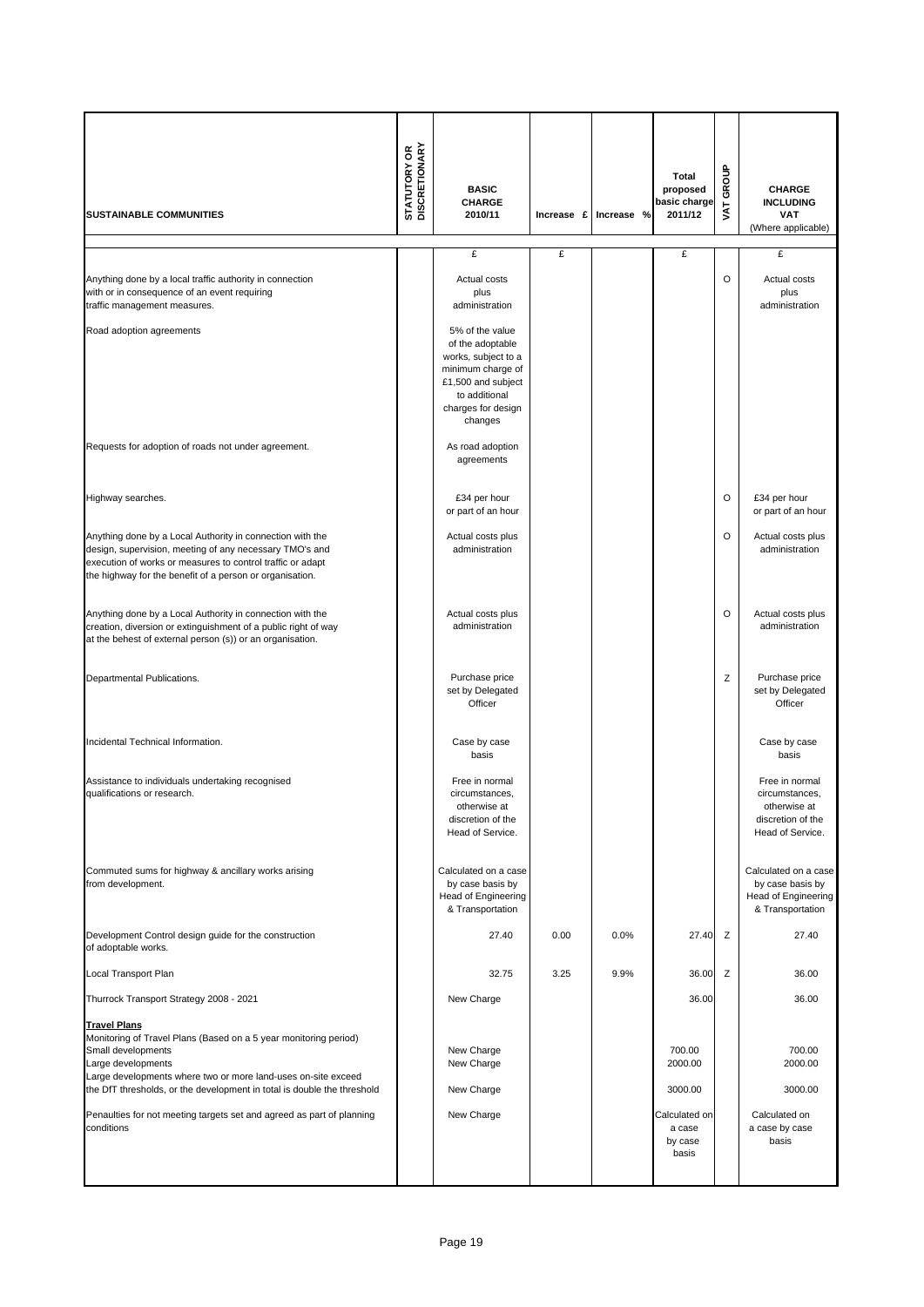| <b>SUSTAINABLE COMMUNITIES</b>                                                                                                                                                                                                                                                                                                                        | <b>STATUTORY OR<br/>DISCRETIONARY</b> | <b>BASIC</b><br><b>CHARGE</b><br>2010/11                                                                  | Increase £ | Increase % | Total<br>proposed<br>basic charge<br>2011/12 | GROUP<br><b>TAV</b> | <b>CHARGE</b><br><b>INCLUDING</b><br><b>VAT</b><br>(Where applicable)                                     |
|-------------------------------------------------------------------------------------------------------------------------------------------------------------------------------------------------------------------------------------------------------------------------------------------------------------------------------------------------------|---------------------------------------|-----------------------------------------------------------------------------------------------------------|------------|------------|----------------------------------------------|---------------------|-----------------------------------------------------------------------------------------------------------|
|                                                                                                                                                                                                                                                                                                                                                       |                                       | £                                                                                                         | £          |            | £                                            |                     | £                                                                                                         |
| <b>LICENCES</b>                                                                                                                                                                                                                                                                                                                                       |                                       |                                                                                                           |            |            |                                              |                     |                                                                                                           |
| Consideration of an application<br>by any person for permission to deposit, or cause to be<br>deposited, a skip on any highway pursuant to Section139(1)<br>and (2) of the 1980 Act.                                                                                                                                                                  |                                       | 16.50<br>for the first 7 days<br>then £5 a day<br>thereafter                                              | 0.00       | 0.0%       | 16.50                                        | $\circ$             | 16.50<br>for the first 7 days<br>then £5 a day<br>thereafter                                              |
| Consideration of an application<br>for a licence in writing to erect or retain on or over a<br>highway any scaffolding or other structure, in connection<br>with any building, or demolition or the alteration, repair,<br>maintenance or cleaning of any building which obstructs the<br>highway pursuant to Section 169(1) and (2) of the 1980 Act. |                                       | 54.65<br>plus returnable<br>deposit (£100 min)<br>on satisfactory<br>completion.                          | 0.00       | 0.0%       | 54.65                                        | O                   | 54.65<br>plus returnable<br>deposit (£100 min)<br>on satisfactory<br>completion.                          |
| Consideration of an application<br>for consent temporarily to deposit building materials, rubbish<br>or other things in a street that is a highway maintainable at                                                                                                                                                                                    |                                       | 54.65<br>to deposit building<br>materials                                                                 | 0.00       | 0.0%       | 54.65                                        | O                   | 54.65<br>to deposit building<br>materials                                                                 |
| the public expense or to make a temporary excavation<br>in it, and the undertaking of site inspections to monitor<br>compliance with such consent pursuant to Section 171(1),(2)<br>(4) and (5) of the 1980 Act.                                                                                                                                      |                                       | 81.90<br>for temporary<br>excavation<br>Returnable<br>deposit(£100 min)<br>on satisfactory<br>completion. | 0.00       | 0.0%       | 81.90                                        | O                   | 81.90<br>for temporary<br>excavation<br>Returnable<br>deposit(£100 min)<br>on satisfactory<br>completion. |
| Consideration of an application<br>for consent for the obligation to erect a hoarding or fence<br>in accordance with Section 172(1) of the 1980 Act to be<br>dispensed with pursuant to sub-section (2) of that Section.                                                                                                                              |                                       | 54.65<br>plus returnable<br>deposit(£100 min)<br>on satisfactory<br>completion.                           | 0.00       | 0.0%       | 54.65                                        | O                   | 54.65<br>plus returnable<br>deposit(£100 min)<br>on satisfactory<br>completion.                           |
| Anything done in connection with site<br>inspections to monitor compliance with duties imposed by<br>Section 172(3) and by Section 173(1) of the 1980 Act on a<br>person who has erected a hoarding or fence.                                                                                                                                         |                                       | Actual costs<br>plus<br>administration                                                                    |            |            |                                              | O                   | Actual costs<br>plus<br>administration                                                                    |
| Consideration of an application for<br>consent under Section 179(1) of the 1980 Act to construct<br>works to which that Section applies under any part of the street                                                                                                                                                                                  |                                       | Actual costs<br>plus<br>administration                                                                    |            |            |                                              | O                   | Actual costs<br>plus<br>administration                                                                    |
| Consideration of an application for<br>consent to make an opening in the footway of a street as an<br>entrance to a cellar or vault thereunder pursuant to Section<br>180(1) of the 1980 Act.                                                                                                                                                         |                                       | Actual costs<br>plus<br>administration                                                                    |            |            |                                              | O                   | Actual costs<br>plus<br>administration                                                                    |
| Consideration of an application for<br>consent to carry out any works in a street to provide means<br>for the admission of light to premises situated under, or<br>abutting on, the street pursuant to Section 180(2) of the 1980<br>Act.                                                                                                             |                                       | Actual costs<br>plus<br>administration                                                                    |            |            |                                              | O                   | Actual costs<br>plus<br>administration                                                                    |
| FOOTNOTE.<br>The 1980 Act means the Highway Act 1980 and amendments<br>or additions thereto, the 1984 Act means the Road Traffic<br>Regulations Act 1984 and amendments or additional thereto.                                                                                                                                                        |                                       |                                                                                                           |            |            |                                              |                     |                                                                                                           |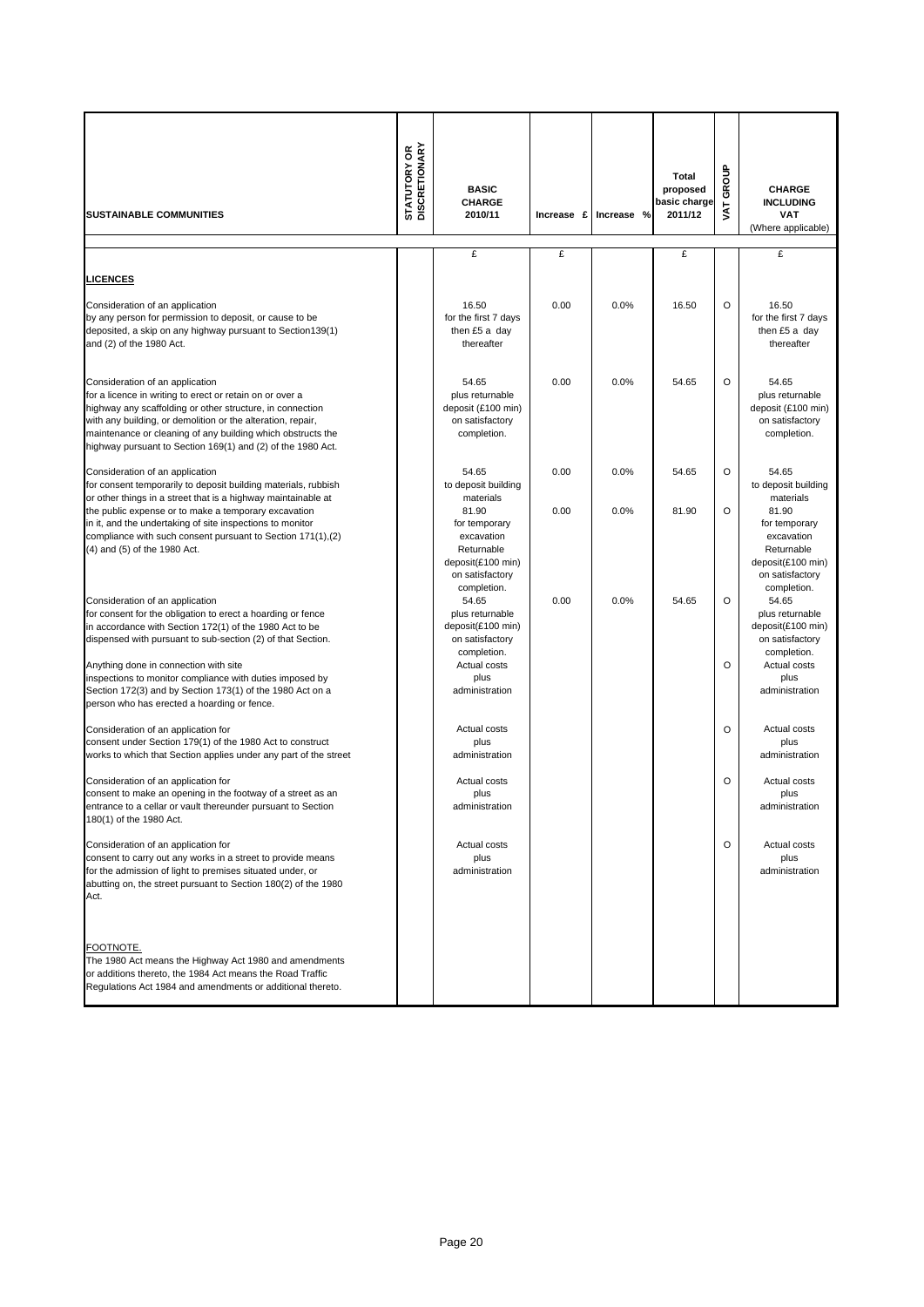| <b>SUSTAINABLE COMMUNITIES</b>                                                                                                                                                                                                                                            | <b>STATUTORY OR<br/>DISCRETIONARY</b> | <b>BASIC</b><br><b>CHARGE</b><br>2010/11 | Increase £ | Increase % | Total proposed basic charge 2011/12                                                                                                                                                            | GROUP<br>Š | <b>CHARGE</b><br><b>INCLUDING</b><br><b>VAT</b><br>(Where applicable) |
|---------------------------------------------------------------------------------------------------------------------------------------------------------------------------------------------------------------------------------------------------------------------------|---------------------------------------|------------------------------------------|------------|------------|------------------------------------------------------------------------------------------------------------------------------------------------------------------------------------------------|------------|-----------------------------------------------------------------------|
|                                                                                                                                                                                                                                                                           |                                       | £                                        | £          |            | £                                                                                                                                                                                              |            | £                                                                     |
| New Adoptable Residential Estate Road with standard<br>Bellmouth Section 38 (Fee is for checking drawings and<br>supervision of works)                                                                                                                                    |                                       | New Charge                               |            |            | Up to £30,000 min<br>£3000 fee Up to £1 million<br>- 8.0% of cost Values in excess<br>of £1million - 5.0% of cost                                                                              |            |                                                                       |
| New Adoptable Residential Estate Road with standard<br>Bellmouth Section 278 (Fee is for checking drawings<br>and supervision of works).                                                                                                                                  |                                       | New Charge                               |            |            | Min £3000 fee. Less than £100,000 -<br>9% of cost. Greater than £100,000 -<br>8% of cost. Hoarding deposit** £100 per sqm<br>of highway enclosed, hoarding fee 10%<br>of deposit, minimum £500 |            |                                                                       |
| Residential Estate Road bellmouth to private drive, access to<br>Distributor Roads or higher category by Section 278 agreement<br>(Fee is for checking drawings and supervision of works)<br>Lower category roads serving 5 units -<br>Section 184 crossover application. |                                       | New Charge                               |            |            | Min £3000 fee. Less than £100,000 -<br>9% of cost. Greater than £100,000 -<br>8% of cost. Hoarding deposit** £100 per sqm<br>of highway enclosed, hoarding fee 10%<br>of deposit, minimum £500 |            |                                                                       |
| Flat only development's; no adoptable road<br>(Fee is for checking drawings and supervision of works)                                                                                                                                                                     |                                       | New Charge                               |            |            | Section 278 only. Minimum fee of £3000 -<br>8.5% of cost. Hoarding deposit** £100 per sqm<br>of highway enclosed, hoarding fee 10% of deposit                                                  |            |                                                                       |
| Commercial access; no adoptable road<br>(Fee is for checking drawings and supervision of works)                                                                                                                                                                           |                                       | New Charge                               |            |            | Section 278 only. Minimum fee of £3000 -<br>8.5% of cost. Hoarding deposit** £100 per sqm<br>of highway enclosed, hoarding fee 10% of deposit                                                  |            |                                                                       |
| Commercial access; with adoptable distributor road<br>(Fee is for checking drawings and supervision of works)                                                                                                                                                             |                                       | New Charge                               |            |            | Up to £30,000 min<br>£3000 fee Up to £1 million<br>- 8.0% of cost Values in excess<br>of £1million - 5.0% of cost                                                                              |            |                                                                       |
| Commercial access; with adoptable distributor road<br>Section 278 agreement<br>(Fee is for checking drawings and supervision of works)                                                                                                                                    |                                       | New Charge                               |            |            | Minimum fee of £3000 -<br>8.5% of cost. Hoarding deposit** £100 per sqm<br>of highway enclosed, hoarding fee 10% of deposit                                                                    |            |                                                                       |
| Commercial access; with adoptable distributor road<br>Section 38 or Section 205 to make up private road.<br>(Fee is for checking drawings and supervision of works)                                                                                                       |                                       | New Charge                               |            |            | Checking and supervision 10%                                                                                                                                                                   |            |                                                                       |
| Fee is for checking drawings and supervision of works                                                                                                                                                                                                                     |                                       | New Charge                               |            |            | Calculated on a case by case basis,<br>generally 8.5% of cost                                                                                                                                  |            |                                                                       |
| Temporary Construction Access Licence.                                                                                                                                                                                                                                    |                                       | New Charge                               |            |            | <b>TBC</b>                                                                                                                                                                                     |            |                                                                       |
| Crane oversail licence (temporary during construction).<br>Applicable when cranes operate over the public highway.                                                                                                                                                        |                                       | New Charge                               |            |            | TBC                                                                                                                                                                                            |            |                                                                       |
| Sign oversail Licence (Permanent). Applicable when<br>signs are located in a position where they<br>overhang the public highway.                                                                                                                                          |                                       | New Charge                               |            |            | TBC                                                                                                                                                                                            |            |                                                                       |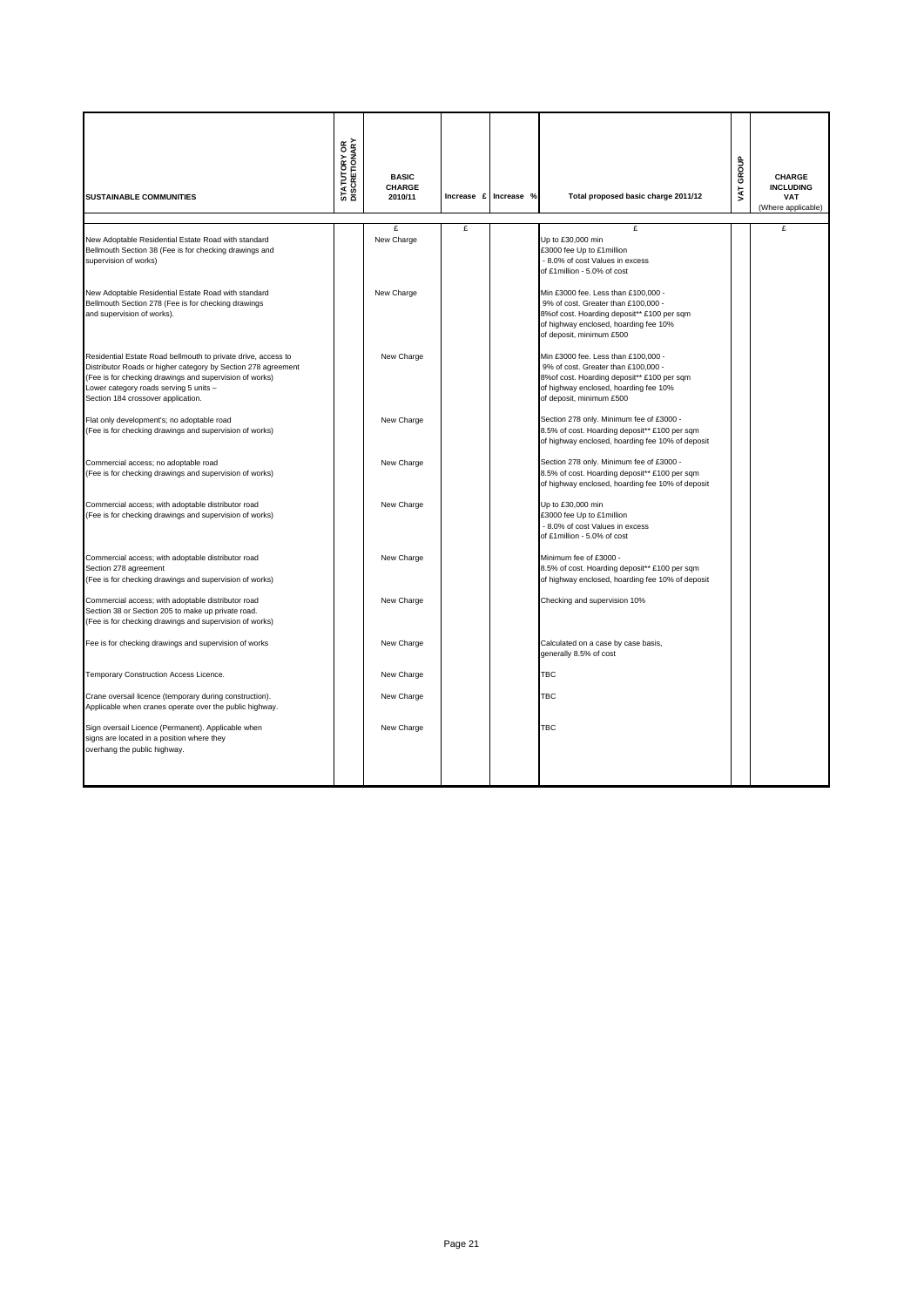| <b>SUSTAINABLE COMMUNITIES</b>                                                                                                                                                                                                | <b>STATUTORY OR<br/>DISCRETIONARY</b> | <b>BASIC</b><br><b>CHARGE</b><br>2010/11 |              | Increase £ Increase % | Total<br>proposed<br>basic charge<br>2011/12 | VAT GROUP    | <b>CHARGE</b><br><b>INCLUDING</b><br><b>VAT</b><br>(Where applicable) |
|-------------------------------------------------------------------------------------------------------------------------------------------------------------------------------------------------------------------------------|---------------------------------------|------------------------------------------|--------------|-----------------------|----------------------------------------------|--------------|-----------------------------------------------------------------------|
| <b>LICENCES - (ALL STATUTORY)</b>                                                                                                                                                                                             |                                       | £                                        | £            |                       | £                                            |              | £                                                                     |
| Lotteries and Amusements Act 1976<br><b>Registration of Society Lotteries</b><br>Initial Registration Fee (NB Not subject to renewal)<br>Annual fee<br>(Year 1st January to 31st December)<br>OTHER SALES AND SERVICE CHARGES | S<br>S                                | 40.00<br>20.00                           | 0.00<br>0.00 | 0.0%<br>0.0%          | 40.00<br>20.00                               | O<br>$\circ$ | 40.00<br>20.00                                                        |
| Food Export certificates                                                                                                                                                                                                      | D                                     | 40.00                                    | 0.00         | 0.0%                  | 40.00                                        | Ε            | 40.00                                                                 |
| Voluntary Surrender of Foods                                                                                                                                                                                                  | D                                     | 29.87                                    | 0.00         | 0.0%                  | 29.87                                        | S            | 35.85                                                                 |
| Drain Testing - per hour                                                                                                                                                                                                      | S                                     | 37.32                                    | 0.00         | 0.0%                  | 37.32                                        | S            | 44.80                                                                 |
| Brochure on Principles of Recycling                                                                                                                                                                                           | S                                     | 0.25                                     | 0.00         | 0.0%                  | 0.25                                         | Z            | 0.25                                                                  |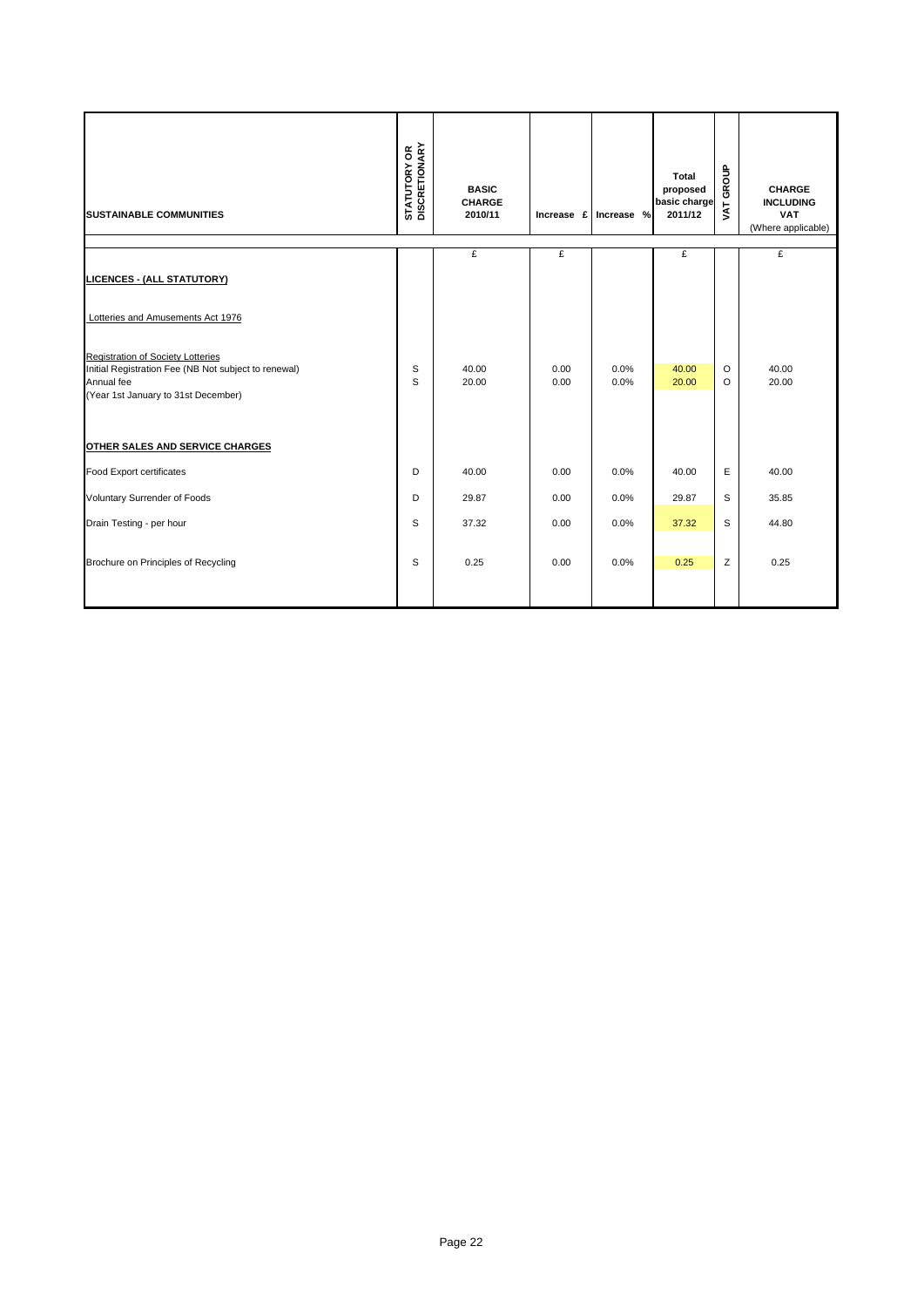| <b>SUSTAINABLE COMMUNITIES</b>                                                                                                                                                                                                                                                                                                                   | <b>STATUTORY OR<br/>DISCRETIONARY</b> | <b>BASIC</b><br><b>CHARGE</b><br>2010/11                                    |                                              | Increase £ Increase %                        | <b>Total</b><br>proposed<br>basic charge<br>2011/12                         | GROUP<br>VAT.                                 | <b>CHARGE</b><br><b>INCLUDING</b><br><b>VAT</b><br>(Where applicable)       |
|--------------------------------------------------------------------------------------------------------------------------------------------------------------------------------------------------------------------------------------------------------------------------------------------------------------------------------------------------|---------------------------------------|-----------------------------------------------------------------------------|----------------------------------------------|----------------------------------------------|-----------------------------------------------------------------------------|-----------------------------------------------|-----------------------------------------------------------------------------|
|                                                                                                                                                                                                                                                                                                                                                  |                                       | £                                                                           | £                                            |                                              | £                                                                           |                                               | £                                                                           |
| <b>LICENCES (Local Authority discretion over charges)</b>                                                                                                                                                                                                                                                                                        |                                       |                                                                             |                                              |                                              |                                                                             |                                               |                                                                             |
| Animal-Related Licences<br>Additional 50% of basic fee charged where premises not<br>licensed in previous year                                                                                                                                                                                                                                   |                                       |                                                                             |                                              |                                              |                                                                             |                                               |                                                                             |
| Animal Boarding Establishment                                                                                                                                                                                                                                                                                                                    | D                                     | 144.20                                                                      | 0.00                                         | 0.0%                                         | 144.20                                                                      | $\circ$                                       | 144.20                                                                      |
| Dog Breeding Establishment                                                                                                                                                                                                                                                                                                                       | D                                     | 113.30                                                                      | 0.00                                         | 0.0%                                         | 113.30                                                                      | $\circ$                                       | 113.30                                                                      |
| Pet Shop                                                                                                                                                                                                                                                                                                                                         | D                                     | 113.90                                                                      | 0.00                                         | 0.0%                                         | 113.90                                                                      | $\circ$                                       | 113.90                                                                      |
| (* Vets fees charged separately)<br>Dangerous Wild Animals                                                                                                                                                                                                                                                                                       | D                                     | $^\star$<br>154.50                                                          | 0.00                                         | 0.0%                                         | 154.50                                                                      | $\circ$                                       | 154.50                                                                      |
| <b>Riding Establishment</b><br>(* All vets fees now included)                                                                                                                                                                                                                                                                                    | D                                     | $^\star$<br>278.10                                                          | 0.00                                         | 0.0%                                         | 278.10                                                                      | O                                             | 278.10                                                                      |
| Performing Animals (Registration)                                                                                                                                                                                                                                                                                                                | D                                     | 113.30                                                                      | 0.00                                         | 0.0%                                         | 113.30                                                                      | $\circ$                                       | 113.30                                                                      |
| Copies of Register entries and Licences                                                                                                                                                                                                                                                                                                          | D                                     | 5.15                                                                        | 0.00                                         | 0.0%                                         | 5.15                                                                        | $\circ$                                       | 5.15                                                                        |
| <b>Skin Piercing Registrations</b><br>Registration of acupuncture, tattooing, ear piercing<br>and electrolysis                                                                                                                                                                                                                                   | D                                     | 61.80                                                                       | 58.20                                        | 94.2%                                        | 120.00                                                                      | O                                             | 120.00                                                                      |
| Note: Charge originally statutory - now discretionary                                                                                                                                                                                                                                                                                            |                                       |                                                                             |                                              |                                              |                                                                             |                                               |                                                                             |
| <b>Street Trading Consents</b><br>Class A static vehicle 4-7 days per week inc. trading 17.00-05.00<br>Class A static vehicle 1-3 days per week inc. trading 17.00-05.00<br>Class A static vehicle 1-7 days per week 07.00-17.00 only<br>Class A daily rate for street trading<br>Class B vehicle mobile around borough during its trading hours | D<br>D<br>D<br>D<br>D                 | 2500.00 p.a.<br>1500.00 p.a.<br>1500.00 p.a.<br>100.00 p.a.<br>1000.00 p.a. |                                              |                                              | 2500.00 p.a.<br>1500.00 p.a.<br>1500.00 p.a.<br>100.00 p.a.<br>1000.00 p.a. |                                               | 2500.00 p.a.<br>1500.00 p.a.<br>1500.00 p.a.<br>100.00 p.a.<br>1000.00 p.a. |
| <b>CONTROL OF DOGS</b><br>Gemini Kennels Fees & Charges                                                                                                                                                                                                                                                                                          |                                       |                                                                             |                                              |                                              |                                                                             |                                               |                                                                             |
| Kenneling per day<br>Admin Charge<br>Call Out Charges<br>8am - 10pm<br>10pm - 12am<br>12am - 8am<br><b>Bank Holidays</b>                                                                                                                                                                                                                         |                                       | 11.00<br>45.00<br>50.00<br>60.00<br>70.00<br>70.00                          | 0.00<br>0.00<br>0.00<br>0.00<br>0.00<br>0.00 | 0.0%<br>0.0%<br>0.0%<br>0.0%<br>0.0%<br>0.0% | 11.00<br>45.00<br>50.00<br>60.00<br>70.00<br>70.00                          | O<br>O<br>$\circ$<br>O<br>$\circ$<br>$\Omega$ | 11.00<br>45.00<br>50.00<br>60.00<br>70.00<br>70.00                          |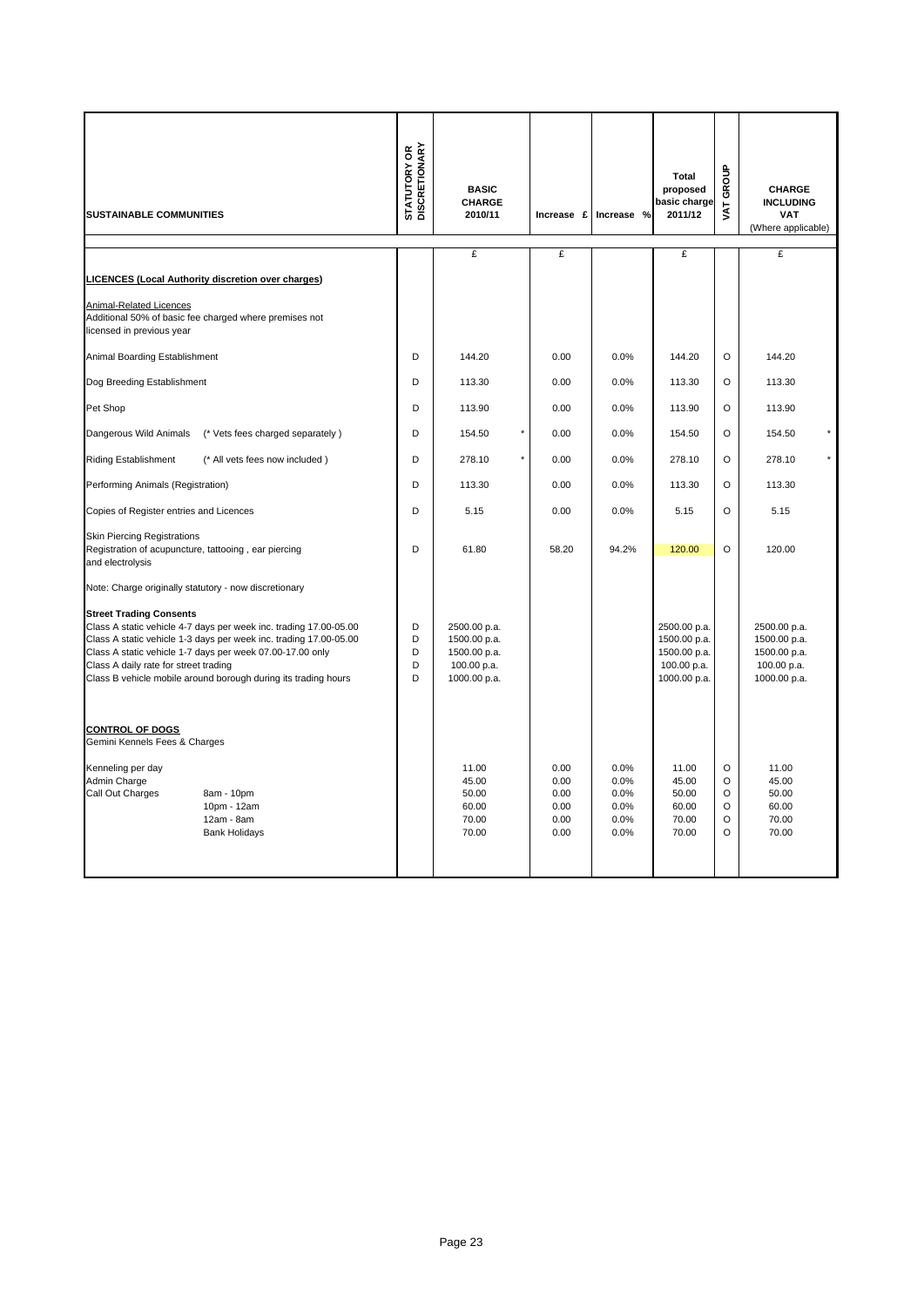|                                                                           | <b>STATUTORY OR<br/>DISCRETIONARY</b> | <b>BASIC</b>             |               |            | Total<br>proposed       | GROUP      | <b>CHARGE</b>                                        |
|---------------------------------------------------------------------------|---------------------------------------|--------------------------|---------------|------------|-------------------------|------------|------------------------------------------------------|
| <b>SUSTAINABLE COMMUNITIES</b>                                            |                                       | <b>CHARGE</b><br>2010/11 | Increase<br>£ | Increase % | basic charge<br>2011/12 | <b>TAV</b> | <b>INCLUDING</b><br><b>VAT</b><br>(Where applicable) |
|                                                                           |                                       |                          |               |            |                         |            |                                                      |
|                                                                           |                                       | £                        | £             |            | £                       |            | £                                                    |
| <b>SEX ESTABLISHMENT LICENCES</b>                                         |                                       |                          |               |            |                         |            |                                                      |
| Application for new licence                                               |                                       | 2.010.00                 | 0.00          | 0.0%       | 2.010.00                | O          | 2.010.00                                             |
| Application for renewed licence                                           |                                       | 1,000.00                 | 0.00          | 0.0%       | 1,000.00                | O          | 1,000.00                                             |
| Application for transfer                                                  |                                       | 50.00                    | 0.00          | 0.0%       | 50.00                   | O          | 50.00                                                |
| <b>HACKNEY CARRIAGE LICENCES</b><br><b>Vehicle Licences</b>               |                                       |                          |               |            |                         |            |                                                      |
| Hackney Carriage (HC)                                                     |                                       | 290.00                   | 0.00          | 0.0%       | 290.00                  | O          | 290.00                                               |
| Private Hire Vehicle (PHV)                                                |                                       | 265.00                   | 0.00          | 0.0%       | 265.00                  | $\circ$    | 265.00                                               |
| Vehicle Replacement                                                       |                                       | 35.00                    | 0.00          | 0.0%       | 35.00                   | O          | 35.00                                                |
| Change of Ownership                                                       |                                       | 35.00                    | 0.00          | 0.0%       | 35.00                   | O          | 35.00                                                |
| <b>Drivers Licences</b>                                                   |                                       |                          |               |            |                         |            |                                                      |
| HC & PHV (combined licence)-3 years                                       |                                       | 150.00                   | 0.00          | 0.0%       | 150.00                  | O          | 150.00                                               |
| First Time Applicant*                                                     |                                       |                          |               |            |                         |            |                                                      |
| PHV (only)-3 years                                                        |                                       | 125.00                   | 0.00          | 0.0%       | 125.00                  | O          | 125.00                                               |
| First Time Applicant*                                                     |                                       |                          |               |            |                         |            |                                                      |
| HC & PHV (combined)-renewal-3 years                                       |                                       | 115.00                   | 0.00          | 0.0%       | 115.00                  | O          | 115.00                                               |
| PHV (only)-renewal-3 years                                                |                                       | 90.00                    | 0.00          | 0.0%       | 90.00                   | $\circ$    | 90.00                                                |
| * includes non-refundable £25 Admin charge if application<br>unsuccessful |                                       |                          |               |            |                         |            |                                                      |
| <b>Private Hire Operators</b>                                             |                                       |                          |               |            |                         |            |                                                      |
| Operators having 5 or fewer vehicles-3 years                              |                                       | 350.00                   | 0.00          | 0.0%       | 350.00                  | O          | 350.00                                               |
| Operators having 6 or more vehicles-3 years                               |                                       | 500.00                   | 0.00          | 0.0%       | 500.00                  | $\Omega$   | 500.00                                               |
| <b>Other Charges</b>                                                      |                                       |                          |               |            |                         |            |                                                      |
| Vehicle inspection charge and penalty charge for failure to               |                                       | As charged by Fleet      |               |            |                         |            | As charged by Fleet                                  |
| attend vehicle test appointment                                           |                                       | Management Team          |               |            |                         |            | Management Team                                      |
| Checking and sealing taximeters                                           |                                       | 5.00                     | 0.00          | 0.0%       | 5.00                    | $\circ$    | 5.00                                                 |
| <b>Replacement Drivers Badges</b>                                         |                                       | 5.00                     | 0.00          | 0.0%       | 5.00                    | O          | 5.00                                                 |
| Replacement Plate, mounting Bracket & Vehicle ID card                     |                                       | 20.00                    | 0.00          | 0.0%       | 20.00<br>20.00          | O<br>O     | 20.00                                                |
| Replacement magnetic door notices                                         |                                       | 20.00                    | 0.00          | 0.0%       |                         |            | 20.00                                                |
|                                                                           |                                       |                          |               |            |                         |            |                                                      |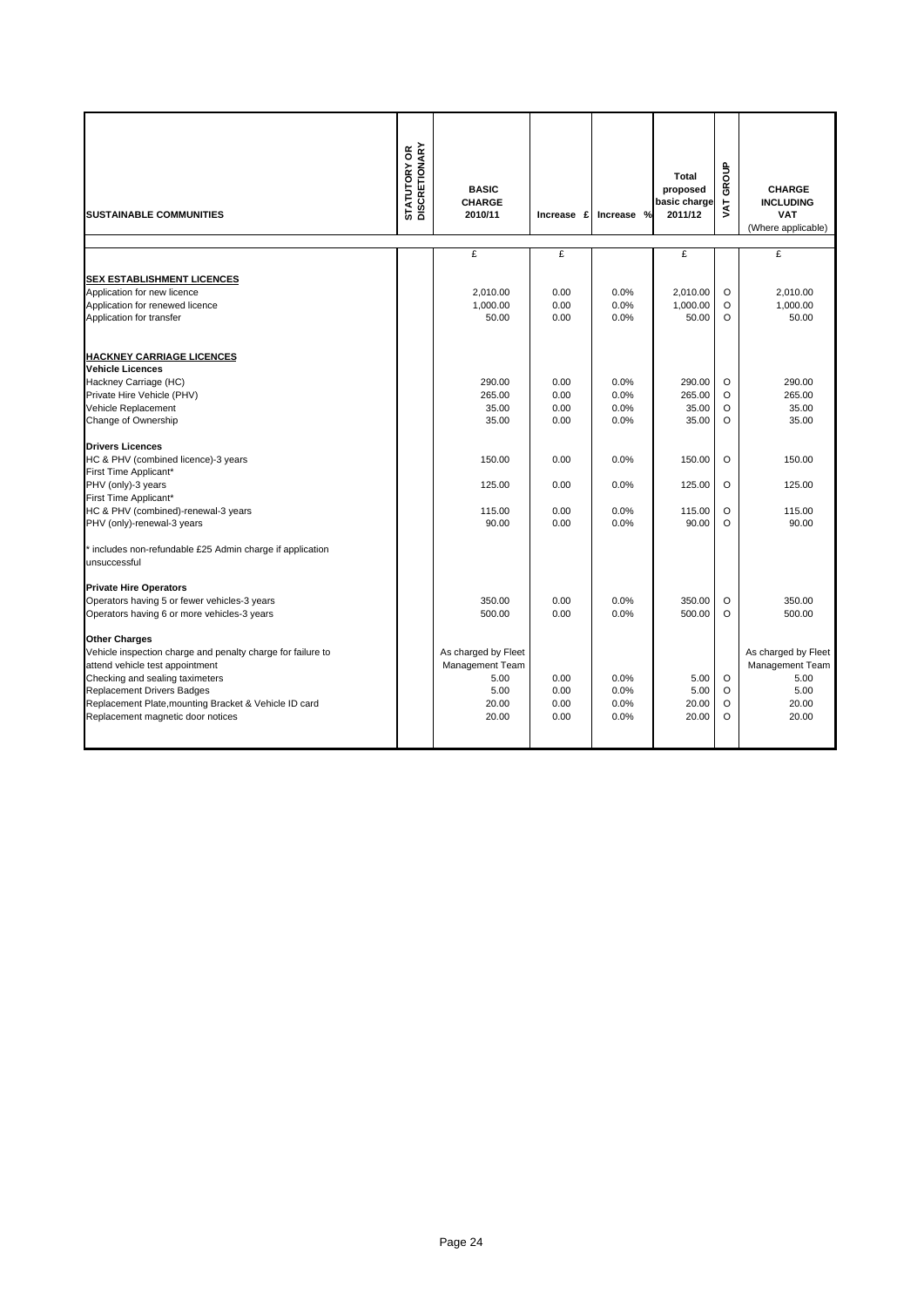| <b>SUSTAINABLE COMMUNITIES</b>                                                                                                                                                                                                                                                                                                                                                                                                                                                                                                                                                                                                                                                                                                                                    | <b>STATUTORY OR<br/>DISCRETIONARY</b> | <b>BASIC</b><br><b>CHARGE</b><br>2010/11 | Increase £ | Increase % | Total<br>proposed<br>basic charge<br>2011/12 | GROUP<br>JAT | <b>CHARGE</b><br><b>INCLUDING</b><br><b>VAT</b><br>(Where applicable) |
|-------------------------------------------------------------------------------------------------------------------------------------------------------------------------------------------------------------------------------------------------------------------------------------------------------------------------------------------------------------------------------------------------------------------------------------------------------------------------------------------------------------------------------------------------------------------------------------------------------------------------------------------------------------------------------------------------------------------------------------------------------------------|---------------------------------------|------------------------------------------|------------|------------|----------------------------------------------|--------------|-----------------------------------------------------------------------|
|                                                                                                                                                                                                                                                                                                                                                                                                                                                                                                                                                                                                                                                                                                                                                                   |                                       | £                                        | £          |            | £                                            |              | £                                                                     |
| FEE SCHEDULE FOR LICENSING IN RESPECT<br>OF EXPLOSIVES AND PETROLEUM LICENSING                                                                                                                                                                                                                                                                                                                                                                                                                                                                                                                                                                                                                                                                                    |                                       |                                          |            |            |                                              |              |                                                                       |
| PART 1:<br>Section 40(9) as applied to compressed acetylene<br>by the Compressed Acetylene (Importation) Requlations 1978                                                                                                                                                                                                                                                                                                                                                                                                                                                                                                                                                                                                                                         |                                       |                                          |            |            |                                              |              |                                                                       |
| Fee for work by Specialist Inspector per hour                                                                                                                                                                                                                                                                                                                                                                                                                                                                                                                                                                                                                                                                                                                     | S                                     | 51.13                                    | 0.00       | 0.0%       | 51.13                                        | O            | 51.13                                                                 |
| PART 2:<br>Fee payable in respect of Applications for the Granting and<br>Renewal of an Explosives Store Licence, the Registration or<br>Renewal of Registration of Premises Used for Keeping<br>Explosives and the Granting and Transfer of Petroleum-<br><b>Spirit Licences</b>                                                                                                                                                                                                                                                                                                                                                                                                                                                                                 |                                       |                                          |            |            |                                              |              |                                                                       |
| Licence for Sale of Fireworks outside of prescribed period<br>Fireworks Act 2003<br>per annum                                                                                                                                                                                                                                                                                                                                                                                                                                                                                                                                                                                                                                                                     | S                                     | 500.00                                   | 0.00       | 0.0%       | 500.00                                       | O            | 500.00                                                                |
| Petroleum (Consolidation) Act 1928 c.32<br>Section 4 (see notes 2 and 3)                                                                                                                                                                                                                                                                                                                                                                                                                                                                                                                                                                                                                                                                                          |                                       |                                          |            |            |                                              |              |                                                                       |
| Licence to keep petroleum spirit of a quantity -<br>not exceeding 2,500 litres - for each year of a licence                                                                                                                                                                                                                                                                                                                                                                                                                                                                                                                                                                                                                                                       | S                                     | 41.00                                    | 0.00       | 0.0%       | 41.00                                        | O            | 41.00                                                                 |
| Exceeding 2,500 litres but not exceeding 50,000 litres -<br>for each year of a licence                                                                                                                                                                                                                                                                                                                                                                                                                                                                                                                                                                                                                                                                            | S                                     | 57.00                                    | 0.00       | 0.0%       | 57.00                                        | O            | 57.00                                                                 |
| Exceeding 50,000 litres - for each year of a licence                                                                                                                                                                                                                                                                                                                                                                                                                                                                                                                                                                                                                                                                                                              | S                                     | 118.00                                   | 0.00       | 0.0%       | 118.00                                       | O            | 118.00                                                                |
| Petroleum (Transfer of Licences) Act 1936 c.27<br>Transfer of petroleum spirit licence                                                                                                                                                                                                                                                                                                                                                                                                                                                                                                                                                                                                                                                                            | S                                     | 8.00                                     | 0.00       | 0.0%       | 8.00                                         | O            | 8.00                                                                  |
| NOTES:<br>1. Part 1 of the Explosives Act 1875 (which includes sections<br>15,18 and 21) is applied to explosives other than gunpowder<br>by sections 30 and 40 of that Act.<br>2. In the case of a solid substance for which by virtue of an<br>Order in Council made under section 19 of the Petroleum<br>(Consolidation) Act 1928 a licence is required, the fee payable<br>under this Schedule shall be calculated as if one kilogram of<br>the substance were equivalent to one litre.<br>3. The fee payable for a licence of more or less than one year's<br>duration shall be the fee set out above increased or decreased,<br>as the case may be, proportionately according to the duration<br>of the period for which the licence is granted or renewed. |                                       |                                          |            |            |                                              |              |                                                                       |
| 4. The above fees are derived from the Health & Safety (Fees)<br>Regulations 1997 and the Carriage of Dangerous Goods<br>by Road Regulations 1996                                                                                                                                                                                                                                                                                                                                                                                                                                                                                                                                                                                                                 |                                       |                                          |            |            |                                              |              |                                                                       |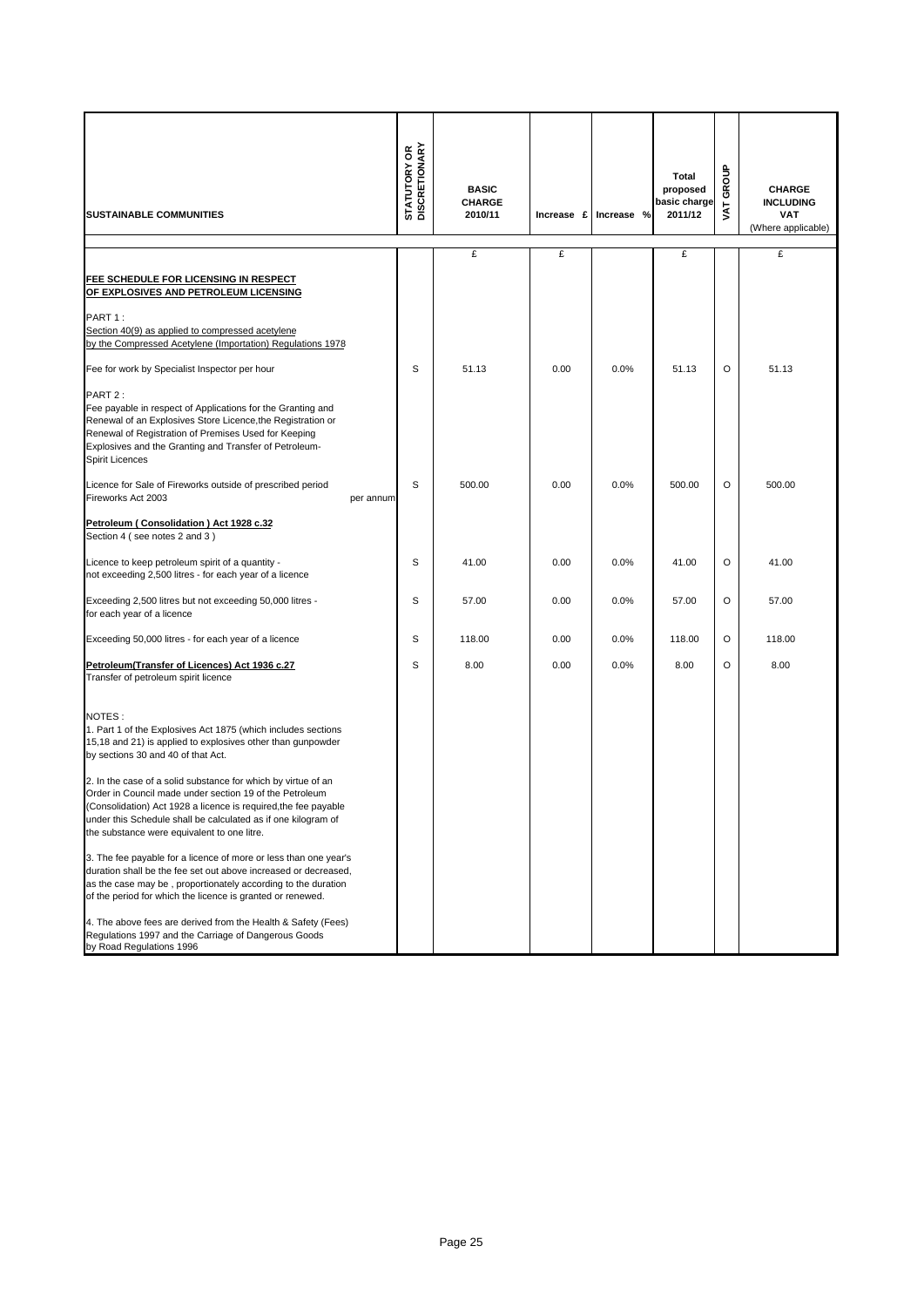| <b>SUSTAINABLE COMMUNITIES</b>                                                                                                                                                                                                                                     | <b>STATUTORY OR</b><br>DISCRETIONARY | <b>BASIC</b><br><b>CHARGE</b><br>2010/11 |              | Increase £ Increase % | <b>Total</b><br>proposed<br>basic charge<br>2011/12 | GROUP<br>ŠΕ        | <b>CHARGE</b><br><b>INCLUDING</b><br><b>VAT</b><br>(Where applicable) |
|--------------------------------------------------------------------------------------------------------------------------------------------------------------------------------------------------------------------------------------------------------------------|--------------------------------------|------------------------------------------|--------------|-----------------------|-----------------------------------------------------|--------------------|-----------------------------------------------------------------------|
|                                                                                                                                                                                                                                                                    |                                      | £                                        | £            |                       | £                                                   |                    | £                                                                     |
| THE MANUFACTURE AND STORAGE OF EXPLOSIVES<br><b>REGULATIONS 2005</b>                                                                                                                                                                                               |                                      |                                          |              |                       |                                                     |                    |                                                                       |
| Application for Licences to store explosives and for<br>registration in relation to the storage of explosives made to<br>licensing authorities by virtue of paragraph 1(a) of schedule 1<br>to the manufacture and storage of explosives regulations 2005          |                                      |                                          |              |                       |                                                     |                    |                                                                       |
| Regulation 10                                                                                                                                                                                                                                                      |                                      |                                          |              |                       |                                                     |                    |                                                                       |
| Licence to store explosives - one year's duration<br>Renewal of a licence - one year's duration                                                                                                                                                                    | S<br>S                               | 631.00<br>83.00                          | 0.00<br>0.00 | 0.0%<br>0.0%          | 631.00<br>83.00                                     | $\circ$<br>$\circ$ | 631.00<br>83.00                                                       |
| Regulation 11                                                                                                                                                                                                                                                      |                                      |                                          |              |                       |                                                     |                    |                                                                       |
| Registration in relation to the storage of explosives - one year<br>Renewal of a licence - one year's duration                                                                                                                                                     | S<br>S                               | 103.00<br>51.00                          | 0.00<br>0.00 | 0.0%<br>0.0%          | 103.00<br>51.00                                     | $\circ$<br>$\circ$ | 103.00<br>51.00                                                       |
| Regulation 16<br>a) Varying a licence - varying name of licence of address of site<br>b) any other kind of variation - The reasonable cost of the licensing<br>authority of having the work carried out                                                            | S                                    | 432.00<br>£156 per hour<br>worked        | 0.00         | 0.0%                  | 432.00<br>£156 per hour<br>worked                   | $\circ$            | 432.00                                                                |
| Regulation 20<br>Transfer of licence or registration<br>Replacement of licence or registration referred to the above if lost                                                                                                                                       | S<br>S                               | 52.00<br>52.00                           | 0.00<br>0.00 | 0.0%<br>0.0%          | 52.00<br>52.00                                      | $\circ$<br>$\circ$ | 52.00<br>52.00                                                        |
| NOTES:<br>1. Part 1 of the Explosives Act 1875 (which includes sections<br>15,18 and 21) is applied to explosives other than gunpowder<br>by sections 30 and 40 of that Act.<br>2. In the case of a solid substance for which by virtue of an                      |                                      |                                          |              |                       |                                                     |                    |                                                                       |
| Order in Council made under section 19 of the Petroleum<br>(Consolidation) Act 1928 a licence is required, the fee payable<br>under this Schedule shall be calculated as if one kilogram of<br>the substance were equivalent to one litre.                         |                                      |                                          |              |                       |                                                     |                    |                                                                       |
| 3. The fee payable for a licence of more or less than one year's<br>duration shall be the fee set out above increased or decreased,<br>as the case may be, proportionately according to the duration<br>of the period for which the licence is granted or renewed. |                                      |                                          |              |                       |                                                     |                    |                                                                       |
| 4. The above fees are derived from the Health & Safety (Fees)<br>Regulations 1997 and the Carriage of Dangerous Goods<br>by Road Regulations 1996                                                                                                                  |                                      |                                          |              |                       |                                                     |                    |                                                                       |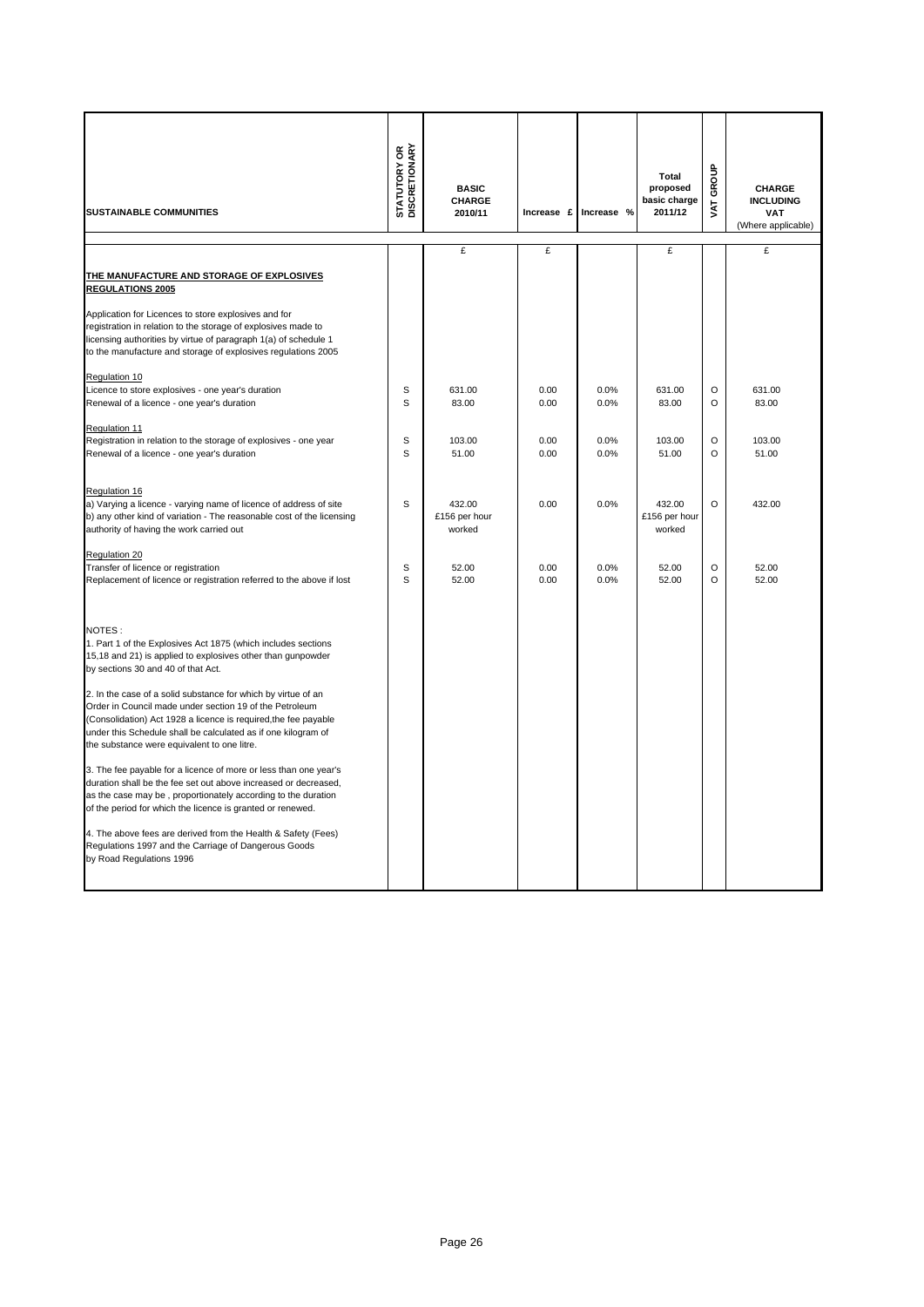| <b>SUSTAINABLE COMMUNITIES</b>                                                                                                                                                                                                                                                                                                                                                                                                                                                                         | <b>STATUTORY OR<br/>DISCRETIONARY</b> | <b>BASIC</b><br><b>CHARGE</b><br>2010/11 | Increase £ | Increase % | <b>Total</b><br>proposed<br>basic charge<br>2011/12 | GROUP<br><b>TAV</b> | <b>CHARGE</b><br><b>INCLUDING</b><br><b>VAT</b><br>(Where applicable) |
|--------------------------------------------------------------------------------------------------------------------------------------------------------------------------------------------------------------------------------------------------------------------------------------------------------------------------------------------------------------------------------------------------------------------------------------------------------------------------------------------------------|---------------------------------------|------------------------------------------|------------|------------|-----------------------------------------------------|---------------------|-----------------------------------------------------------------------|
|                                                                                                                                                                                                                                                                                                                                                                                                                                                                                                        |                                       | £                                        | £          |            | £                                                   |                     | £                                                                     |
| FEE SCHEDULE FOR THE TESTING AND<br><u>VERIFICATION OF WEIGHING AND MEASURING</u><br><u>EQUIPMENT</u><br>These fees apply to work carried out during normal office hours.<br>We are happy to carry out work outside of these times but an<br>additional charge based on the time taken is made.                                                                                                                                                                                                        |                                       |                                          |            |            |                                                     |                     |                                                                       |
| B. Special Weighing and Measuring Equipment                                                                                                                                                                                                                                                                                                                                                                                                                                                            |                                       |                                          |            |            |                                                     |                     |                                                                       |
| Weighing and measuring equipment<br>per man hour at the place of<br>submission, for the purpose of examination, testing,<br>stamping or other evaluation of the equipment.                                                                                                                                                                                                                                                                                                                             | D                                     | 51.13<br>Per Officer/ hour               | 8.87       | 17.3%      | 60.00                                               | S                   | 72.00<br>Per Officer/ hour                                            |
| These would include:-<br>1. Automatic or totalising weighing machines<br>2. Equipment designed to weigh loads in motion<br>3. Bulk fuel measuring equipment tested following<br>a Regulation 65 or 66 occurrence.<br>4. Equipment tested by means of statistical sampling<br>5. The establishment of calibration curves for templets<br>6. Templets graduated in millimetres<br>7. Testing of other services in pursuance of a community<br>obligation other than E.C.initial or partial verification. |                                       |                                          |            |            |                                                     |                     |                                                                       |
| C. Weights<br>Weights exceeding 5kg or not exceeding 500mg, 2CM<br><b>Other Weights</b><br>D. Measures                                                                                                                                                                                                                                                                                                                                                                                                 | D<br>D                                |                                          |            |            |                                                     |                     |                                                                       |
| Linear Measures:<br>Not exceeding 3m, for each scale                                                                                                                                                                                                                                                                                                                                                                                                                                                   | D                                     |                                          |            |            |                                                     |                     |                                                                       |
| Capacity Measures:<br>Capacity Measures, without divisions, not exceeding 1 litre<br>Cubic Ballast Measures: (Other than brim measures)<br>Liquid capacity measures for making up and checking quantity<br>packages<br>Templets:<br>Per Scale first item<br>Second & Subsequent Items                                                                                                                                                                                                                  | D<br>D<br>D<br>D<br>D                 |                                          |            |            |                                                     |                     |                                                                       |
| E. Weighing Instruments<br>a) Non-EC<br>Not Exceeding 1 tonne<br>Exceeding 1 tonne to 10 tonne (2240lb-22400lb)<br>Exceeding 10 tonnes                                                                                                                                                                                                                                                                                                                                                                 | D<br>D<br>D                           |                                          |            |            |                                                     |                     |                                                                       |
| b) EC (NAWI)<br>Not Exceeding 1 tonne<br>Exceeding 1 tonne to 10 tonne (2240lb-22400lb)<br>Exceeding 10 tonnes                                                                                                                                                                                                                                                                                                                                                                                         | D<br>D<br>D                           |                                          |            |            |                                                     |                     |                                                                       |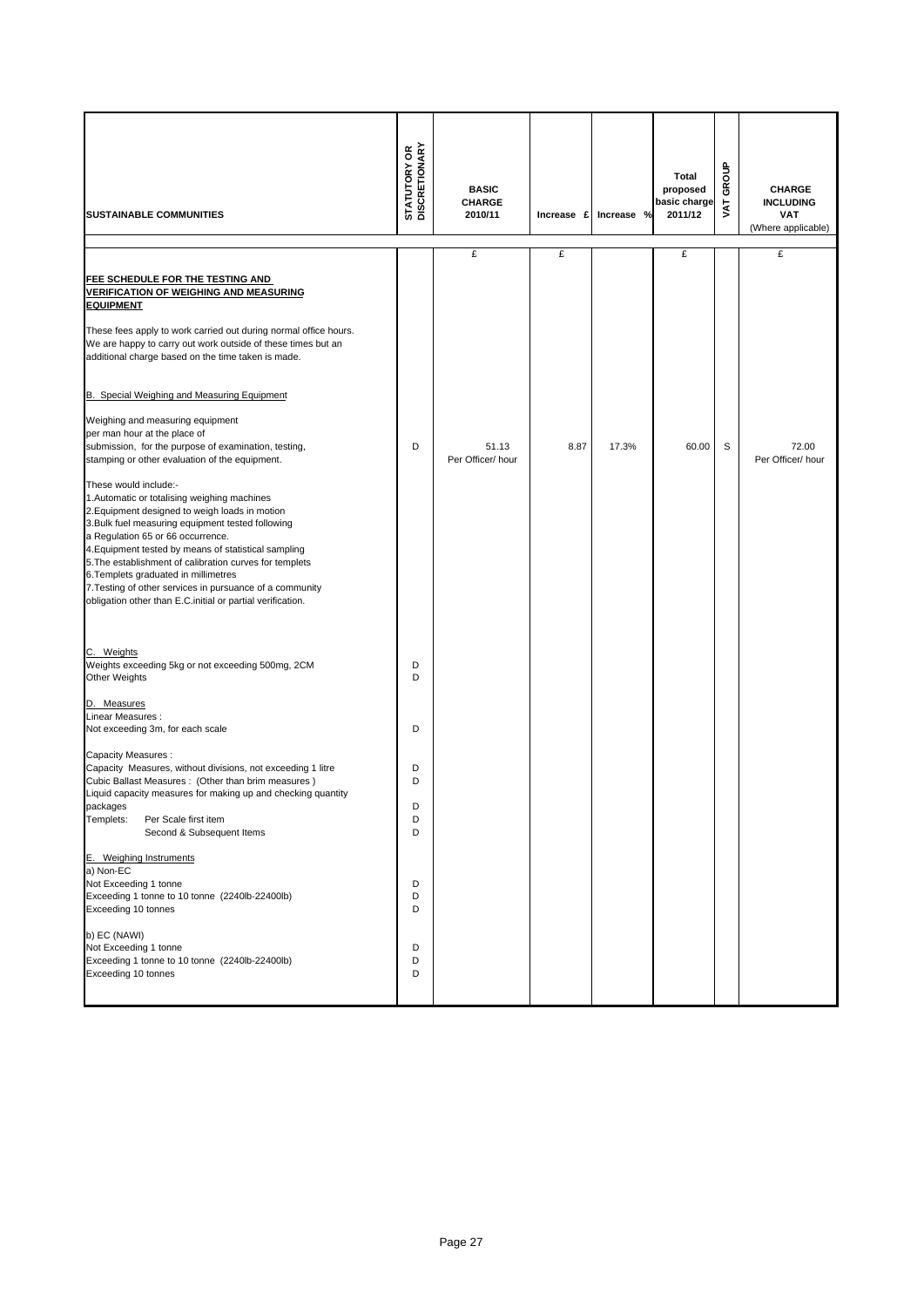| <b>SUSTAINABLE COMMUNITIES</b>                                                                                                                                                                                                                                                                                                    | <b>STATUTORY OR<br/>DISCRETIONARY</b> | <b>BASIC</b><br><b>CHARGE</b><br>2010/11 | Increase £   | Increase %     | Total<br>proposed<br>basic charge<br>2011/12 | GROUP<br><b>TY</b> | <b>CHARGE</b><br><b>INCLUDING</b><br>VAT<br>(Where applicable) |
|-----------------------------------------------------------------------------------------------------------------------------------------------------------------------------------------------------------------------------------------------------------------------------------------------------------------------------------|---------------------------------------|------------------------------------------|--------------|----------------|----------------------------------------------|--------------------|----------------------------------------------------------------|
|                                                                                                                                                                                                                                                                                                                                   |                                       | £                                        | £            |                | £                                            |                    | £                                                              |
| When testing instruments incorporation remote display or<br>printing facilities, and where completion of the test requires a<br>second person or a second series of tests by the same<br>person, an additional fee may be based upon the basic fee<br>given above plus a 50% surcharge.                                           |                                       |                                          |              |                |                                              |                    |                                                                |
| When supplying specialist equipment (including but not limited to<br>weighbridge test unit, van and test weights, etc) an additional fee<br>may be charged hourly, daily or per appointment, according to<br>circumstance.                                                                                                        |                                       |                                          |              |                |                                              |                    |                                                                |
| F. Measuring Instruments for Intoxicating Liquor<br>1.Not exceeding 150 ml<br>2.Other                                                                                                                                                                                                                                             | D<br>D                                |                                          |              |                |                                              |                    |                                                                |
| G. Measuring Instruments for Liquid Fuel and Lubricants<br>Container type (unsubdivided)<br>Single/multi (nozzles)<br>First Nozzle Tested, per site<br>Each Additional Nozzle Tested                                                                                                                                              | D<br>D<br>D                           |                                          |              |                |                                              |                    |                                                                |
| Testing of Peripheral electronic equipment on a separate visit                                                                                                                                                                                                                                                                    | D                                     |                                          |              |                |                                              |                    |                                                                |
| Testing of credit card acceptor (per unit, regardless of no. of<br>slots/nozzles/pumps)                                                                                                                                                                                                                                           | D                                     |                                          |              |                |                                              |                    |                                                                |
| H.Road Tankers Liquid Fuel (Above 100 Litres)<br>1. Metre measuring systems<br>Wet hose type with two testing liquids<br>Wet hose with three testing liquids<br>Dry hose type with two testing liquids<br>Dry hose with three testing liquids<br>Wet/Dry Hose with two testing liquids<br>Wet/Dry Hose with three testing liquids | D<br>D<br>D<br>D<br>D<br>D            |                                          |              |                |                                              |                    |                                                                |
| Following a regulation 65 to 66 occurrence                                                                                                                                                                                                                                                                                        | D                                     |                                          |              |                |                                              |                    |                                                                |
| 2. Dipstick measuring systems<br>(a) Up to 7600 litres (for calibration of each compartment and<br>production of chart)<br>(b) for any compartment over 7600 litres, basic fee plus                                                                                                                                               | D                                     |                                          |              |                |                                              |                    |                                                                |
| additional costs at the rate of £59.90 per extra officer/hour<br>(c) Initial/spare dipstick (each)<br>(d) Replacement dipstick (including examination of compartment)                                                                                                                                                             | D<br>D<br>D                           |                                          |              |                |                                              |                    |                                                                |
| I. Certificate of Errors<br>For Supplying a certificate containing results of errors found<br>on testing. Certificate supplied request of the submitter; fee applies<br>when no other fee is payable)                                                                                                                             | D                                     | 45.45                                    | 7.05         | 15.5%          | 52.50                                        | S                  | 63.00                                                          |
| <b>Other Certificates</b><br>J. Poisons Act Registrations<br>1. Initial Registration                                                                                                                                                                                                                                              | D<br>D                                | 34.04<br>30.80                           | 5.96<br>5.20 | 17.5%<br>16.9% | 40.00<br>36.00                               | O<br>O             | 40.00<br>36.00                                                 |
| 2. Re-registration<br>3. Change in details of registration                                                                                                                                                                                                                                                                        | D<br>D                                | 16.24<br>8.30                            | 2.76<br>1.70 | 17.0%<br>20.5% | 19.00<br>10.00                               | O<br>O             | 19.00<br>10.00                                                 |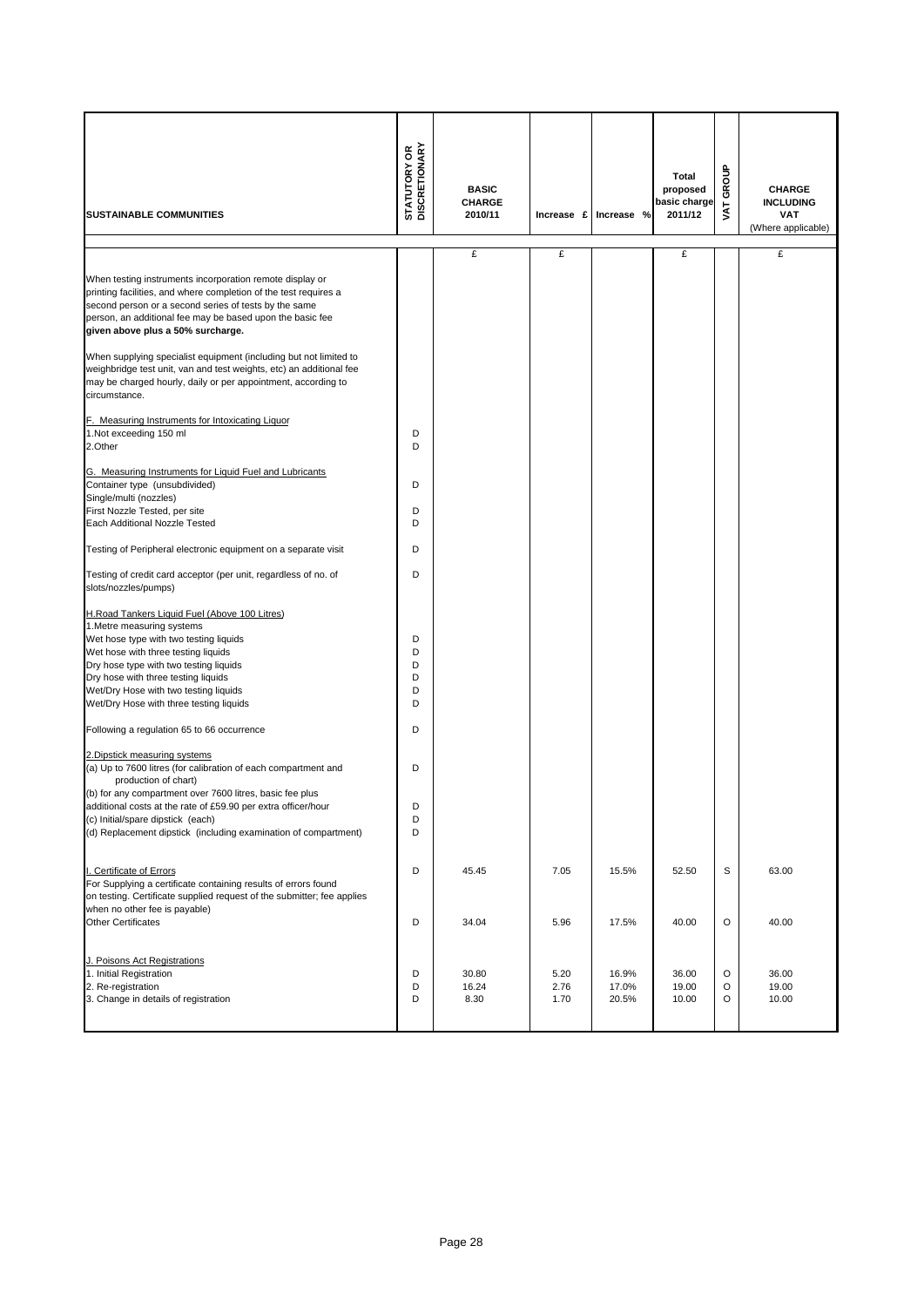| <b>SUSTAINABLE COMMUNITIES</b>                                                                                                                                                                | <b>STATUTORY OR<br/>DISCRETIONARY</b> | <b>BASIC</b><br><b>CHARGE</b><br>2010/11                                                                                                          | Increase £              | Increase %                  | Total<br>proposed<br>basic charge<br>2011/12 | GROUP<br>Š  | <b>CHARGE</b><br><b>INCLUDING</b><br><b>VAT</b><br>(Where applicable)                                                                            |
|-----------------------------------------------------------------------------------------------------------------------------------------------------------------------------------------------|---------------------------------------|---------------------------------------------------------------------------------------------------------------------------------------------------|-------------------------|-----------------------------|----------------------------------------------|-------------|--------------------------------------------------------------------------------------------------------------------------------------------------|
|                                                                                                                                                                                               |                                       | £                                                                                                                                                 | £                       |                             | £                                            |             | £                                                                                                                                                |
| Massage and Special Treatment Licences                                                                                                                                                        |                                       |                                                                                                                                                   |                         |                             |                                              |             |                                                                                                                                                  |
| 1. New Licence<br>2. Renewed Licence<br>Replacement Licence (address change or change of ownership)                                                                                           | S<br>S<br>D                           | 60.00<br>30.00<br>0.00                                                                                                                            | 60.00<br>30.00<br>60.00 | 100.0%<br>100.0%<br>#DIV/0! | 120.00<br>60.00<br>60.00                     | O<br>O<br>O | 120.00<br>60.00<br>60.00                                                                                                                         |
| Registration of Persons for Exhibition and Training<br>of Performing Animals                                                                                                                  |                                       |                                                                                                                                                   |                         |                             |                                              |             |                                                                                                                                                  |
| 1. Registration Fee<br>2. Copies of Register Entries                                                                                                                                          | s<br>S                                | 110.00<br>5.00                                                                                                                                    | 0.00<br>0.00            | 0.0%<br>0.0%                | 110.00<br>5.00                               | O<br>O      | 110.00<br>5.00                                                                                                                                   |
| Safety of Sports Grounds Safety Certificate                                                                                                                                                   |                                       |                                                                                                                                                   |                         |                             |                                              |             |                                                                                                                                                  |
| 1. Application for issue of certificate<br>2. Amendment of certificate<br>3. Replacement or transfer of certificate                                                                           | s<br>S<br>S                           | 113.30<br>56.65<br>52.50                                                                                                                          | 0.00<br>0.00<br>0.00    | 0.0%<br>0.0%<br>0.0%        | 113.30<br>56.65<br>52.50                     | O<br>O<br>O | 113.30<br>56.65<br>52.50                                                                                                                         |
| Provision of information concerning Health and<br>Safety at work effective from 1st April 1999                                                                                                |                                       |                                                                                                                                                   |                         |                             |                                              |             |                                                                                                                                                  |
| Most information will be provided free of charge but the<br>Council reserves the ability to make a reasonable charge<br>where significant work needs to be undertaken to<br>answer the query. |                                       |                                                                                                                                                   |                         |                             |                                              |             |                                                                                                                                                  |
| (a) Factual Statement / Voluntary Disclosure<br>(postage included)                                                                                                                            |                                       | 19.75<br>per hour of officer<br>time spent.<br>N.B. Minimum charge<br>will be for one hours<br>work. Part hours<br>are charged as a full<br>hour. | 40.25                   | 203.8%                      | 60.00                                        | S           | 72.00<br>per hour of officer<br>time spent.<br>N.B.Minimum charge<br>will be for one hours<br>work. Part hours<br>are charged as a full<br>hour. |
| (b) Photographs (postage included)                                                                                                                                                            |                                       | 1.40<br>per photograph plus<br>£8.00 admin charge                                                                                                 | 0.10                    | 7.1%                        | 1.50                                         | S           | 1.80<br>per photograph plus<br>£10.00 admin.charge                                                                                               |
| (c) Photocopying / copies of Public Registers                                                                                                                                                 |                                       | 0.13<br>per sheet with<br>£3.50 admin charge<br>plus postage                                                                                      | 0.37                    | 284.6%                      | 0.50                                         | S           | 0.60<br>per sheet with<br>£3.50 admin charge<br>plus postage                                                                                     |
|                                                                                                                                                                                               |                                       |                                                                                                                                                   |                         |                             |                                              |             |                                                                                                                                                  |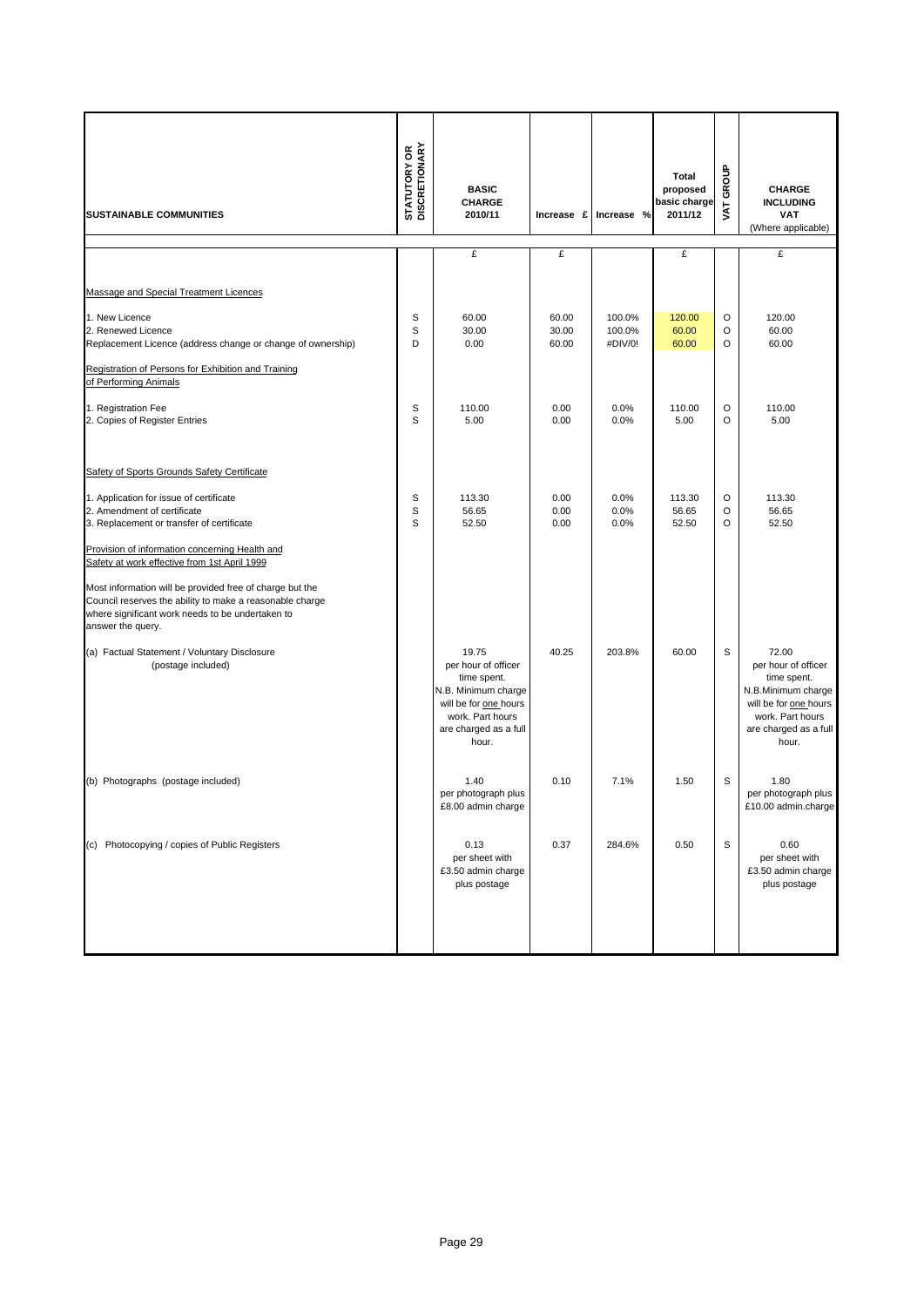| <b>SUSTAINABLE COMMUNITIES</b>                                                                                          |                       | <b>STATUTORY OR<br/>DISCRETIONARY</b> | <b>BASIC</b><br><b>CHARGE</b><br>2010/11 | Increase £           | Increase %           | Total<br>proposed<br>basic charge<br>2011/12 | GROUP<br>Š                    | <b>CHARGE</b><br><b>INCLUDING</b><br><b>VAT</b><br>(Where applicable) |
|-------------------------------------------------------------------------------------------------------------------------|-----------------------|---------------------------------------|------------------------------------------|----------------------|----------------------|----------------------------------------------|-------------------------------|-----------------------------------------------------------------------|
|                                                                                                                         |                       |                                       | £                                        | £                    |                      | £                                            |                               | £                                                                     |
| ENVIRONMENTAL PROTECTION ACT 1990, PART 1<br>THE LOCAL ENFORCEMENT AUTHORITIES AIR<br>POLLUTION FEES AND CHARGES SCHEME |                       |                                       |                                          |                      |                      |                                              |                               |                                                                       |
| Initial application fee for authorisation<br><b>EXCEPT</b>                                                              |                       | s                                     | 1,579.00                                 | 0.00                 | 0.0%                 | 1,579.00                                     | $\circ$                       | 1,579.00                                                              |
| Reduced Fee Activities (except VR's)                                                                                    |                       | S                                     | 148.00                                   | 0.00                 | 0.0%                 | 148.00                                       | O                             | 148.00                                                                |
| PVR I & II Combined                                                                                                     |                       | s                                     | 246.00                                   | 0.00                 | 0.0%                 | 246.00                                       | O                             | 246.00                                                                |
| Vehicle refinishers (VR's)                                                                                              |                       | s                                     | 346.00                                   | 0.00                 | 0.0%                 | 346.00                                       | O                             | 346.00                                                                |
| Mobile Screening and crushing plant                                                                                     |                       | S                                     | 1,579.00                                 | 0.00                 | 0.0%                 | 1,579.00                                     | O                             | 1,579.00                                                              |
| for the third to seventh applications<br>for the eighth and subsequent applications                                     |                       | S<br>s                                | 943.00<br>477.00                         | 0.00<br>0.00         | 0.0%<br>0.0%         | 943.00<br>477.00                             | O<br>O                        | 943.00<br>477.00                                                      |
| Substantial changes requiring variation of conditions:<br><b>EXCEPT</b>                                                 |                       | s                                     | 964.00                                   | 0.00                 | 0.0%                 | 964.00                                       | $\circ$                       | 964.00                                                                |
| where the process comprises one or more waste oil burning<br>appliances under 0.4MWth                                   |                       | S                                     | 94.00                                    | 0.00                 | 0.0%                 | 94.00                                        | O                             | 94.00                                                                 |
| where the process relates to the unloading of petrol into                                                               |                       |                                       |                                          |                      |                      |                                              |                               |                                                                       |
| storage tanks at a service station                                                                                      |                       | S                                     | 94.00                                    | 0.00                 | 0.0%                 | 94.00                                        | O                             | 94.00                                                                 |
| where the change is to implement an upgrading plan                                                                      |                       | s                                     | 141.00                                   | 0.00                 | 0.0%                 | 141.00                                       | $\circ$                       | 141.00                                                                |
| Annual subsistence charge<br><b>Risked Based Process Fee</b>                                                            | Low<br>Medium<br>High | s<br>s<br>S                           | 739.00<br>1.111.00<br>1,672.00           | 0.00<br>0.00<br>0.00 | 0.0%<br>0.0%<br>0.0% | 739.00<br>1,111.00<br>1,672.00               | $\circ$<br>$\circ$<br>$\circ$ | 739.00<br>1,111.00<br>1,672.00                                        |
| <b>Reduced Fee Activities</b>                                                                                           | Low                   | s                                     | 76.00                                    | 0.00                 | 0.0%                 | 76.00                                        | $\circ$                       | 76.00                                                                 |
|                                                                                                                         | Medium<br>High        | S<br>s                                | 151.00<br>227.00                         | 0.00<br>0.00         | 0.0%<br>0.0%         | 151.00<br>227.00                             | O<br>O                        | 151.00<br>227.00                                                      |
| PVR I & II Combined                                                                                                     | Low                   | s                                     | 108.00                                   | 0.00                 | 0.0%                 | 108.00                                       | $\circ$                       | 108.00                                                                |
|                                                                                                                         | Medium<br>High        | s<br>s                                | 216.00<br>326.00                         | 0.00<br>0.00         | 0.0%<br>0.0%         | 216.00<br>326.00                             | O<br>O                        | 216.00<br>326.00                                                      |
| Vehicle Refinishers                                                                                                     | Low                   | s                                     | 218.00                                   | 0.00                 | 0.0%                 | 218.00                                       | $\circ$                       | 218.00                                                                |
|                                                                                                                         | Medium<br>High        | s<br>s                                | 349.00<br>524.00                         | 0.00<br>0.00         | 0.0%<br>0.0%         | 349.00<br>524.00                             | $\circ$<br>$\circ$            | 349.00<br>524.00                                                      |
| Mobile screening and crushing plant                                                                                     | Low                   | s                                     | 618.00                                   | 0.00                 | 0.0%                 | 618.00                                       | $\circ$                       | 618.00                                                                |
| First and second permits                                                                                                | Medium<br>High        | S<br>s                                | 989.00<br>1,484.00                       | 0.00<br>0.00         | 0.0%<br>0.0%         | 989.00<br>1,484.00                           | O<br>O                        | 989.00<br>1,484.00                                                    |
| Mobile screening and crushing plant                                                                                     | Low                   | s                                     | 368.00                                   | 0.00                 | 0.0%                 | 368.00                                       | $\circ$                       | 368.00                                                                |
| Third to seventh permits                                                                                                | Medium<br>High        | S<br>s                                | 590.00<br>884.00                         | 0.00<br>0.00         | 0.0%<br>0.0%         | 590.00<br>884.00                             | $\circ$<br>$\circ$            | 590.00<br>884.00                                                      |
| Mobile screening and crushing plant                                                                                     | Low                   | s                                     | 189.00                                   | 179.00               | 94.7%                | 368.00                                       | $\circ$                       | 368.00                                                                |
| Eighth and subsequent permits                                                                                           | Medium<br>High        | s<br>S                                | 302.00<br>453.00                         | 288.00<br>431.00     | 95.4%<br>95.1%       | 590.00<br>884.00                             | $\circ$<br>O                  | 590.00<br>884.00                                                      |
| <b>Transfer And Surrender</b>                                                                                           |                       |                                       |                                          |                      |                      |                                              |                               |                                                                       |
| Standard process transfer<br>Standard process partial transfer                                                          |                       | s<br>s                                | 162.00<br>476.00                         | 0.00<br>0.00         | 0.0%<br>0.0%         | 162.00<br>476.00                             | $\circ$<br>$\Omega$           | 162.00<br>476.00                                                      |
| New operator at low risk reduced fee activity<br>Reduced fee activities: partial transfer                               |                       | s<br>s                                | 75.00<br>45.00                           | 0.00<br>0.00         | 0.0%<br>0.0%         | 75.00<br>45.00                               | O<br>O                        | 75.00<br>45.00                                                        |
| Temporary transfer for mobiles                                                                                          |                       |                                       |                                          |                      |                      |                                              |                               |                                                                       |
| First transfer                                                                                                          |                       | s                                     | 51.00                                    | 0.00                 | 0.0%                 | 51.00                                        |                               | 51.00                                                                 |
| Repeat transfer<br>Repeat following enforcement or warning                                                              |                       | s<br>s                                | 10.00<br>51.00                           | 0.00<br>0.00         | 0.0%<br>0.0%         | 10.00<br>51.00                               |                               | 10.00<br>51.00                                                        |
| Substantial change                                                                                                      |                       |                                       |                                          |                      |                      |                                              |                               |                                                                       |
| Standard process<br>Standard process where substantial change                                                           |                       | S                                     | 1,005.00                                 | 0.00                 | 0.0%                 | 1,005.00                                     |                               | 1,005.00                                                              |
| results in a new PPC activity<br>Reduced fee activities                                                                 |                       | S<br>s                                | 1,579.00<br>98.00                        | 0.00<br>0.00         | 0.0%<br>0.0%         | 1,579.00<br>98.00                            |                               | 1,579.00<br>98.00                                                     |
| <b>Other Environmental Protection Charges</b>                                                                           |                       |                                       |                                          |                      |                      |                                              |                               |                                                                       |
| Environmental surveys - Private Companies<br>Contaminated Land enquireis - Solicitors / Potential Home owners           |                       | D<br>D                                | 60 per hour<br>60 flat rate              |                      |                      | 60 per hour<br>60 per hour                   |                               | 60 per hour<br>60 per hour                                            |
| Swimming pool sampling (e-coli etc)                                                                                     |                       | D                                     | 50 per sample                            |                      |                      | 60 per hour                                  |                               | 60 per hour                                                           |
| Service of notice 10 properties drainage                                                                                |                       | D                                     | 100.00                                   | #VALUE!              | #VALUE!              | 60 per hour                                  |                               | 60 per hour                                                           |
| Nuisance and public health EP officers charges                                                                          |                       | D                                     | 32.00 per hour                           |                      |                      | 60 per hour                                  |                               | 60 per hour                                                           |
| High Hedges                                                                                                             |                       | D                                     | 225 / 450                                |                      |                      | 250 / 500                                    |                               | 250 / 500                                                             |
|                                                                                                                         |                       |                                       |                                          |                      |                      |                                              |                               |                                                                       |
| Unwanted vehicles (not including Caravans) : Where collection and                                                       |                       |                                       |                                          |                      |                      |                                              |                               |                                                                       |
| disposal is carried out by the Council's authorized contractor                                                          |                       | D                                     | No Charge                                |                      |                      | No Charge                                    |                               | No Charge                                                             |
| Administration charge for removal of vehicle from private property<br>when directed by Management company               |                       | D                                     | 50.00                                    |                      |                      | 60.00                                        |                               | 60.00                                                                 |
|                                                                                                                         |                       |                                       |                                          |                      |                      |                                              |                               |                                                                       |
|                                                                                                                         |                       |                                       |                                          |                      |                      |                                              |                               |                                                                       |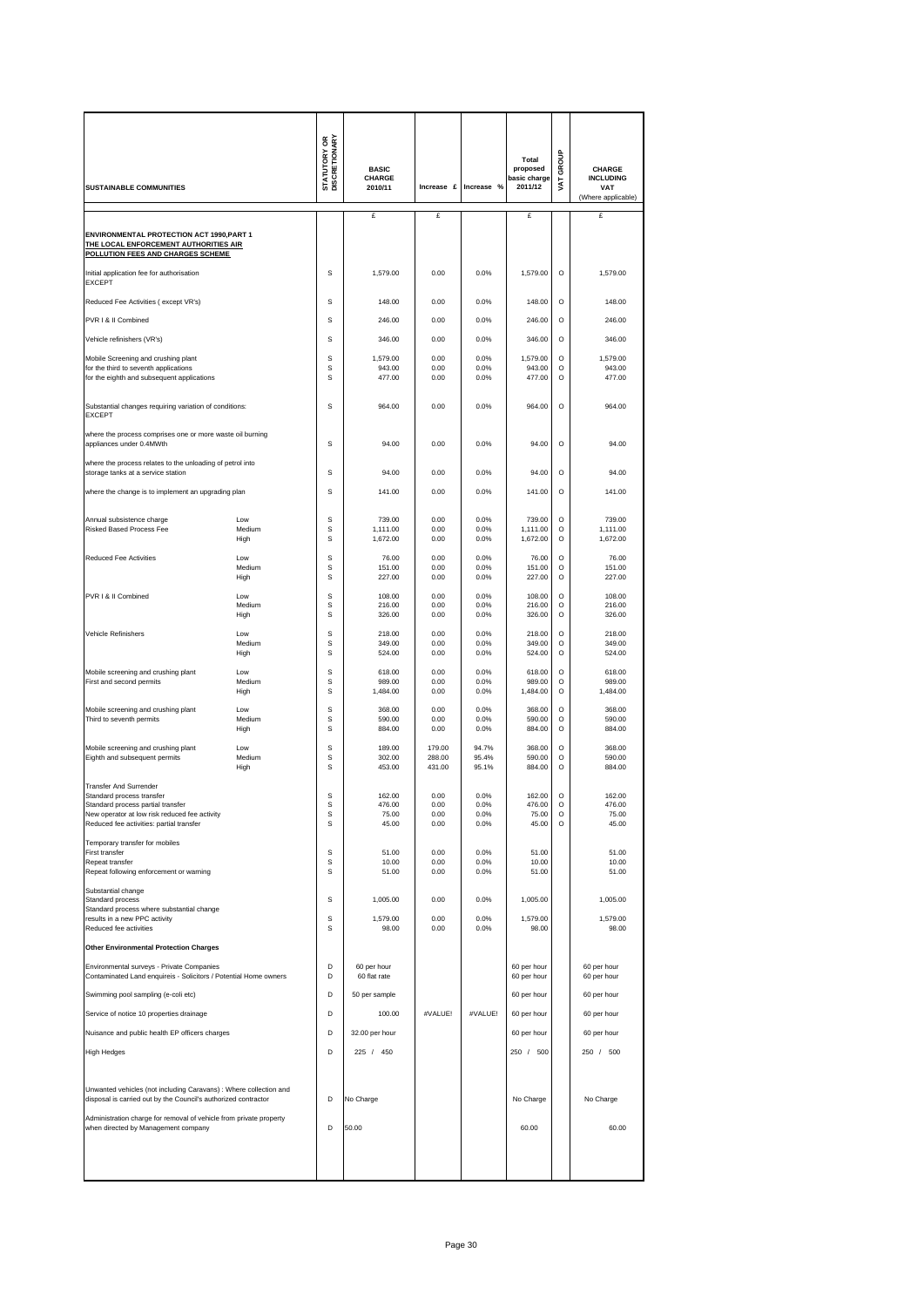| <b>SUSTAINABLE COMMUNITIES</b>                                                                                                                                                                                                                                                                                                                                                                                                                                                                                                                                                                                                                                                                                                                                                                                                                                                                                                                                                                                                                                                                                                                                                                                                                                                                                                                                                                                                                                                                              | <b>STATUTORY OR<br/>DISCRETIONARY</b> | <b>BASIC</b><br>CHARGE<br>2010/11 |              | Increase £ Increase % | Total<br>proposed<br>basic charge<br>2011/12                                                                                                                                                         | GROUP<br>VAT                                                                                                              | CHARGE<br><b>INCLUDING</b><br>VAT<br>(Where applicable)                                                                                                                                              |
|-------------------------------------------------------------------------------------------------------------------------------------------------------------------------------------------------------------------------------------------------------------------------------------------------------------------------------------------------------------------------------------------------------------------------------------------------------------------------------------------------------------------------------------------------------------------------------------------------------------------------------------------------------------------------------------------------------------------------------------------------------------------------------------------------------------------------------------------------------------------------------------------------------------------------------------------------------------------------------------------------------------------------------------------------------------------------------------------------------------------------------------------------------------------------------------------------------------------------------------------------------------------------------------------------------------------------------------------------------------------------------------------------------------------------------------------------------------------------------------------------------------|---------------------------------------|-----------------------------------|--------------|-----------------------|------------------------------------------------------------------------------------------------------------------------------------------------------------------------------------------------------|---------------------------------------------------------------------------------------------------------------------------|------------------------------------------------------------------------------------------------------------------------------------------------------------------------------------------------------|
|                                                                                                                                                                                                                                                                                                                                                                                                                                                                                                                                                                                                                                                                                                                                                                                                                                                                                                                                                                                                                                                                                                                                                                                                                                                                                                                                                                                                                                                                                                             |                                       | £                                 | £            |                       | £                                                                                                                                                                                                    |                                                                                                                           | £                                                                                                                                                                                                    |
| <b>COPIES OF DECISIONS AND ORDNANCE SURVEY</b><br>ees per copy :<br>copy                                                                                                                                                                                                                                                                                                                                                                                                                                                                                                                                                                                                                                                                                                                                                                                                                                                                                                                                                                                                                                                                                                                                                                                                                                                                                                                                                                                                                                    |                                       | 12.26                             | 0.00         | 0.0%                  | 12.26                                                                                                                                                                                                | S                                                                                                                         | 15.00                                                                                                                                                                                                |
| PLANNING APPLICATION PUBLICITY LIST                                                                                                                                                                                                                                                                                                                                                                                                                                                                                                                                                                                                                                                                                                                                                                                                                                                                                                                                                                                                                                                                                                                                                                                                                                                                                                                                                                                                                                                                         |                                       |                                   |              |                       |                                                                                                                                                                                                      |                                                                                                                           |                                                                                                                                                                                                      |
| Per annum<br>Per copy                                                                                                                                                                                                                                                                                                                                                                                                                                                                                                                                                                                                                                                                                                                                                                                                                                                                                                                                                                                                                                                                                                                                                                                                                                                                                                                                                                                                                                                                                       |                                       | 111.90<br>4.55                    | 0.00<br>0.00 | 0.0%<br>0.0%          | 111.90<br>4.55                                                                                                                                                                                       | z<br>z                                                                                                                    | 112.00<br>5.00                                                                                                                                                                                       |
| <b>Local Development Framework and Related Document:</b><br>Pre-Submission Core Strategy and Policies for the Management of Developme<br>Statement of Consultation (Reg 25 and 26)<br>Statement of Consultation (Reg 30 (1) (e))<br>Preferred Options Core Strategy and policies for the control of developmer<br>Preferred Options Summary of Comments and Officers Response on Core Strateg<br>Preferred Options Sites Specific Allocations<br>Preferred Options Technical Site Appendices<br>Preferred Options Sites Specific Allocations Reasonable Alternative<br>Issues and Options Core Strategy and Policies for the Control of Developmer<br>Issues and Options Site Specific Allocations<br>Issues and Options Site Manual (March 2007)<br>Issues and Options Summary of Comments Received on the Site Specific Allocation<br>Issues and Options Site Manual Comments Received on Sites Manua<br>Issues and Options Core Strategy Analysis of Questionnaire Response<br>Issues and Options Core Strategy Comments received from Community Forum:<br>Issues and Options Core Strategy Summary of Comments and Officers Response:<br>(November 2005)<br>Report Non-Technical Summary (July 2006<br>Report (September 2007)<br>(December 2007)<br>Scoping Report (September 2007                                                                                                                                                                                                                     |                                       |                                   |              |                       | 6.60<br>5.70<br>1.00<br>9.40<br>32.00<br>3.68<br>17.00<br>Free<br>1.30<br>1.00<br>8.50<br>14.00<br>4.00<br>2.50<br>1.00<br>10.00<br>6.50<br>Free<br>1.40<br>39.00<br>1.50                            | z<br>z<br>z<br>z<br>z<br>z<br>z<br>z<br>z<br>z<br>z<br>z<br>z<br>z<br>z<br>z<br>z<br>z<br>Z<br>z<br>z                     | 6.60<br>5.70<br>1.00<br>9.40<br>32.00<br>3.68<br>17.00<br>Free<br>1.30<br>1.00<br>8.50<br>14.00<br>4.00<br>2.50<br>1.00<br>10.00<br>6.50<br>Free<br>1.40<br>39.00<br>1.50                            |
| HRA (February 1010)<br>Statement of Community Involvement (Adopted 2007                                                                                                                                                                                                                                                                                                                                                                                                                                                                                                                                                                                                                                                                                                                                                                                                                                                                                                                                                                                                                                                                                                                                                                                                                                                                                                                                                                                                                                     |                                       |                                   |              |                       | 4.20<br>1.20                                                                                                                                                                                         | z<br>z                                                                                                                    | 4.20<br>1.20                                                                                                                                                                                         |
| <b>Technical Studies</b><br>Employment Study (May 2005)<br>Urban Capacity Study (May 2005)<br>Landscape Capacity Study (March 2005)<br>Community Needs and Open Space Study<br>Infrastructure Deficit Study 2004-2021 (April 2006)<br>Employment Land Review 2007<br>Employment Land Review 2010<br>Waste Arisings and Capacity Study (May 2007)<br>Waste Arisings and Capacity Study Update (September 2009)<br>Retail Study (September 2007) £9.4(<br>Gypsy, Traveller and Travelling Showperson Accommodation Assessment (oct 0)<br>Climate Change Evidence Base 200<br>Provision of Facilities for Faith Groups in Thurrock (November 2009<br>Infrastructure Prioritisation and Implementation Programme (February 201)<br>Infrastructure Prioritisation and Implementation Programme-Transport Modellir<br>Affordable Housing Viability Assessment (February 2010<br>Strategic Housing Land Availability Assessment (February 2010) £4.4<br>Assessment of 5-year Housing Supply (March 2010) Free<br>Strategic Flood Risk Assessment Level 1 £3.20<br>Strategic Flood Risk Assessment Level 2 £3.10<br>Water Cycle Study Scoping Report £1.10<br>Water Cycle Study Outline Study £2.80<br>Broad Location Sequential Test (February 2010) £1.8<br>Employment Sites Review (February 2010) £1.0<br>Environmental Capacity Statement: Designation of Mineral Safeguarding An<br>N.B. These prices (above) are not inclusive of postage & packing charge<br>Unitary Development Plan and Related Document: |                                       |                                   |              |                       | 1.40<br>5.50<br>1.20<br>6.70<br>3.20<br>5.50<br>4.70<br>1.80<br>1.50<br>9.40<br>3.30<br>1.00<br>1.20<br>2.50<br>1.10<br>1.20<br>4.40<br>Free<br>3.20<br>3.10<br>1.10<br>2.80<br>1.80<br>1.00<br>1.00 | z<br>z<br>z<br>z<br>z<br>z<br>z<br>z<br>z<br>Z<br>z<br>z<br>z<br>z<br>z<br>z<br>z<br>z<br>z<br>z<br>z<br>z<br>z<br>z<br>z | 1.40<br>5.50<br>1.20<br>6.70<br>3.20<br>5.50<br>4.70<br>1.80<br>1.50<br>9.40<br>3.30<br>1.00<br>1.20<br>2.50<br>1.10<br>1.20<br>4.40<br>Free<br>3.20<br>3.10<br>1.10<br>2.80<br>1.80<br>1.00<br>1.00 |
| Thurrock Borough Local Plan (Adopted version) (1998) £3.00 p&<br>p&p<br>Thurrock Unitary Development Plan (Deposit version) (28th March 2003) (CD-ROM) £1.00 p8<br>Sustainability Appraisal of the Unitary Development Plan (2003) £3.00 p8<br>Landscape Strategy (SPG) (2003) £1.00 p&p<br>Landscape Character Assessment (SPG) (2003) £1.00 p&p<br>Providing An Accessible Environment (SPG) (2003) £1.00 p&<br>Playing Pitch Assessment (2003) £3.00 p&p<br>Open Space Audit (2003) £1.00 p&p<br>Retail Study (Completed 2000) (Published 2003) £15.00 p&<br>Urban Capacity Study (2003) £1.00 p&p<br>CD-ROM of UDP Supporting Documents (2003) £1.00 p&p<br>Thurrock Unitary Development Plan Issues Report (1999) £1.00 p&<br>Thurrock Council Annual Monitoring Report (2001) £1.00 p&<br>£3.00 p&p<br><b>Other Planning Publication:</b><br>recent "Profile of Thurrock" has beer<br>produced by the Council's Corporate Development Tean                                                                                                                                                                                                                                                                                                                                                                                                                                                                                                                                                            |                                       |                                   |              |                       | 40.00<br>45.00<br>5.00<br>9.00<br>4.00<br>18.00<br>2.00<br>4.00<br>5.00<br>30.00<br>5.00<br>5.00<br>10.00<br>10.00<br>Free<br>Free<br>Free                                                           | z<br>z<br>z<br>z<br>z<br>z<br>z<br>z<br>z<br>z<br>z<br>z<br>z<br>z<br>z<br>z<br>z                                         | 40.00<br>45.00<br>5.00<br>9.00<br>4.00<br>18.00<br>2.00<br>4.00<br>5.00<br>30.00<br>5.00<br>5.00<br>10.00<br>10.00<br>Free<br>Free<br>Free                                                           |
| 1996 Planning and Sustainable Development (booklet<br>1997 Planning Handbook (3rd edition) Leaflet                                                                                                                                                                                                                                                                                                                                                                                                                                                                                                                                                                                                                                                                                                                                                                                                                                                                                                                                                                                                                                                                                                                                                                                                                                                                                                                                                                                                          |                                       |                                   |              |                       | Free<br>Free                                                                                                                                                                                         | z<br>z                                                                                                                    | Free<br>Free                                                                                                                                                                                         |
| Conservation are also available Free of charge. These Include                                                                                                                                                                                                                                                                                                                                                                                                                                                                                                                                                                                                                                                                                                                                                                                                                                                                                                                                                                                                                                                                                                                                                                                                                                                                                                                                                                                                                                               |                                       |                                   |              |                       |                                                                                                                                                                                                      |                                                                                                                           |                                                                                                                                                                                                      |
| Conservation Areas in Thurrocl<br>East Tilbury Conservation Area<br>West Thurrock Conservation Area<br><b>Purfleet Conservation Area</b><br><b>Listed Buildings in Thurrock</b><br>Informal Recreation Guide<br><b>Riverside Access</b><br><b>Stanford Marshes</b><br>East Tilbury Conservation Area<br>Partnership Scheme<br><b>Bridleways Information Pack</b><br>Strategic Planning<br><b>Planning Fees</b><br>Planning fees are listed separately on the Thurrock Cound<br>Website<br><b>BUILDING CONTROL</b>                                                                                                                                                                                                                                                                                                                                                                                                                                                                                                                                                                                                                                                                                                                                                                                                                                                                                                                                                                                           |                                       |                                   |              |                       | Free<br>Free<br>Free<br>Free<br>Free<br>Free<br>Free<br>Free<br>Free<br>Free<br>Free<br>Free                                                                                                         | z<br>z<br>z<br>z<br>z<br>z<br>z<br>z<br>z<br>z<br>z<br>z<br>z                                                             | Free<br>Free<br>Free<br>Free<br>Free<br>Free<br>Free<br>Free<br>Free<br>Free<br>Free<br>Free                                                                                                         |
| Upon Application with the Thurrock Council Building Contro<br>Department                                                                                                                                                                                                                                                                                                                                                                                                                                                                                                                                                                                                                                                                                                                                                                                                                                                                                                                                                                                                                                                                                                                                                                                                                                                                                                                                                                                                                                    |                                       |                                   |              |                       |                                                                                                                                                                                                      | z                                                                                                                         |                                                                                                                                                                                                      |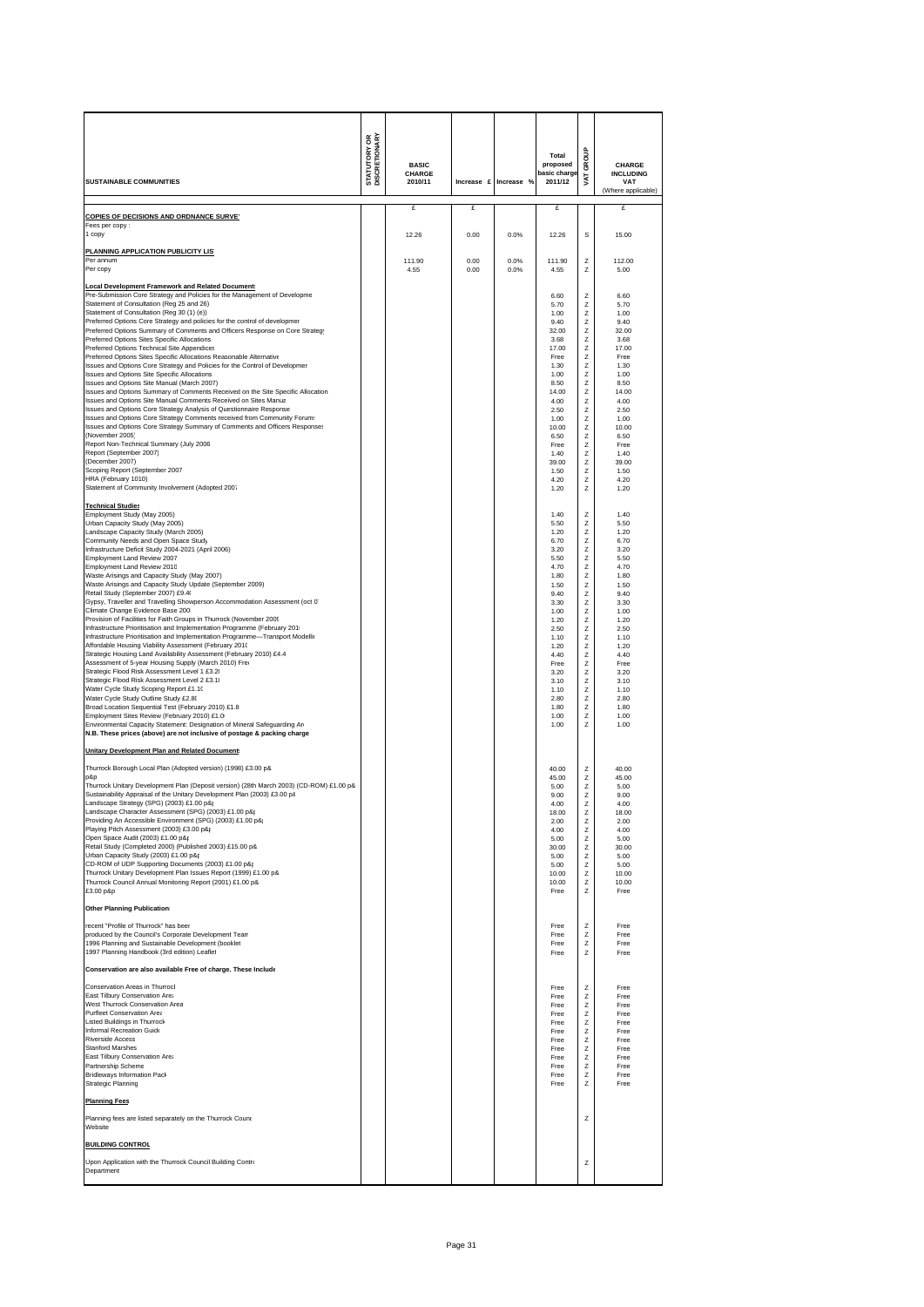| <b>SUSTAINABLE COMMUNITIES</b>                                                                                                                                                                                                 | <b>STATUTORY OR<br/>DISCRETIONARY</b> | <b>BASIC</b><br><b>CHARGE</b><br>2010/11 | Increase £                   | Increase %                   | Total<br>proposed<br>basic charge<br>2011/12 | GROUP<br><b>TAV</b>           | <b>CHARGE</b><br><b>INCLUDING</b><br><b>VAT</b><br>(Where applicable) |
|--------------------------------------------------------------------------------------------------------------------------------------------------------------------------------------------------------------------------------|---------------------------------------|------------------------------------------|------------------------------|------------------------------|----------------------------------------------|-------------------------------|-----------------------------------------------------------------------|
|                                                                                                                                                                                                                                |                                       | £                                        | £                            |                              | £                                            |                               | £                                                                     |
| <b>LOCAL LAND CHARGES</b><br>The Local Land Charges(Amendment)Rules1989<br>(S.1.1988 No.389)                                                                                                                                   |                                       |                                          |                              |                              |                                              |                               |                                                                       |
| Common Land and Village Green Search<br>In respect of each additional parcel                                                                                                                                                   | S                                     | 21.00<br>1.00                            | 0.00<br>0.00                 | 0.0%<br>0.0%                 | 21.00<br>1.00                                | $\circ$<br>O                  | 21.00<br>1.00                                                         |
| FEES FOR SUPPLEMENTARY ENQUIRIES (Con 29)                                                                                                                                                                                      |                                       |                                          |                              |                              |                                              |                               |                                                                       |
| Personal Search Con29R Unrefined data package                                                                                                                                                                                  | S                                     | 40.00                                    | 0.00                         | 0.0%                         | 40.00                                        | $\Omega$                      | 40.00                                                                 |
| Part 1 Enquiries: Paper / Over counter<br>(a) One parcel of land - Residential<br>One parcel of land - Land, Industrial & Commercial                                                                                           |                                       | 110.00<br>160.00                         | 0.00<br>0.00                 | 0.0%<br>0.0%                 | 110.00<br>160.00                             | $\circ$<br>$\circ$            | 110.00<br>160.00                                                      |
| (b) In respect of each additional parcel - Residential<br>In respect of each additional parcel - Land, Industrial & Commercial                                                                                                 |                                       | 28.00<br>35.00                           | 0.00<br>0.00                 | 0.0%<br>0.0%                 | 28.00<br>35.00                               | $\Omega$<br>$\Omega$          | 28.00<br>35.00                                                        |
| Part 1 Sent via electronic hub<br>(a) One parcel of land - Residential<br>One parcel of land - Land, Industrial & Commercial                                                                                                   |                                       | 108.00<br>157.00                         | 0.00<br>0.00                 | 0.0%<br>0.0%                 | 108.00<br>157.00                             | $\circ$<br>$\circ$            | 108.00<br>157.00                                                      |
| (b) In respect of each additional parcel - Residential<br>In respect of each additional parcel - Land, Industrial & Commercial                                                                                                 |                                       | 28.00<br>35.00                           | 0.00<br>0.00                 | 0.0%<br>0.0%                 | 28.00<br>35.00                               | $\Omega$<br>O                 | 28.00<br>35.00                                                        |
| (Fees in excess of £1000 to be negotiated)                                                                                                                                                                                     |                                       |                                          |                              |                              |                                              |                               |                                                                       |
| Part 2 Con290 Enquiries<br>Each printed enquiry                                                                                                                                                                                |                                       | 22.00                                    | 0.00                         | 0.0%                         | 22.00                                        | $\Omega$                      | 22.00                                                                 |
| <b>Cancellation Fee</b><br>Con29 Searches                                                                                                                                                                                      |                                       | 75.00                                    | 0.00                         | 0.0%                         | 75.00                                        | $\Omega$<br>$\circ$           | 75.00                                                                 |
| Office copy of any plan or other document filed<br>pursuant to these Rules<br>Copy of Searches<br>Copy Planning Decision & Enforcement Notices<br>Copy of Agreements and Tree Preservation Orders<br>Copy Smoke Control Orders |                                       | 15.00<br>15.00<br>30.00<br>5.30          | 0.00<br>0.00<br>0.00<br>0.00 | 0.0%<br>0.0%<br>0.0%<br>0.0% | 15.00<br>15.00<br>30.00<br>5.30              | $\circ$<br>O<br>O<br>$\Omega$ | 15.00<br>15.00<br>30.00<br>5.30                                       |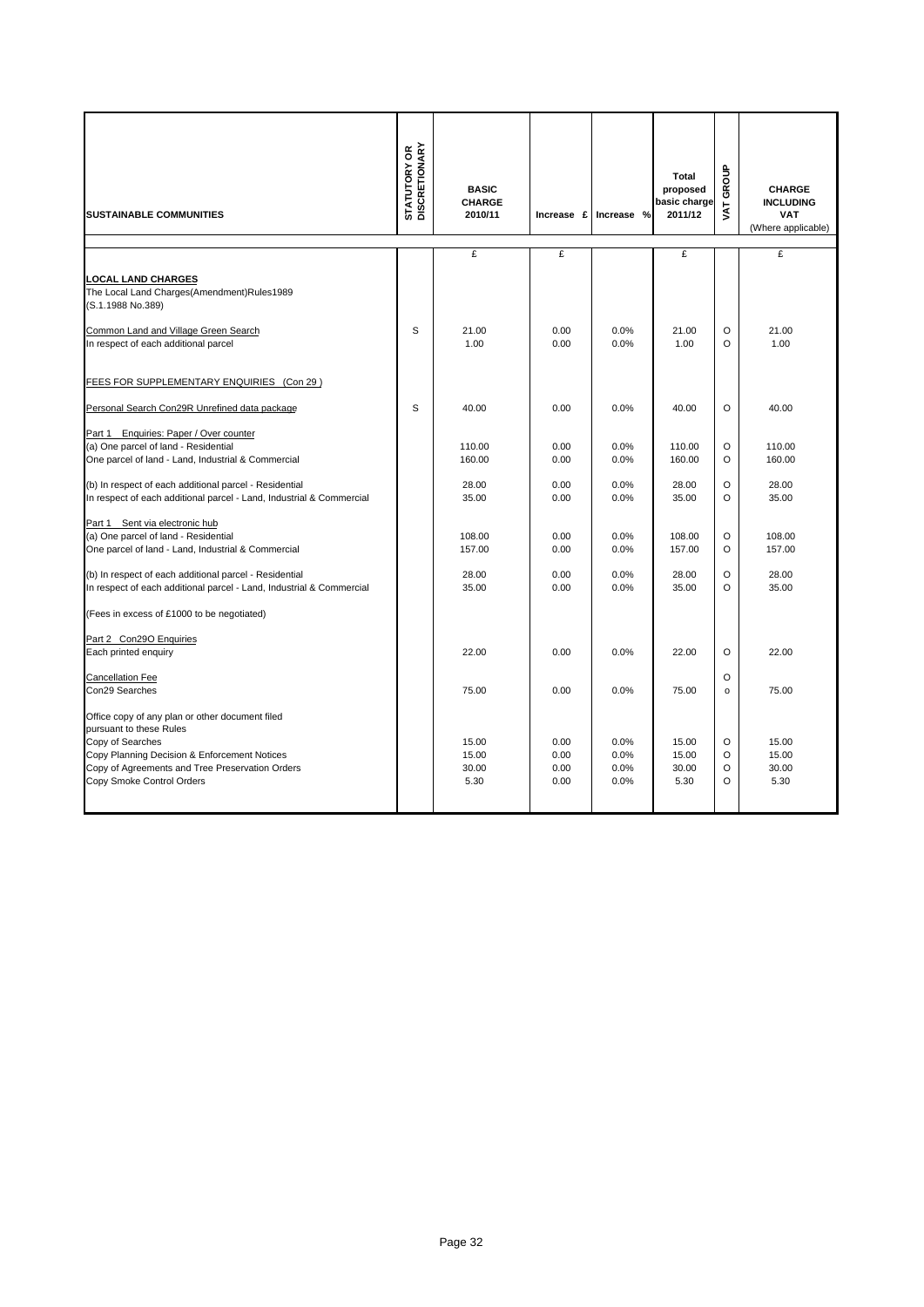| <b>SUSTAINABLE COMMUNITIES</b>                                                                                                                                                                                    | <b>STATUTORY OR<br/>DISCRETIONARY</b> | <b>BASIC</b><br><b>CHARGE</b><br>2010/11 |                        | Increase £ Increase % | Total<br>proposed<br>basic charge<br>2011/12 | VAT GROUP   | <b>CHARGE</b><br><b>INCLUDING</b><br>VAT<br>(Where applicable) |
|-------------------------------------------------------------------------------------------------------------------------------------------------------------------------------------------------------------------|---------------------------------------|------------------------------------------|------------------------|-----------------------|----------------------------------------------|-------------|----------------------------------------------------------------|
|                                                                                                                                                                                                                   |                                       | £                                        | £                      |                       | £                                            |             | £                                                              |
| <b>ABANDONED VEHICLES</b><br>Unwanted vehicles (not including Caravans) : Where collection and<br>disposal is carried out by the Council's authorized contractor                                                  | D                                     | 22.36                                    | 12.64                  | 56.5%                 | 35.00                                        | S           | 42.00                                                          |
| Unwanted Caravans: Where collection and disposal is carried out<br>by the Council's authorized contractor                                                                                                         | D                                     | 92.76                                    | 57.24                  | 61.7%                 | 150.00                                       | S           | 180.00                                                         |
| Abandoned vehicles: Where collection and disposal is carried<br>out by the Council's authorized contractor                                                                                                        | D                                     | 23.01                                    | 126.99                 | 551.9%                | 150.00                                       | S           | 180.00                                                         |
| Civic Amenities Act 1967: Abandoned vehicles action under<br>Removal & Disposal of Vehicles Act 1978, amended by<br>Amendment Regulations of 1982<br>Collection                                                   | D                                     | 23.01                                    | 126.99                 | 551.9%                | 150.00                                       | S           | 180.00                                                         |
| Administration charge for removal of vehicle from private property<br>when directed by Management company                                                                                                         | D                                     | 37.11                                    | 17.89                  | 48.2%                 | 55.00                                        | S           | 66.00                                                          |
| Disposal:<br>To take vehicle into storage<br>Storage (when taken into safe custody) per day<br>N.B. Items 1-2 Special Conditions apply                                                                            | D<br>D                                | 0.00<br>103.03<br>11.51                  | 75.00<br>46.97<br>8.49 | 45.6%<br>73.8%        | 75.00<br>150.00<br>20.00                     | S<br>S<br>S | 90.00<br>180.00<br>24.00                                       |
| <b>ENFORCEMENT FEES</b>                                                                                                                                                                                           |                                       |                                          |                        |                       |                                              |             |                                                                |
| Fly Tipping for the inappropriate disposal of rubbish in the Borough,<br>Failure to pay the initial fine could result in increased costs                                                                          | D                                     | 75.00                                    | 5.00                   | 6.7%                  | 80.00                                        |             | 80.00                                                          |
| Fly Posting for the inappropriate display of advertising in the<br>Borough without formal permission. Failure to pay the initial fine<br>could result in increased costs<br>early payment reduction becomes £60   | D                                     | 75.00                                    | 5.00                   | 6.7%                  | 80.00                                        |             | 80.00                                                          |
| Dog Fouling allowing dogs to foul footpath and or green spaces<br>without disposing of same appropriately<br>early payment reduction becomes £60                                                                  | D                                     | 75.00                                    | 5.00                   | 6.7%                  | 80.00                                        |             | 80.00                                                          |
| Litter. Depositing of litter onland in the open air £75<br>early payment reduction becomes £60                                                                                                                    | D                                     | 75.00                                    | 5.00                   | 6.7%                  | 80.00                                        |             | 80.00                                                          |
| Street Litter and Litter control Notices for the removal of the litter<br>from private land and the resolution of littering from private premises.<br>Fixed Penalty Notice of £100 becomes £75 if paid in 10 days | D                                     | 75.00                                    | 25.00                  | 33.3%                 | 100.00                                       |             | 100.00                                                         |
| Abandoning a vehicle. If vehicle is found abandoned, the registered<br>keeper is liable to a Fixed Penalty Notice of £200<br>Fixed Penalty Notice of £200 becomes £150 if paid in 10 days                         | S                                     | 200.00                                   | 0.00                   | 0.0%                  | 200.00                                       |             | 200.00                                                         |
| Waste Receptacles. If refuse is not properly contained liable to a<br>fixed penalty Notice of £100 becomes £75 if paid within 10 days                                                                             | D                                     | 100.00                                   | 0.00                   | 0.0%                  | 100.00                                       |             | 100.00                                                         |
| Waste Carriers Licence. Failure to furnish waste carrier licence<br>documents. Fixed penalty Notice of £300<br>Fixed Penalty Notice of £300 becomes £200 if paid in 10 days                                       | S                                     | 300.00                                   | 0.00                   | 0.0%                  | 300.00                                       |             | 300.00                                                         |
| Waste Transfer Notes. Failure to furnish waste transfer notes.<br><b>Fixed penalty Notice £300</b>                                                                                                                | S                                     | 300.00                                   | 0.00                   | 0.0%                  | 300.00                                       |             | 300.00                                                         |
| Nuisance Parking. Offences relating to vehicles for sale or being<br>maintained on a Public Highway. Fixed Penalty Notice of £100<br>Fixed Penalty Notice of £300 becomes £200 if paid in 10 days                 | S                                     | 100.00                                   | 0.00                   | 0.0%                  | 100.00                                       |             | 100.00                                                         |
| Graffiti. Offence of Criminal Damage. Fixed Penalty notice £75                                                                                                                                                    | D                                     | 75.00                                    | 5.00                   | 6.7%                  | 80.00                                        |             | 80.00                                                          |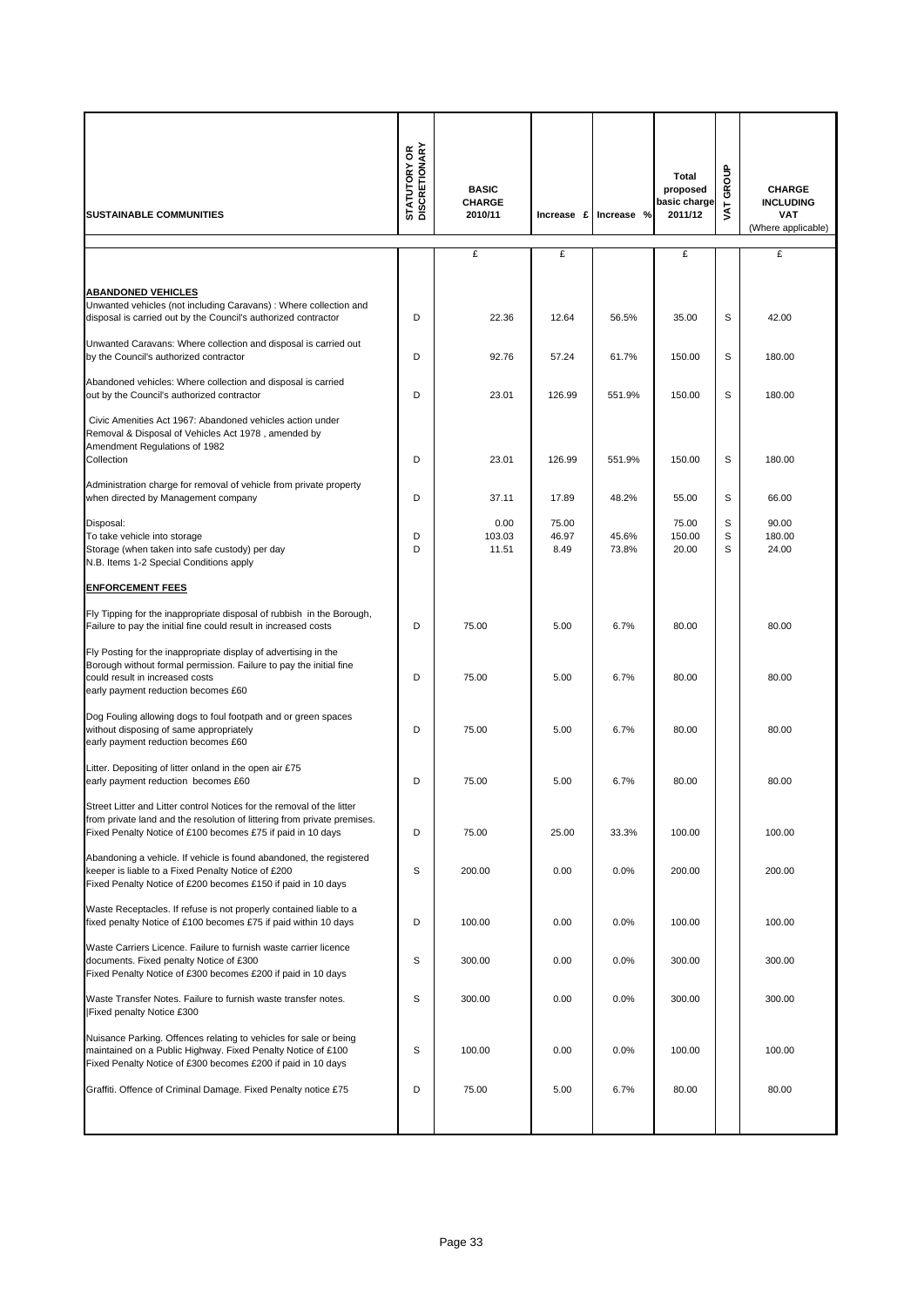| <b>SUSTAINABLE COMMUNITIES</b>                                                                                                                                                                                                                                                                                                                                                                                                                                                                                                                                                                                                                          | <b>STATUTORY OR<br/>DISCRETIONARY</b> | <b>BASIC</b><br><b>CHARGE</b><br>2010/11 | Increase £                       | Increase %                       | <b>Total</b><br>proposed<br>basic charge<br>2011/12 | GROUP<br><b>TAV</b> | <b>CHARGE</b><br><b>INCLUDING</b><br><b>VAT</b><br>(Where applicable) |
|---------------------------------------------------------------------------------------------------------------------------------------------------------------------------------------------------------------------------------------------------------------------------------------------------------------------------------------------------------------------------------------------------------------------------------------------------------------------------------------------------------------------------------------------------------------------------------------------------------------------------------------------------------|---------------------------------------|------------------------------------------|----------------------------------|----------------------------------|-----------------------------------------------------|---------------------|-----------------------------------------------------------------------|
|                                                                                                                                                                                                                                                                                                                                                                                                                                                                                                                                                                                                                                                         |                                       | £                                        | £                                |                                  | £                                                   |                     | £                                                                     |
|                                                                                                                                                                                                                                                                                                                                                                                                                                                                                                                                                                                                                                                         |                                       |                                          |                                  |                                  |                                                     |                     |                                                                       |
| <b>Blackshots Tea Pavilion</b><br>Hire of Land                                                                                                                                                                                                                                                                                                                                                                                                                                                                                                                                                                                                          | D                                     | Negotiable                               |                                  |                                  |                                                     | E                   | Negotiable                                                            |
| <b>BURIAL GROUNDS</b><br>Burial fees, payments and sums set out below apply where the<br>person to be interred or in respect of whom the right is granted<br>is, or immediately before their death was a resident of the<br>Borough of Thurrock or, in the case of a stillborn child, where the<br>parents (or one of them) are, or at the time of the interment<br>were such residents.<br>In all other cases, the fees, payments and sums will be doubled<br>except that those set out in Parts 1 & 3 will not be doubled<br>where the exclusive right of burial in the grave in question was<br>acquired at the single set fee as set out in Part 1C |                                       |                                          |                                  |                                  |                                                     |                     |                                                                       |
| PART 1 INTERNMENT                                                                                                                                                                                                                                                                                                                                                                                                                                                                                                                                                                                                                                       |                                       |                                          |                                  |                                  |                                                     |                     |                                                                       |
| A. In a grave<br>1. Stillborn child - or not exceeding 16 years<br>2. Cremated remains of stillborn child or not exceeding 16 years<br>3. Persons exceeding 16 years<br>4. Cremated remains in full size grave purchased prior to<br>cremated remains sections being made available.                                                                                                                                                                                                                                                                                                                                                                    | D<br>D<br>D<br>D                      | 127.30<br>127.30<br>420.55<br>250.20     | 12.73<br>12.73<br>42.05<br>25.02 | 10.0%<br>10.0%<br>10.0%<br>10.0% | 127.30<br>127.30<br>420.55<br>250.20                | Ε<br>Ε<br>Ε<br>E    | 127.30<br>127.30<br>420.55<br>250.20                                  |
| B. In a vault a vault<br>Any interment - sum to be agreed by Registrar of<br>Cemeteries and Chief Finance Officer.                                                                                                                                                                                                                                                                                                                                                                                                                                                                                                                                      | D                                     | Negotiable                               |                                  |                                  | Negotiable                                          | Ε                   | Negotiable                                                            |
| C. Exclusive Right of Burial (Including registration)                                                                                                                                                                                                                                                                                                                                                                                                                                                                                                                                                                                                   |                                       |                                          |                                  |                                  |                                                     |                     |                                                                       |
| In a full size grave<br>In a child's size grave                                                                                                                                                                                                                                                                                                                                                                                                                                                                                                                                                                                                         | D<br>D                                | 465.90<br>235.10                         | 46.59<br>23.51                   | 10.0%<br>10.0%                   | 465.90<br>235.10                                    | Ε<br>E              | 465.90<br>235.10                                                      |
| PART <sub>2</sub>                                                                                                                                                                                                                                                                                                                                                                                                                                                                                                                                                                                                                                       |                                       |                                          |                                  |                                  |                                                     |                     |                                                                       |
| A. Memorial Gardens Section<br>1. Includes plaque for 7 years & loose interment of ashes<br>2. Erection of memorial plaque only for 7 years (no ashes to inter)<br>3. Renewal of 7 year subscription:                                                                                                                                                                                                                                                                                                                                                                                                                                                   | D<br>D                                | 116.80<br>93.85                          | 11.68<br>9.38                    | 10.0%<br>10.0%                   | 116.80<br>93.85                                     | Ε<br>Ε              | 116.80<br>93.85                                                       |
| with existing plaque<br>with replacement plaque<br>4.Additional interment of ashes and replacement plaque<br>for further 7 years where original subscription has                                                                                                                                                                                                                                                                                                                                                                                                                                                                                        | D<br>D                                | 73.35<br>94.95                           | 7.33<br>9.50                     | 10.0%<br>10.0%                   | 73.35<br>94.95                                      | Е<br>Е              | 73.35<br>94.95                                                        |
| more than 4 years to run<br>less than 4 years to run                                                                                                                                                                                                                                                                                                                                                                                                                                                                                                                                                                                                    | D<br>D                                | 72.25<br>116.50                          | 7.23<br>11.65                    | 10.0%<br>10.0%                   | 72.25<br>116.50                                     | Е<br>Ε              | 72.25<br>116.50                                                       |
| <b>B. Cremated Remains Section</b><br>1. Exclusive Right of Burial for a forty year period (includes<br>registration and right to erect memorial)                                                                                                                                                                                                                                                                                                                                                                                                                                                                                                       | D                                     | 177.95                                   | 17.80                            | 10.0%                            | 177.95                                              | Ε                   | 177.95                                                                |
| 2. Interment of Ashes<br>3. Additional inscription on headstone                                                                                                                                                                                                                                                                                                                                                                                                                                                                                                                                                                                         | D<br>D                                | 177.95<br>32.35                          | 17.80<br>3.24                    | 10.0%<br>10.0%                   | 177.95<br>32.35                                     | Ε<br>Е              | 177.95<br>32.35                                                       |
|                                                                                                                                                                                                                                                                                                                                                                                                                                                                                                                                                                                                                                                         |                                       |                                          |                                  |                                  |                                                     |                     |                                                                       |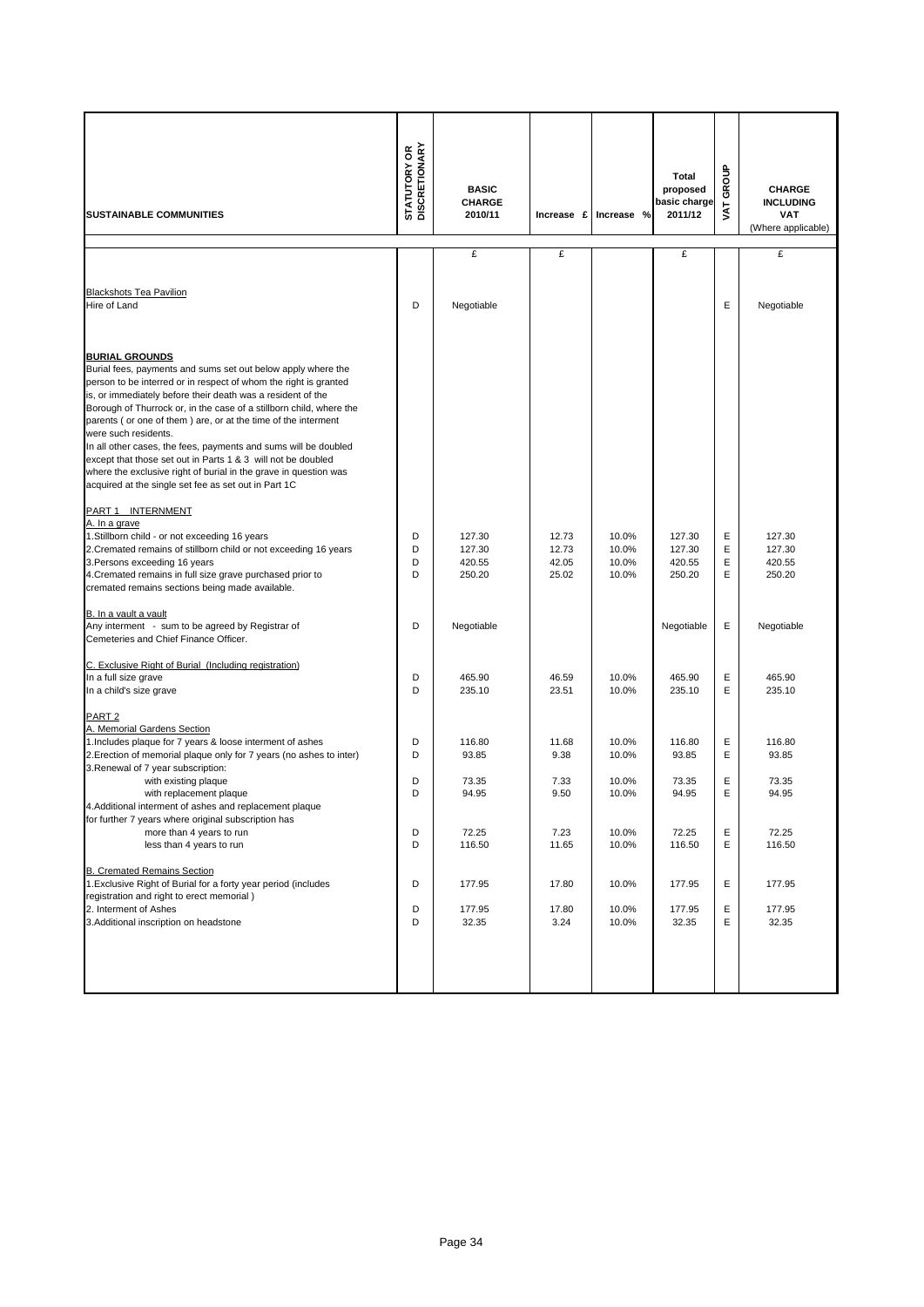| <b>SUSTAINABLE COMMUNITIES</b>                                                                                                                                                                        | <b>STATUTORY OR<br/>DISCRETIONARY</b> | <b>BASIC</b><br><b>CHARGE</b><br>2010/11 | Increase £   | Increase %     | Total<br>proposed<br>basic charge<br>2011/12 | GROUP<br><b>TAV</b> | <b>CHARGE</b><br><b>INCLUDING</b><br><b>VAT</b><br>(Where applicable) |
|-------------------------------------------------------------------------------------------------------------------------------------------------------------------------------------------------------|---------------------------------------|------------------------------------------|--------------|----------------|----------------------------------------------|---------------------|-----------------------------------------------------------------------|
|                                                                                                                                                                                                       |                                       | £                                        | £            |                | £                                            |                     | £                                                                     |
|                                                                                                                                                                                                       |                                       |                                          |              |                |                                              |                     |                                                                       |
| PART 3 - MONUMENTS, GRAVESTONES, TABLETS &<br>MONUMENTAL INSCRIPTIONS<br>A. For the right to erect or place on a grave in respect of which<br>exclusive right of burial has been granted, a monument, | D                                     |                                          | 9.44         | 10.0%          | 103.90                                       | Ε                   |                                                                       |
| gravestone or tablets. (Excluding cremated remains section)                                                                                                                                           |                                       | 94.45                                    |              |                |                                              |                     | 103.90                                                                |
| B. For the right to erect or place on a grave in respect of which<br>an exclusive right of burial has not been granted:<br>a tablet not exceeding 20" x 18" x 6" base                                 | D                                     | 80.90                                    | 8.09         | 10.0%          | 89.00                                        | Ε                   | 89.00                                                                 |
| The fees indicated for Part 3 include the first inscription.                                                                                                                                          |                                       |                                          |              |                |                                              |                     |                                                                       |
| For each inscription after the first.                                                                                                                                                                 | D                                     | 31.30                                    | 3.13         | 10.0%          | 34.45                                        | Ε                   | 34.45                                                                 |
| PART 4 - OTHER BURIAL FEES<br>1. Transfer of grant of exclusive right of burial<br>Fee for registering the transfer and endorsing the deed                                                            | D                                     | 37.75                                    | 3.78         | 10.0%          | 41.55                                        | Ε                   | 41.55                                                                 |
| 2. Maintenance: (Purchased graves only - not lawn section)                                                                                                                                            |                                       |                                          |              |                |                                              |                     |                                                                       |
| (a) Annual fee 1st April to 31st March per grave space                                                                                                                                                | D                                     | 46.85                                    | 4.68         | 10.0%          | 51.53                                        | S                   | 61.85                                                                 |
| (b) Five year period per grave space                                                                                                                                                                  | D                                     | 173.43                                   | 17.36        | 10.0%          | 190.79                                       | S                   | 228.95                                                                |
| 3. Memorial tree -includes provision of a plaque for a 10 year period<br>(a) Memorial Tree as above + interment of ashes<br>(maximum 2 sets of ashes per tree)                                        | D                                     | 117.19                                   | 11.72        | 10.0%          | 128.91                                       | S                   | 154.70                                                                |
| Purchase of tree, plaque and interment of 1st set of ashes                                                                                                                                            | D                                     | 132.04                                   | 13.20        | 10.0%          | 145.24                                       | S                   | 174.30                                                                |
| (b) Interment of 2nd set of ashes                                                                                                                                                                     | D                                     | 34.73                                    | 3.47         | 10.0%          | 38.20                                        | S                   | 45.85                                                                 |
| 4. Administration charge for searches                                                                                                                                                                 | D                                     | 16.60                                    | 1.66         | 10.0%          | 18.26                                        | S                   | 21.90                                                                 |
| <b>GRAYS BEACH</b><br><b>ACTIVITIES</b>                                                                                                                                                               |                                       |                                          |              |                |                                              |                     |                                                                       |
| Junior Driving School                                                                                                                                                                                 | D                                     | 0.78                                     | 0.08         | 10.0%          | 0.86                                         | S                   | 1.05                                                                  |
| Adventure Golf                                                                                                                                                                                        | D                                     | 0.78                                     | 0.08         | 10.0%          | 0.86                                         | S                   | 1.05                                                                  |
| <b>Bouncy Castle</b><br>Inflatable Maze                                                                                                                                                               | D<br>D                                | 0.78<br>0.78                             | 0.08<br>0.08 | 10.0%<br>10.0% | 0.86<br>0.86                                 | S<br>S              | 1.05<br>1.05                                                          |
| Baboon                                                                                                                                                                                                | D                                     | 0.74                                     | 0.07         | 10.0%          | 0.81                                         | S                   | 1.00                                                                  |
| Pedal Go Karts                                                                                                                                                                                        | D                                     | 0.45                                     | 0.05         | 10.0%          | 0.50                                         | S                   | 0.60                                                                  |
| Iggly Wigglies                                                                                                                                                                                        | D                                     | 0.45                                     | 0.05         | 10.0%          | 0.50                                         | S                   | 0.60                                                                  |
| Additional miscellaneous activities                                                                                                                                                                   | D                                     | 0.45                                     | 0.05         | 10.0%          | 0.50                                         | S                   | 0.60                                                                  |
| <b>Water Features</b>                                                                                                                                                                                 | D                                     | 1.15                                     | 0.12         | 10.0%          | 1.27                                         | S                   | 1.50                                                                  |
| <b>Wrist Bands</b>                                                                                                                                                                                    | D                                     | 3.04                                     | 0.30         | 10.0%          | 3.34                                         | S                   | 4.00                                                                  |
| <b>CAR PARKING THAMES ROAD</b>                                                                                                                                                                        |                                       |                                          |              |                |                                              |                     |                                                                       |
| Over 2 hours<br>Under 2 hours                                                                                                                                                                         | D<br>D                                | 1.27<br>0.45                             | 0.13<br>0.05 | 10.0%<br>10.0% | 1.40<br>0.50                                 | S<br>S              | 1.55<br>0.55                                                          |
|                                                                                                                                                                                                       |                                       |                                          |              |                |                                              |                     |                                                                       |
| R.A.D.A.R. Toilet Keys                                                                                                                                                                                | D                                     | 2.67                                     | 0.27         | 10.0%          | 2.94                                         | S                   | 3.50                                                                  |
| Dog Bags (per 1,000)                                                                                                                                                                                  | D                                     | 5.55                                     | 0.56         | 10.0%          | 6.11                                         | S                   | 7.35                                                                  |
| Beach Hut Private Hire                                                                                                                                                                                | D                                     | 9.12                                     | 0.88         | 9.6%           | 10.00                                        | S                   | 12.00                                                                 |
| <b>INFLATABLES</b>                                                                                                                                                                                    |                                       |                                          |              |                |                                              |                     |                                                                       |
| Large                                                                                                                                                                                                 | D                                     | 49.36                                    | 1.66         | 3.4%           | 51.02                                        | S                   | 61.00                                                                 |
| Small                                                                                                                                                                                                 | D                                     | 41.51                                    | 1.47         | 3.5%           | 42.98                                        | S                   | 50.50                                                                 |
| Both                                                                                                                                                                                                  | D                                     | 79.24                                    | 2.80         | 3.5%           | 82.04                                        | s                   | 96.40                                                                 |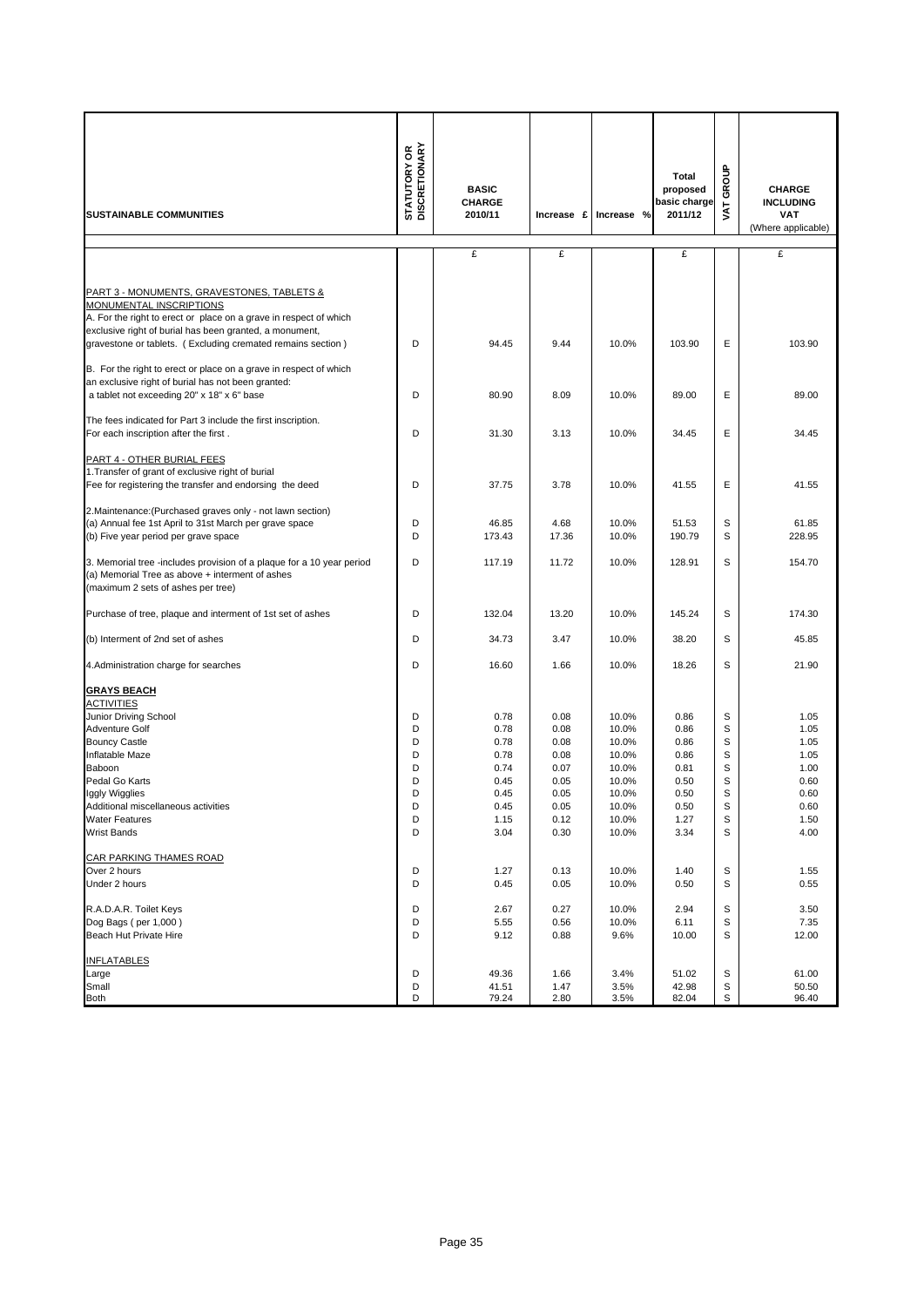| <b>SUSTAINABLE COMMUNITIES</b>                                                                                                                                                                                                                                                                                                                                                                                              | <b>STATUTORY OR</b><br>DISCRETIONARY | <b>BASIC</b><br><b>CHARGE</b><br>2010/11                          | Increase<br>£                                        | $\%$<br>Increase                                          | Total<br>proposed<br>basic charge<br>2011/12                      | GROUP<br><b>TAV</b>                        | <b>CHARGE</b><br><b>INCLUDING</b><br><b>VAT</b><br>(Where applicable) |
|-----------------------------------------------------------------------------------------------------------------------------------------------------------------------------------------------------------------------------------------------------------------------------------------------------------------------------------------------------------------------------------------------------------------------------|--------------------------------------|-------------------------------------------------------------------|------------------------------------------------------|-----------------------------------------------------------|-------------------------------------------------------------------|--------------------------------------------|-----------------------------------------------------------------------|
|                                                                                                                                                                                                                                                                                                                                                                                                                             |                                      | £                                                                 | £                                                    |                                                           | £                                                                 |                                            | £                                                                     |
| <b>COMMUNITY ROOM - CAFÉ BUILDING</b><br>Hire per hour (Minimum 1 hour Maximum 5 hours)<br>9% insurance cost on hire charge for non - commercial groups                                                                                                                                                                                                                                                                     |                                      | 7.75                                                              | 0.00                                                 | 0.0%                                                      | 7.75                                                              | Е                                          | 7.75                                                                  |
| <b>SCHOOL/EDUCATION VISIT</b><br><b>Thurrock Council Schools</b><br>All other Schools                                                                                                                                                                                                                                                                                                                                       |                                      | Negotiable<br>Negotiable                                          |                                                      |                                                           |                                                                   | O<br>S                                     | Negotiable<br>Negotiable                                              |
| <b>COUNCIL CAR LOAN VEHICLE INSPECTION</b><br>Below 999cc<br>1000cc - 1199cc<br>1200cc - 1450cc<br>1451cc - 1750cc<br>Above 1750cc<br>Hire Purchase Investigation                                                                                                                                                                                                                                                           | D<br>D<br>D<br>D<br>D                | 56.90<br>71.40<br>86.20<br>99.50<br>155.45<br>14.25               | 5.70<br>7.15<br>8.60<br>9.95<br>15.55<br>1.45        | 10.0%<br>10.0%<br>10.0%<br>10.0%<br>10.0%<br>10.2%        | 62.60<br>78.55<br>94.80<br>109.45<br>171.00<br>15.70              | O<br>O<br>O<br>O<br>O<br>O                 | 62.60<br>78.55<br>94.80<br>109.45<br>171.00<br>15.70                  |
| Driving Test & Instruction<br>(PLG)<br>(HGV)<br>(These charges are for tests and check validity of licence only)                                                                                                                                                                                                                                                                                                            | S<br>S                               | 24.45<br>40.70                                                    | 2.45<br>4.10                                         | 10.0%<br>10.1%                                            | 26.90<br>44.80                                                    | $\circ$<br>O                               | 26.90<br>44.80                                                        |
| <b>Driving Tuition</b><br>(PLG)<br>(HGV)                                                                                                                                                                                                                                                                                                                                                                                    | D<br>D                               | 27.4 PH<br>38.35 PH                                               | 2.74<br>3.83                                         | 10.0%<br>10.0%                                            | 30.15 PH<br>42.20 PH                                              | $\circ$<br>$\circ$                         | 30.15 ph<br>42.20 ph                                                  |
| <b>LANGDON HILLS COUNTRY PARK</b>                                                                                                                                                                                                                                                                                                                                                                                           |                                      |                                                                   |                                                      |                                                           |                                                                   |                                            |                                                                       |
| School Visits - per child                                                                                                                                                                                                                                                                                                                                                                                                   | S                                    | 3.10                                                              | 0.00                                                 | 0.0%                                                      | 3.10                                                              | Ε                                          | 3.10                                                                  |
| Play Schemes - per child, per day<br>3 Visits                                                                                                                                                                                                                                                                                                                                                                               | D<br>D                               | 7.95<br>21.25                                                     | 0.79<br>2.15                                         | 10.0%<br>10.1%                                            | 8.75<br>23.40                                                     | Ε<br>E                                     | 8.75<br>23.40                                                         |
| RANGER GUIDED EVENTS<br>Santa in the Wood<br>Kites - each<br><b>Bird Box Kits</b>                                                                                                                                                                                                                                                                                                                                           | D<br>D<br>D                          | 10.00<br>2.70<br>3.15                                             | 1.00<br>0.30<br>0.35                                 | 10.0%<br>11.1%<br>11.1%                                   | 11.00<br>3.00<br>3.50                                             | Ε<br>Ε<br>Ε                                | 11.00<br>3.00<br>3.50                                                 |
| <b>OTHER</b><br><b>Filming Rights</b><br>Corporate Teambuilding                                                                                                                                                                                                                                                                                                                                                             | D<br>D                               | Subject to<br>Negotiation                                         |                                                      |                                                           |                                                                   |                                            | Subject to<br>Negotiation                                             |
| <b>WOOD SALES</b><br>Cord Wood - per cord<br>Turning Wood (from .50p to £1.00 per foot)<br>Spar and Rod wood - per bundle<br>Stakes and rails -each<br>From:<br>Charcoal per bag<br>Logs - per sack<br>Ford Transit load of logs between 60/70lbs<br>** If sold as fuel VAT is 5%, otherwise Standard Rate<br>All wood sale prices are dependant upon tree species, size,<br>quality, market and other Country Park prices. | D<br>D<br>D<br>D<br>D<br>D<br>D      | 24.49<br>$0.50p - £1.00$<br>6.37<br>0.82<br>6.07<br>3.55<br>55.69 | 2.47<br>0.00<br>0.63<br>0.10<br>0.63<br>0.35<br>5.56 | 10.1%<br>10.0%<br>9.9%<br>12.2%<br>10.4%<br>9.9%<br>10.0% | 26.96<br>$0.55p - £1.10$<br>7.00<br>0.92<br>6.70<br>3.90<br>61.25 | S<br>S<br>S<br>S<br>O<br>$\star\star$<br>S | 32.35<br>$0.65p - £1.30$<br>8.40<br>1.10<br>6.70<br>3.90<br>73.50     |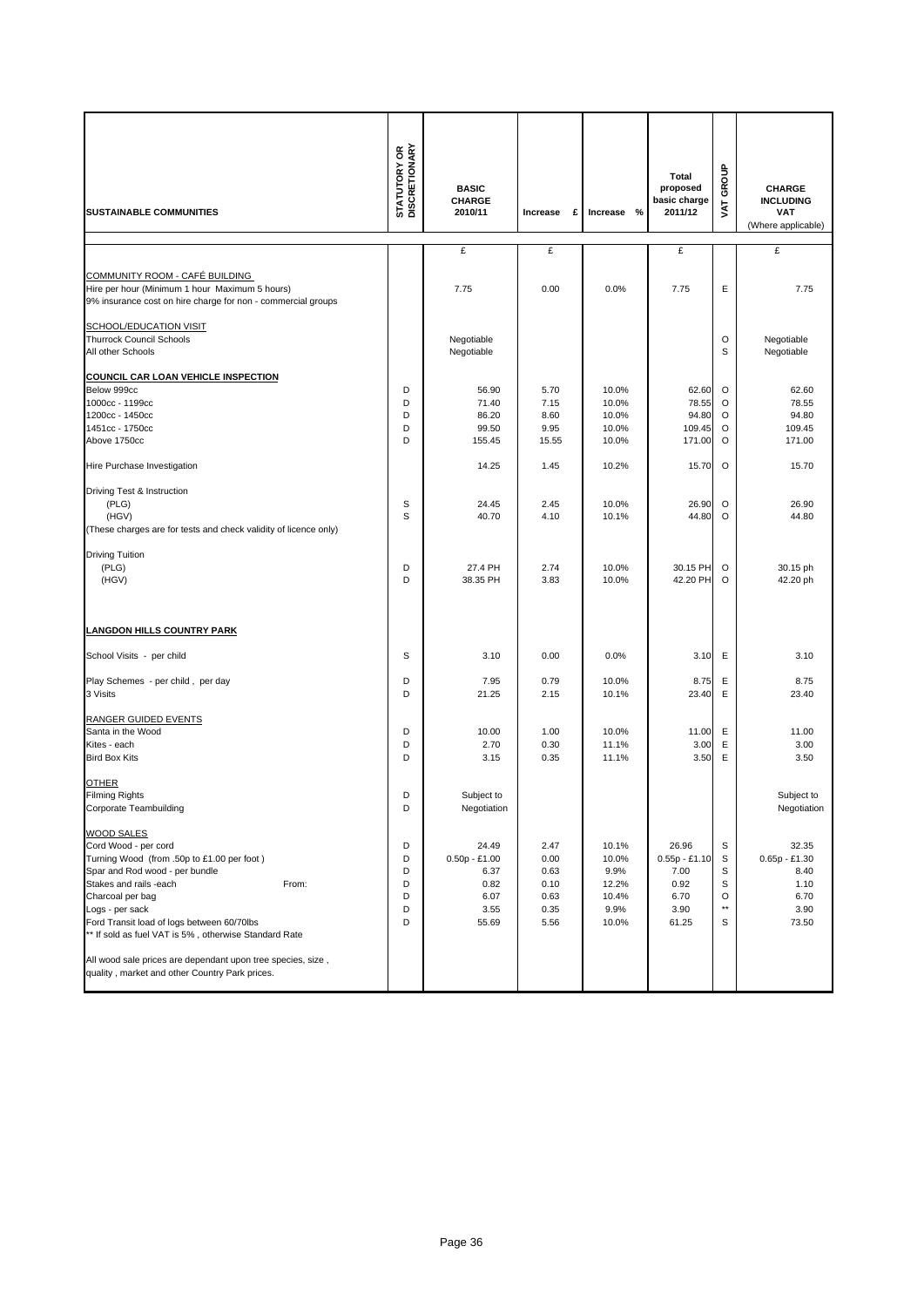| <b>SUSTAINABLE COMMUNITIES</b>                                                                                                                                                                                   | <b>STATUTORY OR<br/>DISCRETIONARY</b> | <b>BASIC</b><br><b>CHARGE</b><br>2010/11    | Increase £                   | Increase %                   | Total<br>proposed<br>basic charge<br>2011/12 | GROUP<br><b>TAV</b> | <b>CHARGE</b><br><b>INCLUDING</b><br><b>VAT</b><br>(Where applicable) |
|------------------------------------------------------------------------------------------------------------------------------------------------------------------------------------------------------------------|---------------------------------------|---------------------------------------------|------------------------------|------------------------------|----------------------------------------------|---------------------|-----------------------------------------------------------------------|
|                                                                                                                                                                                                                  |                                       | £                                           | £                            |                              | £                                            |                     | £                                                                     |
| HAY BALES<br>Small square<br>Large round                                                                                                                                                                         | D<br>D                                | <b>Farmers Weekly</b><br><b>Spot Prices</b> |                              |                              |                                              | Ζ<br>Z              | <b>Farmers Weekly</b><br><b>Spot Prices</b>                           |
| <b>SUNDRIES</b><br>Poop Scoop Bags - per 1,000<br>Langdon Hills Books - each<br>Orienteering Maps - each<br>School Souvenir Bag                                                                                  | D<br>D<br>D<br>D                      | 7.66<br>2.15<br>1.60<br>1.60                | 0.76<br>0.20<br>0.15<br>0.15 | 9.9%<br>9.3%<br>9.4%<br>9.4% | 8.42<br>2.35<br>1.75<br>1.75                 | S<br>Z<br>Z<br>Z    | 10.10<br>2.35<br>1.75<br>1.75                                         |
| <b>ENFORCEMENT FEES</b><br>Fly Tipping (including litter) for the inappropriate disposal of rubbish<br>and litter in the Borough, failure to pay the initial fine could result<br>in increased costs             | D                                     | 75.00                                       | 0.00                         | 0.0%                         | 75.00                                        | E                   | 75.00                                                                 |
| Fly Posting for the inappropriate display of advertising in the<br>Borough without formal permission. Failure to pay the initial fine<br>could result in increased costs                                         | D                                     | 75.00                                       | 0.00                         | 0.0%                         | 75.00                                        | E                   | 75.00                                                                 |
| Dog Fouling allowing dogs to foul footpath and or green spaces<br>without disposing of same appropriately                                                                                                        | D                                     | 75.00                                       | 0.00                         | 0.0%                         | 75.00                                        | E                   | 75.00                                                                 |
| Street Litter and Litter control Notices for the removal of the litter<br>from private land and the resolution of littering from private premises.<br>Fixed Penalty Notice of £75 becomes £60 if paid in 10 days | D                                     | 75.00                                       | 0.00                         | 0.0%                         | 75.00                                        | E                   | 75.00                                                                 |
| Abandoning a vehicle. If vehicle is found abandoned, the registered<br>keeper is liable to a Fixed Penalty Notice of £200                                                                                        | D                                     | 200.00                                      | 0.00                         | 0.0%                         | 200.00                                       | E                   | 200.00                                                                |
| Waste Receptacles. If refuse is not properly contained liable to a<br>fixed penalty Notice of £75 becomes £60 if paid within 10 days                                                                             | D                                     | 75.00                                       | 0.00                         | 0.0%                         | 75.00                                        | E                   | 75.00                                                                 |
| Waste Carriers Licence. Failure to furnish waste carrier licence<br>documents. Fixed penalty Notice of £300                                                                                                      | D                                     | 300.00                                      | 0.00                         | 0.0%                         | 300.00                                       | E                   | 300.00                                                                |
| Nuisance Parking. Offences relating to vehicles for sale or being<br>maintained on a Public Highway. Fixed Penalty Notice of £100                                                                                | D                                     | 100.00                                      | 0.00                         | 0.0%                         | 100.00                                       | E                   | 100.00                                                                |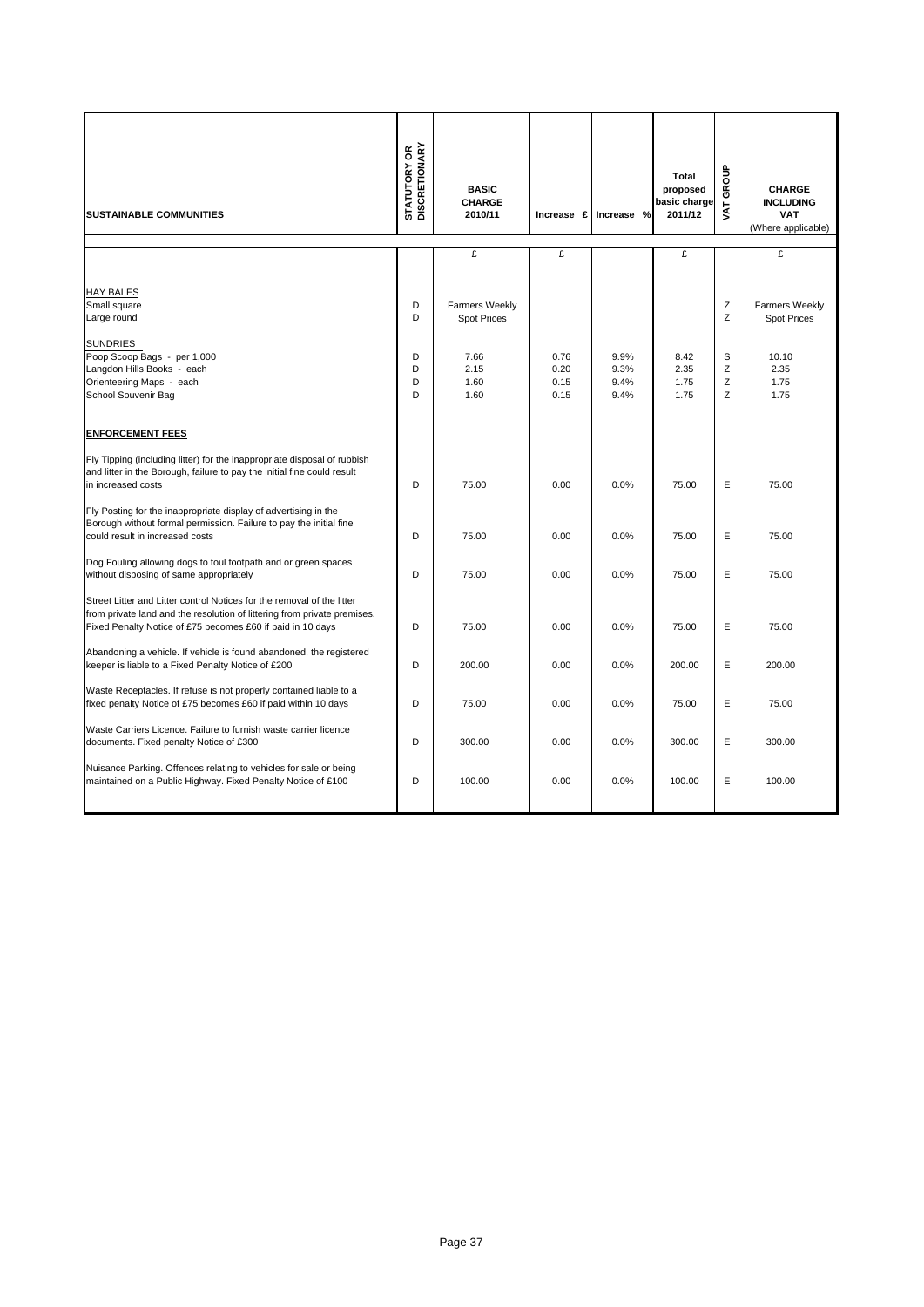| <b>SUSTAINABLE COMMUNITIES</b>                                                                                                                                                                                                                                      | <b>STATUTORY OR<br/>DISCRETIONARY</b> | <b>BASIC</b><br><b>CHARGE</b><br>2010/11 | Increase £   | Increase %   | <b>Total</b><br>proposed<br>basic charge<br>2011/12 | GROUP<br>Š | <b>CHARGE</b><br><b>INCLUDING</b><br><b>VAT</b><br>(Where applicable) |
|---------------------------------------------------------------------------------------------------------------------------------------------------------------------------------------------------------------------------------------------------------------------|---------------------------------------|------------------------------------------|--------------|--------------|-----------------------------------------------------|------------|-----------------------------------------------------------------------|
|                                                                                                                                                                                                                                                                     |                                       | £                                        | £            |              | £                                                   |            | £                                                                     |
| <b>Alcohol and Entertainment Licences</b>                                                                                                                                                                                                                           |                                       |                                          |              |              |                                                     |            |                                                                       |
| Main fee levels                                                                                                                                                                                                                                                     |                                       |                                          |              |              |                                                     |            |                                                                       |
| BAND and NON-DOMESTIC RATEABLE VALUE<br>$A =$ None to £4300.00<br>$B = £4301.00$ to £33000<br>$C = £33001.00$ to £87000.00<br>$D = \pounds87001$ to £125000.00<br>$E = £125000.00$ plus                                                                             |                                       |                                          |              |              |                                                     |            |                                                                       |
| <b>Premises Licences</b>                                                                                                                                                                                                                                            |                                       |                                          |              |              |                                                     |            |                                                                       |
| New Application & Variation                                                                                                                                                                                                                                         |                                       |                                          |              |              |                                                     |            |                                                                       |
| A<br>B                                                                                                                                                                                                                                                              | S<br>S                                | 100.00<br>190.00                         | 0.00<br>0.00 | 0.0%<br>0.0% | 100.00<br>190.00                                    | O<br>O     | 100.00<br>190.00                                                      |
| C                                                                                                                                                                                                                                                                   | S                                     | 315.00                                   | 0.00         | 0.0%         | 315.00                                              | O          | 315.00                                                                |
| D                                                                                                                                                                                                                                                                   | S                                     | 450.00                                   | 0.00         | 0.0%         | 450.00                                              | O          | 450.00                                                                |
| E<br>Multiplier applied to premises used exclusively or primarily for the<br>supply of alcohol for consumption on the premises<br>(Bands D and E only)                                                                                                              | S                                     | 635.00                                   | 0.00         | 0.0%         | 635.00                                              | O          | 635.00                                                                |
| Annual Charge                                                                                                                                                                                                                                                       |                                       |                                          |              |              |                                                     |            |                                                                       |
| Α                                                                                                                                                                                                                                                                   | S                                     | 70.00                                    | 0.00         | 0.0%         | 70.00                                               | O          | 70.00                                                                 |
| B<br>C                                                                                                                                                                                                                                                              | S<br>S                                | 180.00<br>295.00                         | 0.00<br>0.00 | 0.0%<br>0.0% | 180.00<br>295.00                                    | O<br>O     | 180.00<br>295.00                                                      |
| D                                                                                                                                                                                                                                                                   | S                                     | 320.00                                   | 0.00         | 0.0%         | 320.00                                              | O          | 320.00                                                                |
| E                                                                                                                                                                                                                                                                   | S                                     | 350.00                                   | 0.00         | 0.0%         | 350.00                                              | O          | 350.00                                                                |
| Annual charge multiplier applied to premises used exclusively or<br>primarily for the supply of alcohol for consumption on the premises<br>(Bands D and E only)                                                                                                     |                                       |                                          |              |              |                                                     |            |                                                                       |
| <b>Club Premises Certificates</b><br>New Application & Variation                                                                                                                                                                                                    |                                       |                                          |              |              |                                                     |            |                                                                       |
| Α                                                                                                                                                                                                                                                                   | S                                     | 100.00                                   | 0.00         | 0.0%         | 100.00                                              | O          | 100.00                                                                |
| B<br>C                                                                                                                                                                                                                                                              | S<br>S                                | 190.00<br>315.00                         | 0.00<br>0.00 | 0.0%<br>0.0% | 190.00<br>315.00                                    | O<br>O     | 190.00<br>315.00                                                      |
| D                                                                                                                                                                                                                                                                   | S                                     | 450.00                                   | 0.00         | 0.0%         | 450.00                                              | O          | 450.00                                                                |
| E                                                                                                                                                                                                                                                                   | S                                     | 635.00                                   | 0.00         | 0.0%         | 635.00                                              | O          | 635.00                                                                |
| Annual Charge                                                                                                                                                                                                                                                       |                                       |                                          |              |              |                                                     |            |                                                                       |
| Α                                                                                                                                                                                                                                                                   | S                                     | 70.00                                    | 0.00         | 0.0%         | 70.00                                               | O          | 70.00                                                                 |
| В<br>С                                                                                                                                                                                                                                                              | S<br>S                                | 180.00<br>295.00                         | 0.00         | 0.0%         | 180.00                                              | O          | 180.00<br>295.00                                                      |
| D                                                                                                                                                                                                                                                                   | S                                     | 320.00                                   | 0.00<br>0.00 | 0.0%<br>0.0% | 295.00<br>320.00                                    | O<br>O     | 320.00                                                                |
| E                                                                                                                                                                                                                                                                   | S                                     | 350.00                                   | 0.00         | 0.0%         | 350.00                                              | O          | 350.00                                                                |
| Note: There are additional fees for premises licence applications<br>and the annual fee for exceptionally large scale events (5000+),<br>unless certain conditions apply. Please read Regulation 4(4) and<br>4(5) of The Licensing Act 2003 (Fees) Regulations 2005 |                                       |                                          |              |              |                                                     |            |                                                                       |